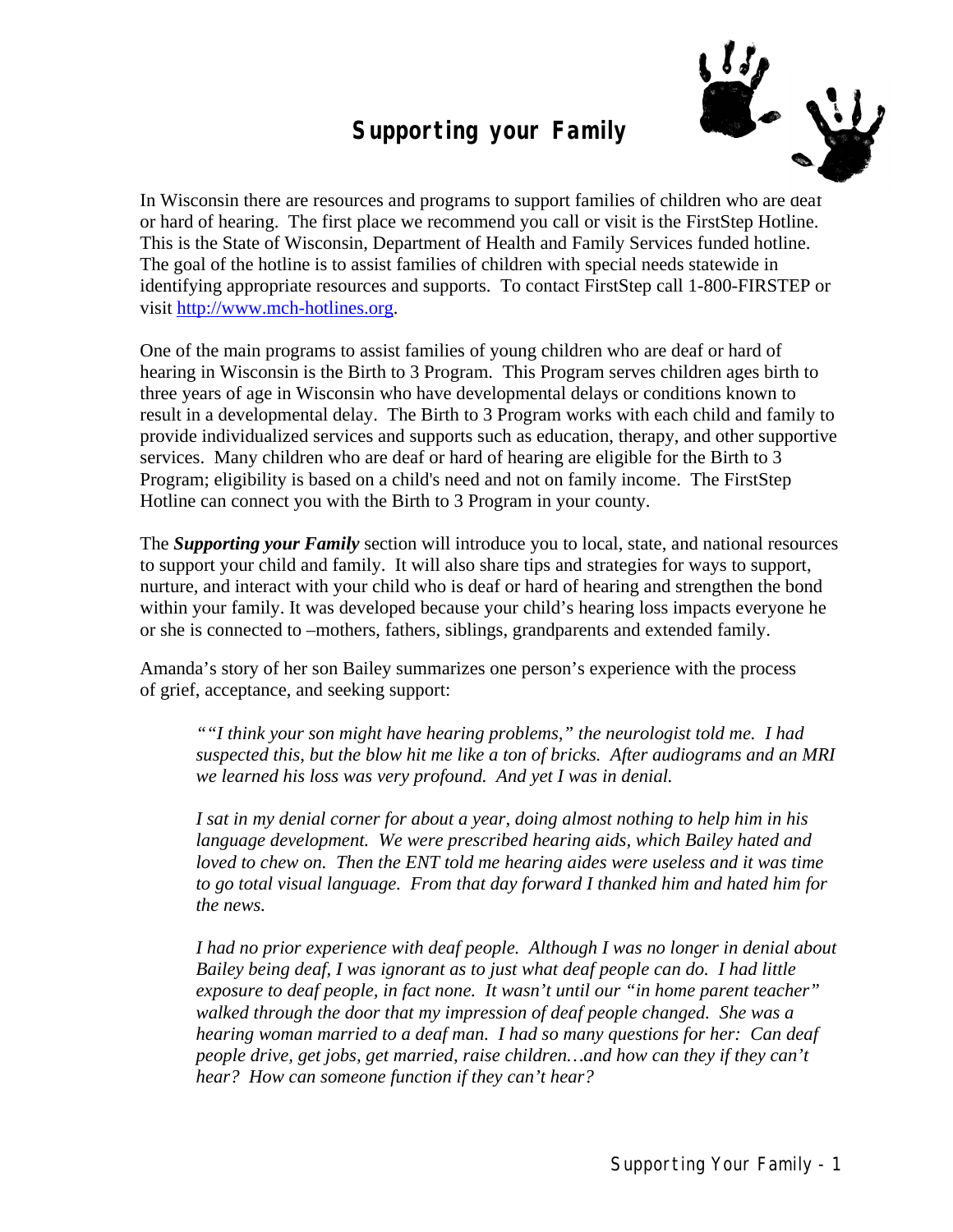*I quickly learned that the only difference between deaf people and hearing people is language. I'll never forget the feeling of my stereotypes melting away in my heart. Deaf people were normal…they share the same world as I do, and function in it often times better than many hearing people. How about seeing the music in the sunrise or the ocean waves. How about the beautiful visual culture that is filled with eye contact, body contact, warm smiles and hugs? How about the fact that babies pick up and begin using visual language faster than the oral language? For the past year, I saw my child as deaf, now I saw him as a child who laughed and took in the world with pleasure."*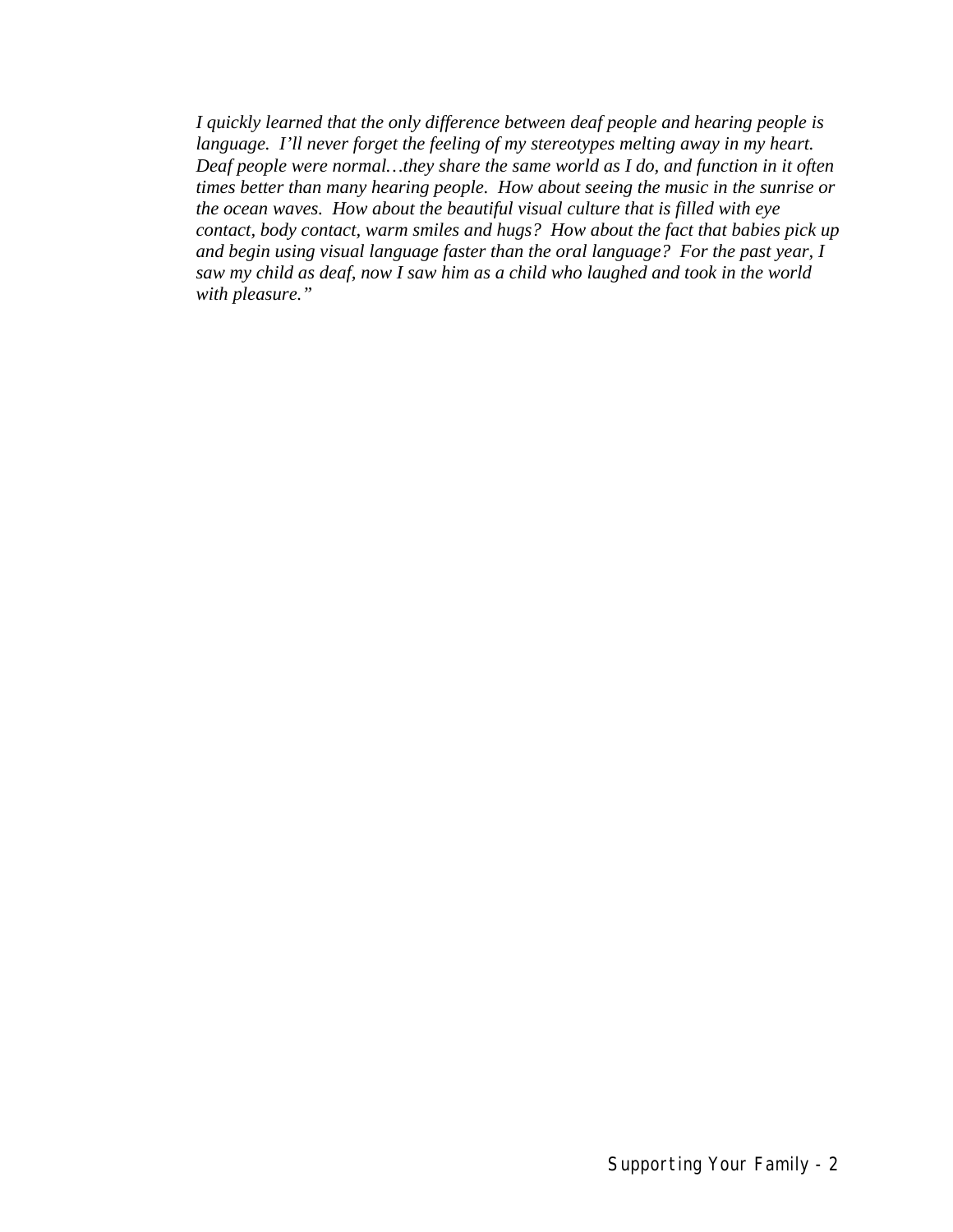# **Acceptance**



Accepting the news that your child has a hearing loss is perhaps the most difficult challenge that you will face with your child. All kinds of questions go through your mind:

- Does my child really have a hearing loss?
- Will it go away, get better?
- Will s/he need hearing aids? How will we afford this?
- Will s/he be made fun of?
- How will the hearing loss affect my child?

When you are told your child is deaf or hard of hearing, it is normal to experience a variety of emotions. These emotions may include shock, fear, denial, sadness, grief, confusion, anger, guilt, disbelief, surprise and relief.

*"I can't remember anything they said after the word "deaf." I was devastated and shocked. I wasn't able to get on with my daily activity."*

*"I was surprised to learn she had a hearing loss, and I felt guilty about the possible causes."*

*"When my daughter's hearing loss was finally diagnosed I felt such a sense of relief. That might sound odd, but I was so relieved because despite what her doctor and my friends and family had been telling me, I knew something was wrong. Finally getting a diagnosis meant that we had a place to start, we could begin to educate ourselves and try to figure out the next step."*

The experience of learning that your child has a hearing loss often begins a journey that includes a process of grieving. Dealing with the grief, anger, and pain of such a discovery is difficult but necessary. Grieving is important so you can take actions and make decisions that need to be made for your child. You and your family members may grieve differently. It is a very individual journey and **everyone reacts differently.**

*"Make time and space for grieving. Something's been lost, your hope that your child would have "normal" hearing, so that needs to be mourned and grieved for. Find someone (friend, family, counselor) who will let you talk, cry, shout about this loss without judging you, and telling you to move on. Allowing yourself space and permission to grieve, will allow for space to think well about the adjustment you'll need to make, and how best to help your child. Then love your baby up!"*

#### **Acceptance as a process:**

Most parents describe acceptance as an ongoing process, one that comes and goes over time. When talking about acceptance you are not just talking about accepting the hearing loss itself. You are also talking about the acceptance that life as you know it has changed. Initially it feels like everything has changed. You knew how to communicate with your child and suddenly that has changed. Now you may be wondering how to communicate, educate,

Material was adapted from the Boys Town website www.babyhearing.org and High Preface.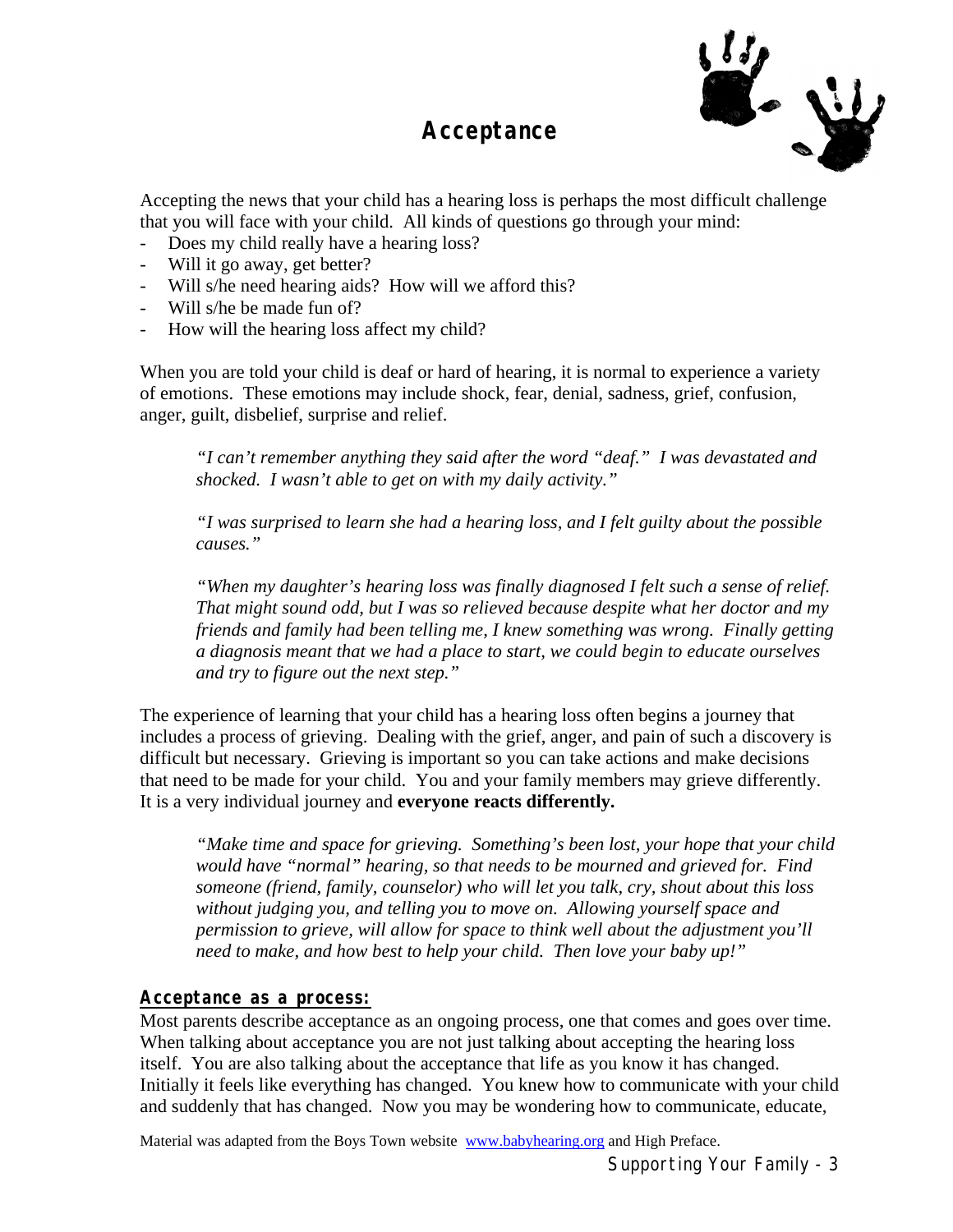and interact with your deaf or hard of hearing child. You may now question what options are available to you and your child and what may be in store for the future.

# **With time, you will realize that the hearing loss is just one part of your**

**child.** You will shift from concentrating on the part of your child that is deaf or hard of hearing to seeing the child's hearing loss as one of the wonderful qualities that makes him or her unique. You will learn to accept your child as a whole, as illustrated by the following story:

Jumbo\* is a little elephant who is ridiculed by his society because his ears are different. When his mother tries to protect him from his tormentors, she is labeled uncontrollable and then separated from him. The scene which impacts most people is when the other animals and their babies were shown in warm, secure embraces while Jumbo and his mother could only touch through prison bars. All because of his ears.

While Jumbo is fictional, we believe the experience is true to life. Many deaf and hard of hearing children are viewed in terms of their ears – ears that don't work, ears that need to be fixed, ears that need testing and amplifying and maintenance. Ears that result in low language scores. This concentration on ears that need to be made "normal" can interfere with typical, warm, secure embraces, creating a sort of prison barrier within families.

Fortunately, this story has a happy ending. Intervention is provided by a mouse named Timothy who looks at Jumbo's strengths and capitalizes on them. As a result, Jumbo finds success and a sense of self-worth and pride. Jumbo is reunited with his mother and their bond is strengthened. Early intervention can assist the development of self-confident, successful children and their families if we concentrate on the strengths of the whole unit, not just focus on the ears.

\* This character is known as" Dumbo", the name of the Disney movie. But his mother named him Jumbo, so we used that term.

## **Coping Strategies**:

The great majority of children who are identified with a hearing loss are born to hearing parents. Only 10 % of people with hearing loss are born to deaf parents. In most cases there is no history of hearing loss in the family, and most know no other families in the same situation. This often leaves parents feeling very alone, and many find themselves searching out others who understand what they are going through. During this time parents find themselves being thrust into new and unfamiliar roles. They suddenly feel the need to become experts on the subject of hearing loss in order to make right decisions for their child, as well as become advocates for the services their child needs immediately, and in the years to come. Initially, this task seems overwhelming for most parents. Some helpful coping strategies may be 1) finding out all you can, 2) connecting with other parents and 3) embracing the knowledge that you and your child can be happy and successful together.

One key to coping for most parents is **finding out all you can** about your child's hearing loss and what it will mean in terms of learning to talk and/or communicate and how it will impact

Material was adapted from the Boys Town website www.babyhearing.org and High Preface.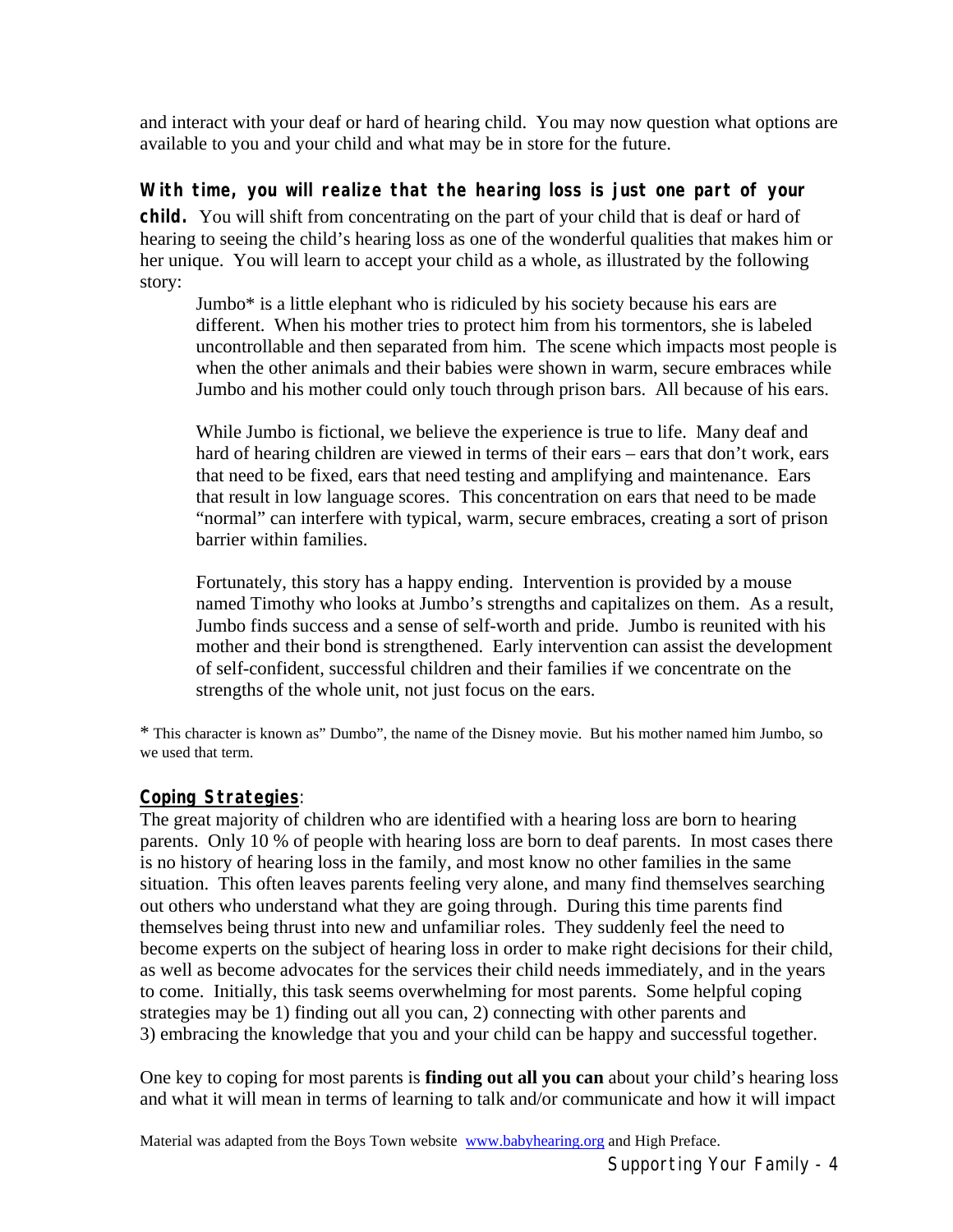family dynamics, education, and social development. Often, the path to finding out all you can comes through **connecting with other parents!**

*"I had no idea where to begin looking for the info I needed to understand my child's hearing loss…Getting involved with other parents was a life saver. Being able to talk to those who really understood what we were going through helped tremendously. It helped us to relax and find the comfort that we needed as we struggled to figure out what to do for our child. Even more important was being able to see deaf and hard of hearing children older than our own child. We were able to see just how normal they were, and it helped us to realize she was going to be okay."*

Having a child with a hearing loss does not need to be something awful. You and your child can be happy and successful if you can learn to embrace your child and the hearing loss and accept your ability to parent a deaf or hard of hearing child. **You will learn and grow together.**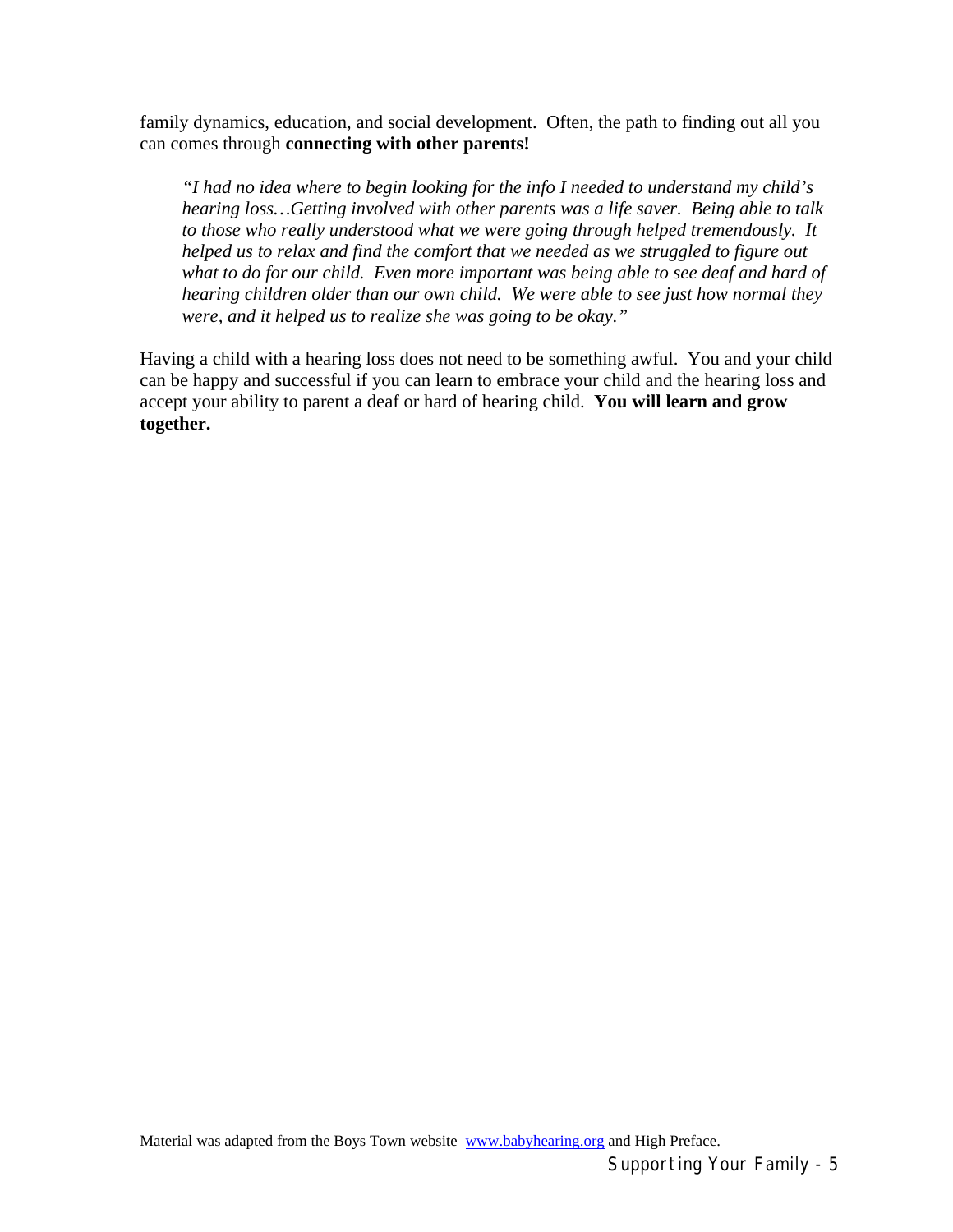# **Impact of Hearing Loss in a Family**



There is no doubt about it. Having a child with special needs changes your family. It adds stresses and blessings that can't be imagined when first hearing the words, "Your child has a hearing loss."

This is a challenge your entire family is going to face for a lifetime. You and your family will experience a continuum of emotions, which may affect how you bond with your child who has a hearing loss and how you continue to bond with others.

You as a parent will be taking on roles and establishing rights that you may have never considered before learning of your child's diagnosis. You may interact differently with your spouse. One parent may take on more responsibility or change their coping and decision making behaviors. The child's grandparents, siblings, extended family and community members will be affected. They too have to adjust to the news and determine what this will mean for them. **Grandparents** have added worries. Their concern is not just for the child who is deaf or hard of hearing, but for their son or daughter and his or her spouse, and for the other grandchildren in the family. They may worry about what their responsibilities will be to the child and their family. Help grandparents to know that the best they can do for their new grandchild is to stay connected to them and keep an open mind about the child's hearing loss. Make sure that your expectations of them are clear. This way they will not needlessly feel like they are letting you down or fail to meet your expectations do to a misunderstanding. They may want to help but may or may not know how. Help them learn what they can do to help you or your child.

The following are descriptions of feelings that any member of your family could experience:

- In the course of finding answers and services, you and your family may need to share personal and private information with professionals and parents. This may feel very uncomfortable for some people.
- You may feel like you are 'on display'.
- You may feel isolated because those close to you don't understand what you are experiencing.
- You may need to alter your communication style and learn a new language. This may be frightening but also may feel exciting.
- ß You may find your network of friends changing because you feel like you have different opinions, interests and/or priorities now.
- You may feel overwhelmed. This is very likely because there is so much to learn and consider and so many decisions to make.

Although the effect on **brothers and sisters** will vary, there are some similarities. You as a parent need to be aware that much time and energy will be spent dealing with the hearing loss. The siblings may not get as much attention, causing feelings of 'life isn't fair' and that they are not important. Siblings may need to learn to handle cruelty, insensitivity and/or ignorance of others. They may begin to see themselves as their sibling's unofficial guardians. These experiences may be very stressful for the other children in a family but can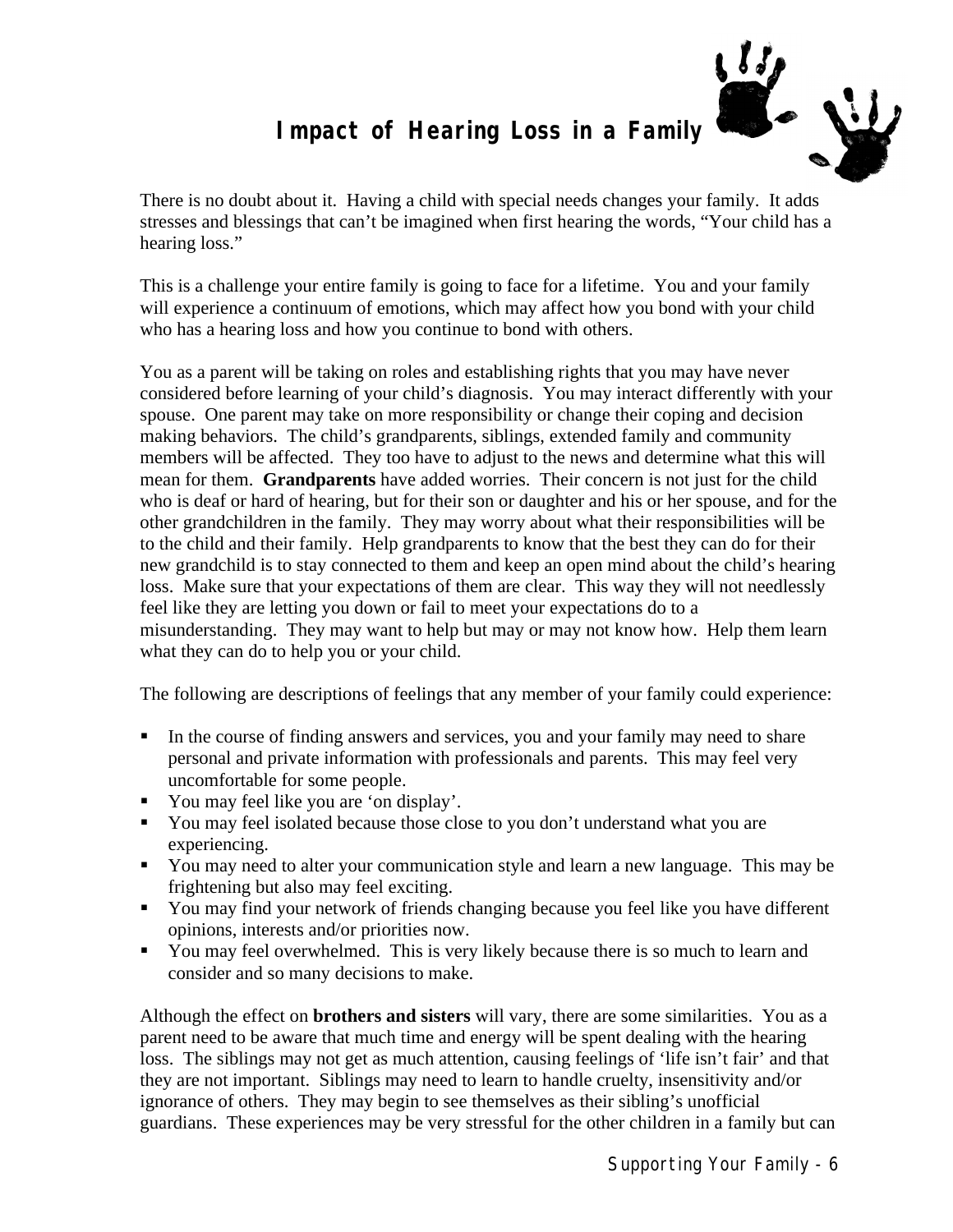have rewarding results. Siblings often learn an early empathy for others and may appear more mature and independent than other children their age. Be sure to listen to each of your children and seek support on their behalf or for yourself if you feel it is necessary.

Siblings of deaf and hard of hearing children may learn to understand more about what is happening to their brother or sister by visiting places that you go with the child who is deaf or hard of hearing (i.e., audiologist, therapy room, etc.) They may be interested in participating in some of these activities. This is an acceptable practice with many professionals if you ask permission before a session.

It is important to be open about hearing loss. Promote education of deafness for your family and community. This will lead to acceptance.

On the next set of pages there is information about the feelings and possible roles that siblings with a brother or sister with special needs may have. This information was adapted from the Sibling Support Project of the Arc of the United States and is not specific only to siblings who are deaf or hard of hearing. However, it is information that may help you keep the perspective of the sibling in mind as you watch your children develop relationships and become lifelong friends.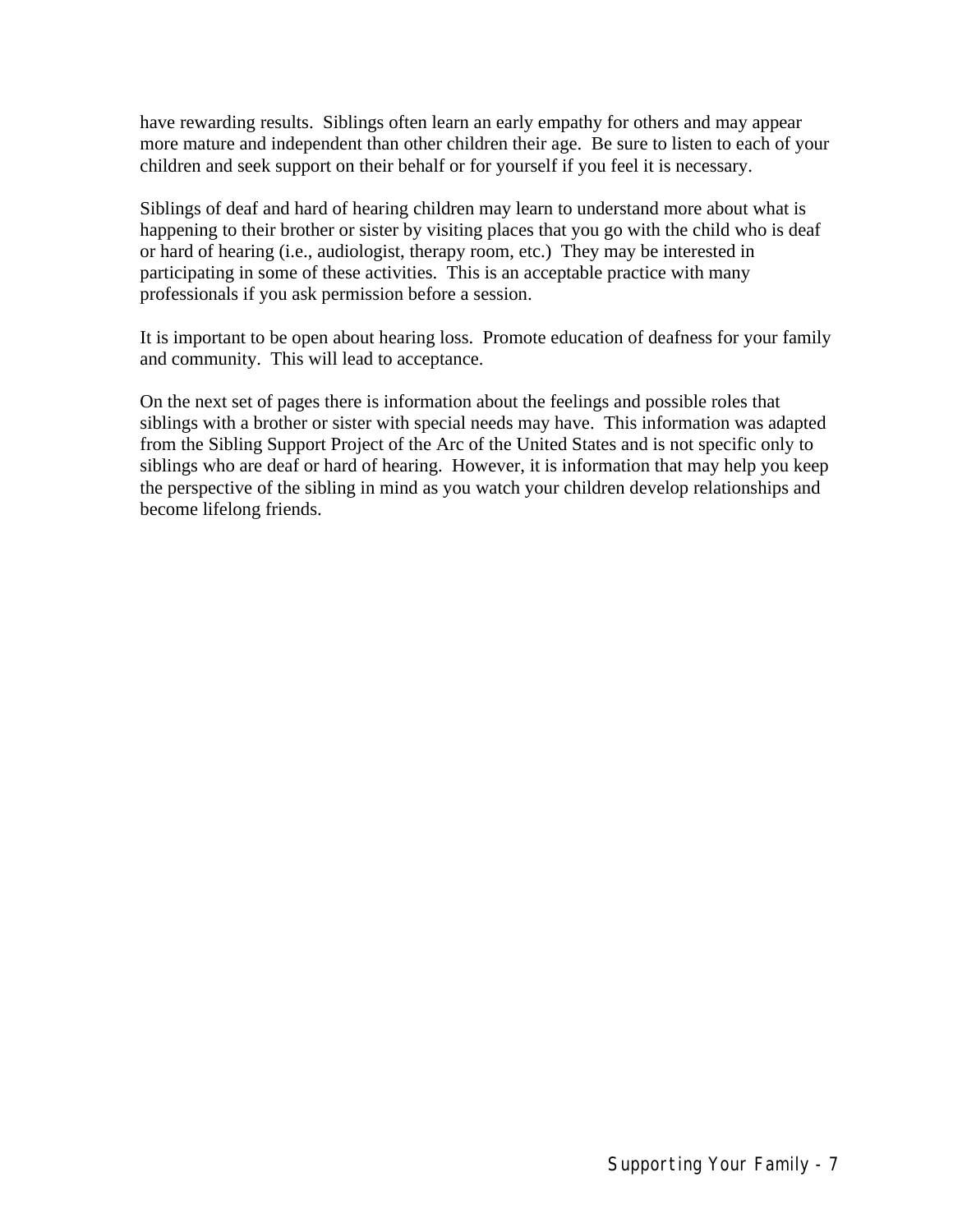# **Parenting the Child who is Deaf or Hard of Hearing**



*All children need three types of inner resources if they are to become self-regulating people:*

- *1. Good feelings about themselves and others.*
- *2. An understanding of right and wrong.*
- *3. A fund of alternatives for solving problems.*

# Twelve Strategies for Enhancing the Parent/Child Relationship and Raising Children Who Will Be Self-Regulating and Responsible Adults:

# **1. Express Love.**

Expressions of love can head off undesirable behavior. When a child feels loved, she wants to please her parents. A warm facial expression, a kind tone, a look of admiration and enthusiasm, a hug, all express love in an unmistakable way. Older children, who may be embarrassed by physical expressions, welcome the personal attention of a one-on-one game or special time with mom or dad.

# **2. Be Predictable.**

Children thrive in a predictable environment. Routines and schedules carried out with consistency provide stability and security. This is also true with parenting behavior - consistent messages and consistent, reasonable consequences result in a child who trusts his parents. And it can be especially important for some deaf or hard of hearing children who have limited communication skills.

# **3. Communicate Clearly.**

Make sure your words and actions are sending the same message. Young children need to have things spelled out for them -- to teach an abstract concept like "sharing" use examples.

If there is a communication challenge because of deafness or hearing loss, acknowledge the need to purposefully develop strategies to close the gap. With a deaf or hard of hearing child, consider creating a 'quality control' test to make sure your message was understood as intended, including consequences. Have her repeat back what she understood you to say. Role-play to teach productive, appropriate questioning techniques that will be essential at home, at school, and everywhere.

# **4. Understand Problem Behavior.**

By being good observers, parents can gather information that will help them understand what a child's problem behavior means. Look for a pattern. What happens before the behavior starts?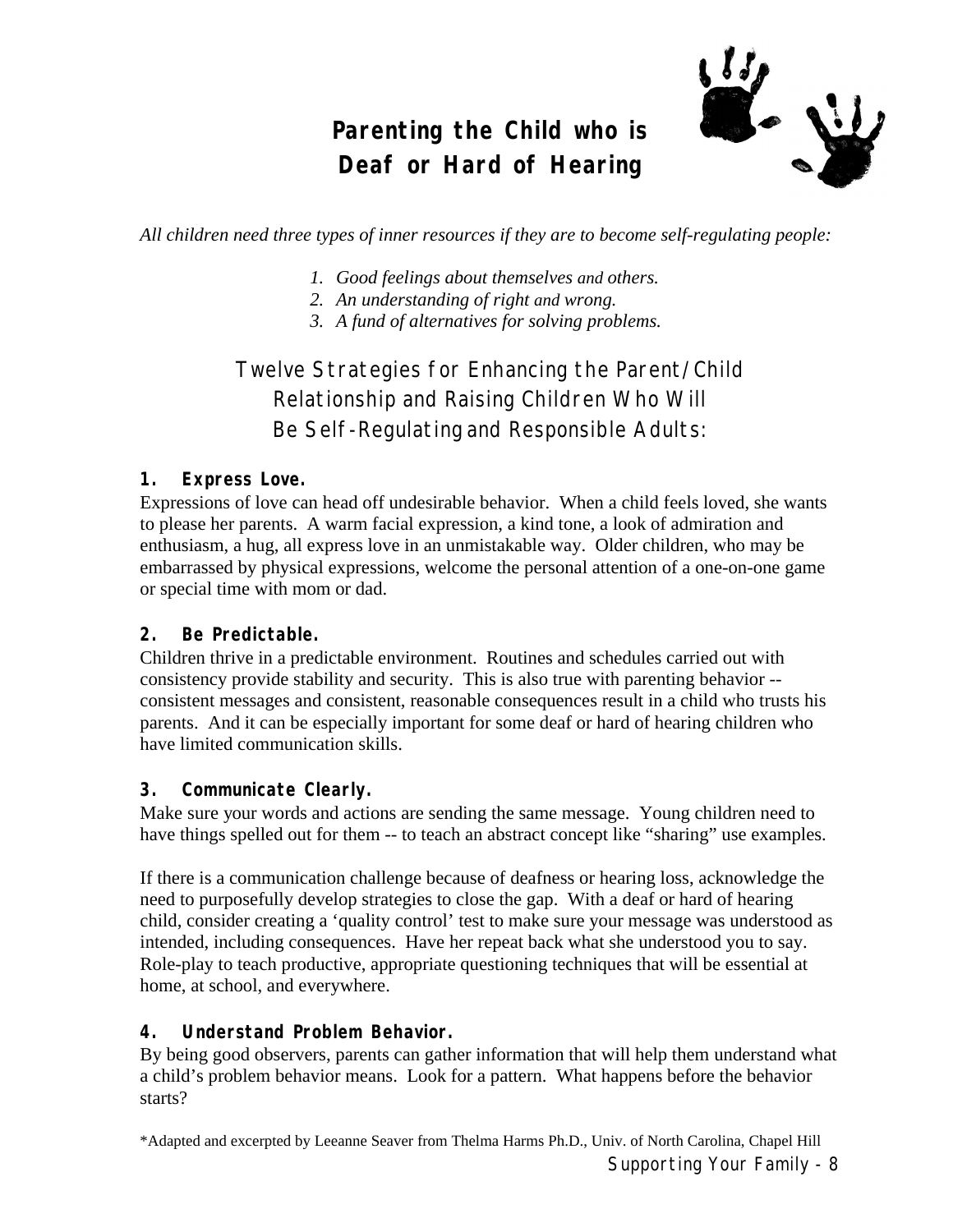When, where, and with whom does it occur? Is there a physical cause such as hunger or fatigue? Was the communication experience unsuccessful -- resulting in frustration, anger and lashing out? Does he feel threatened, hurried or ignored? Is the child seeking attention in an unappealing way? Is he having trouble expressing himself and projecting his negative energy in a physical way? Which is needed... punishment, or a shoulder to cry on?

# **5. Catch Your Child Being "Good."**

It's easy to take for granted what we approve of, and hard to ignore what we don't like. This makes it easy to neglect opportunities to praise good behavior and focus on bad behavior. Let your child feel and see your approval. Turn 'no' statements into 'yes' statements, i.e. "I love how careful you're being with that antique vase."

# **6. Set Up a Safe Environment.**

Children love to explore and thrive in tactile environments where things can be pulled on, climbed over, taken apart and put back together again (maybe). This isn't being naughty - this is their nature. Make her environment safe. The more there are appropriate things available to explore the fewer problems with inappropriate behavior she will have. Consider how this applies to adolescents and even teenagers. A safe environment is one where the rules and limits are defined and understood. Can she have the car Friday night? Yes, if we know whom she's with, where she's going, and when she'll be back.

# **7. Set Sensible Limits.**

Neither parents nor children want to live in a police-state atmosphere in which there are so many rules it's impossible to avoid breaking them. Generally, very young children can remember only a few rules and a great deal of adult supervision is required to enforce them. Make the language simple and direct, like: "Use words, No hitting."

The limits expand as the child grows older. Going outside established limits is an exercise in trust between parent and child. If your adolescent or teenager demonstrates responsible behavior, he should be rewarded with certain privileges. If he demonstrates a lack of responsibility, the limits may need to be more tightly drawn and defined until trust is built again.

# **8. Defuse Explosion.**

Step in while your child is still calm enough to discuss a problem. Intervene before anger gets out of control. If certain situations are recipes for disaster, talk about them ahead of time and create some plans for coping and resolving. For deaf and hard of hearing kids, not being understood because of a communication mode difference or gap is a common occurrence, and one that lends itself to frustration and anger. Anticipate these kinds of circumstances. Often parents can help children avoid a meltdown with by pointing out problem-solving alternatives that can be employed before the problem rises to a crisis state.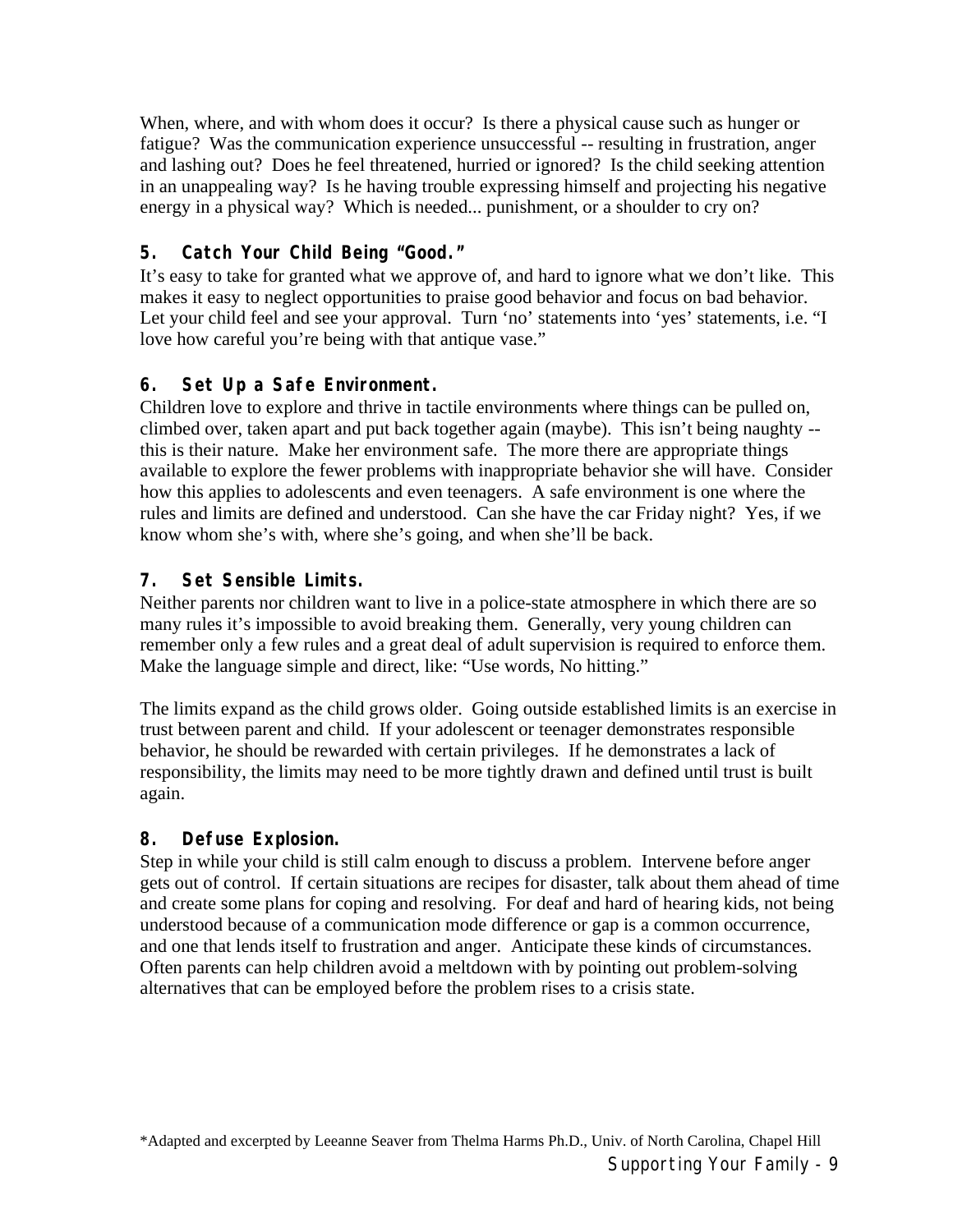# **9. Teach Good Problem Solving Skills.**

There are good solutions to problems, and not-so-good solutions to problems. How do you get your child to know the difference? Start by clearly labeling unacceptable behavior and explain why. Follow up with positive suggestions for what to do next time. For children under four, it's best to simply state what you want them to do next time. For older kids who can express themselves and think abstractly, ask them what they could do next time that would be better. Suggest additional alternatives. As kids get older and more mature, they'll be able to employ these tactics more successfully if they've been practicing them since childhood.

If the problem stems from communication gaps, which is often true for children with deafness or hearing loss, use the same strategies and exploit every opportunity to expand the child's language base around conflict resolution. Knowing how to express himself and state his position will increase your child's sense of empowerment to successfully solve problems.

# **10. Don't Overreact.**

Giving lots of attention to problem behavior can create another whole set of problems. Telling a child to go to a time-out place or removing her from the play area where she misbehaved delivers a consequence for bad behavior without creating an attention-getting incentive to do the thing again.

# **11. Seek Professional Help when Needed.**

Most children grow out of common behavioral problems with the patient guidance of parents and other caring adults. But for a small percentage *(5* to *15%)* the problem behaviors persist and can become severe. Professional help is an excellent resource that can provide support and a constructive plan of action.

## **12. Be Patient with Your Child and Yourself.**

Misbehavior happens. It's human nature to learn from our mistakes. And a key to the healthy psychological development lies in the child's ability to do just that. If you follow all 11 steps faithfully and still experience a repeat of bad behaviors, remind yourself that your child is in a learning process called *childhood.* Your consistency, patience and love will provide him or her with the support needed to emerge into mature, autonomous adulthood.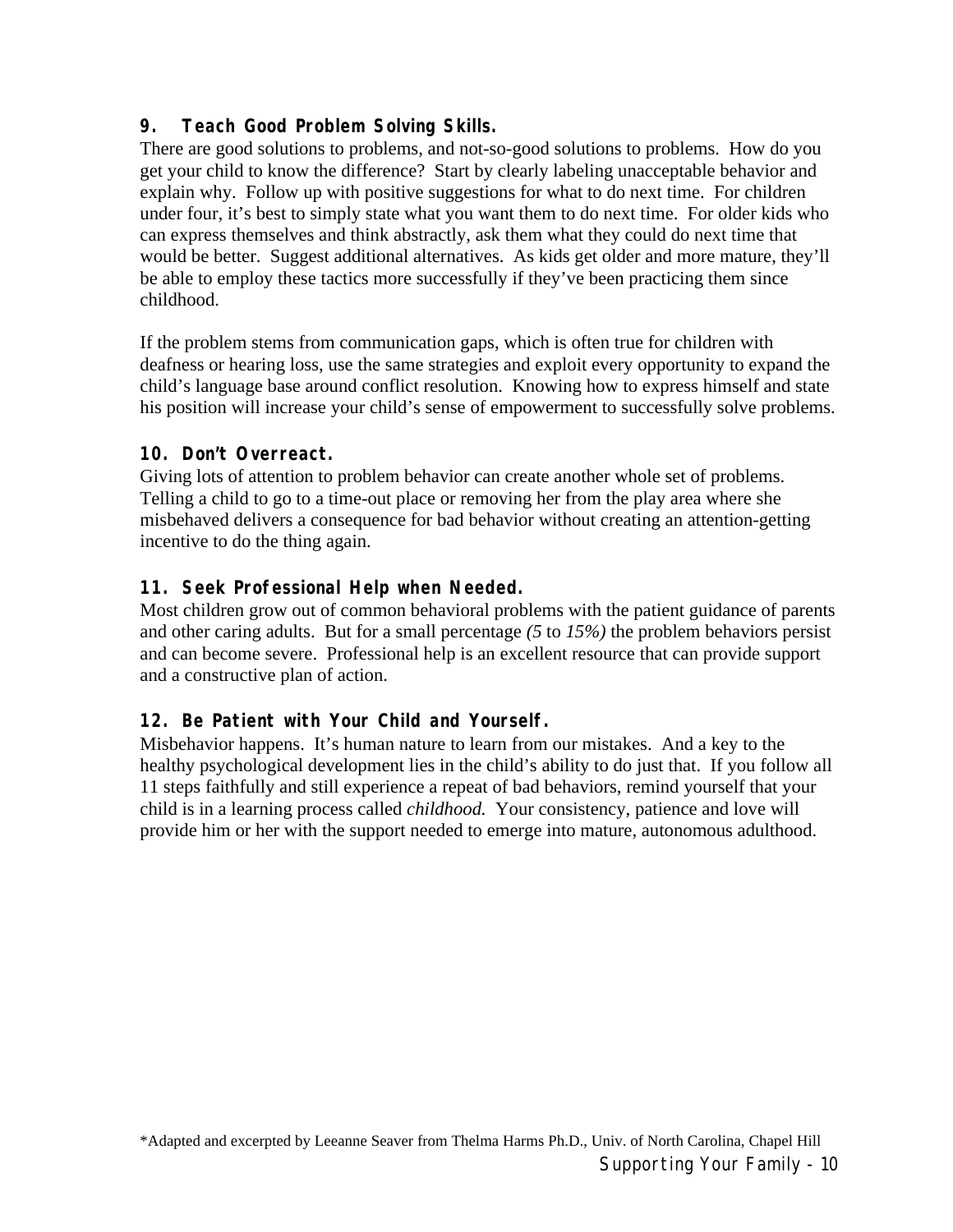# **What Siblings Would Like Parents and Service Providers to Know**



In the United States, there are over six million people who have special health, developmental, and mental health concerns. Most of these people have typically developing brothers and sisters. Brothers and sisters are too important to ignore, if for only these reasons:

- These brothers and sisters will be in the lives of family members with special needs longer than anyone. Brothers and sisters will be there after parents are gone and special education services are a distant memory. If they are provided with support and information, they can help their sibs live dignified lives from childhood to their senior years.
- Throughout their lives, brothers and sisters share many of the concerns that parents of children with special needs experience, including isolation, a need for information, guilt, concerns about the future, and caregiving demands. Brothers and sisters also face issues that are uniquely theirs including resentment, peer issues, embarrassment, and pressure to achieve.

Despite the important and life-long roles they will play in the lives of their siblings who have special needs, even the most family-friendly agencies often overlook brothers and sisters. Brothers and sisters, often left in the literal and figurative waiting rooms of service delivery systems, deserve better. True "family-centered" care and services will arrive when siblings are actively included in agencies' functional definition of "family."

The Sibling Support Project facilitated a discussion on SibNet, its listserv for adult siblings of people with special needs, regarding the considerations that siblings want from parents, other family members, and service providers. Below is a discussion of themes discussed by SibNet members and recommendations from the Sibling Support Project:

# **1. The Right to One's Own Life.**

Throughout their lives, brothers and sisters may play many different roles in the lives of their siblings who have special needs. Regardless of the contributions they may make, the basic right of siblings to their *own* lives must always be remembered. Parents and service providers should not make assumptions about responsibilities typically developing siblings may assume without a frank and open discussion. "Nothing about us without us"— a phrase popular with self-advocates with special needs — applies to siblings as well. Selfdetermination, after all, is for everyone — including brothers and sisters.

## **2. Acknowledging Siblings' Concerns.**

Like parents, brothers and sisters will experience a wide array of often-ambivalent emotions regarding the impact of their siblings' special needs. These feelings should be both expected and acknowledged by parents and other family members and service providers. Because most siblings will have the longest-lasting relationship with the family member who has a disability, these concerns will change over time. Parents and providers would be wise to learn more about siblings' life-long and ever-changing concerns.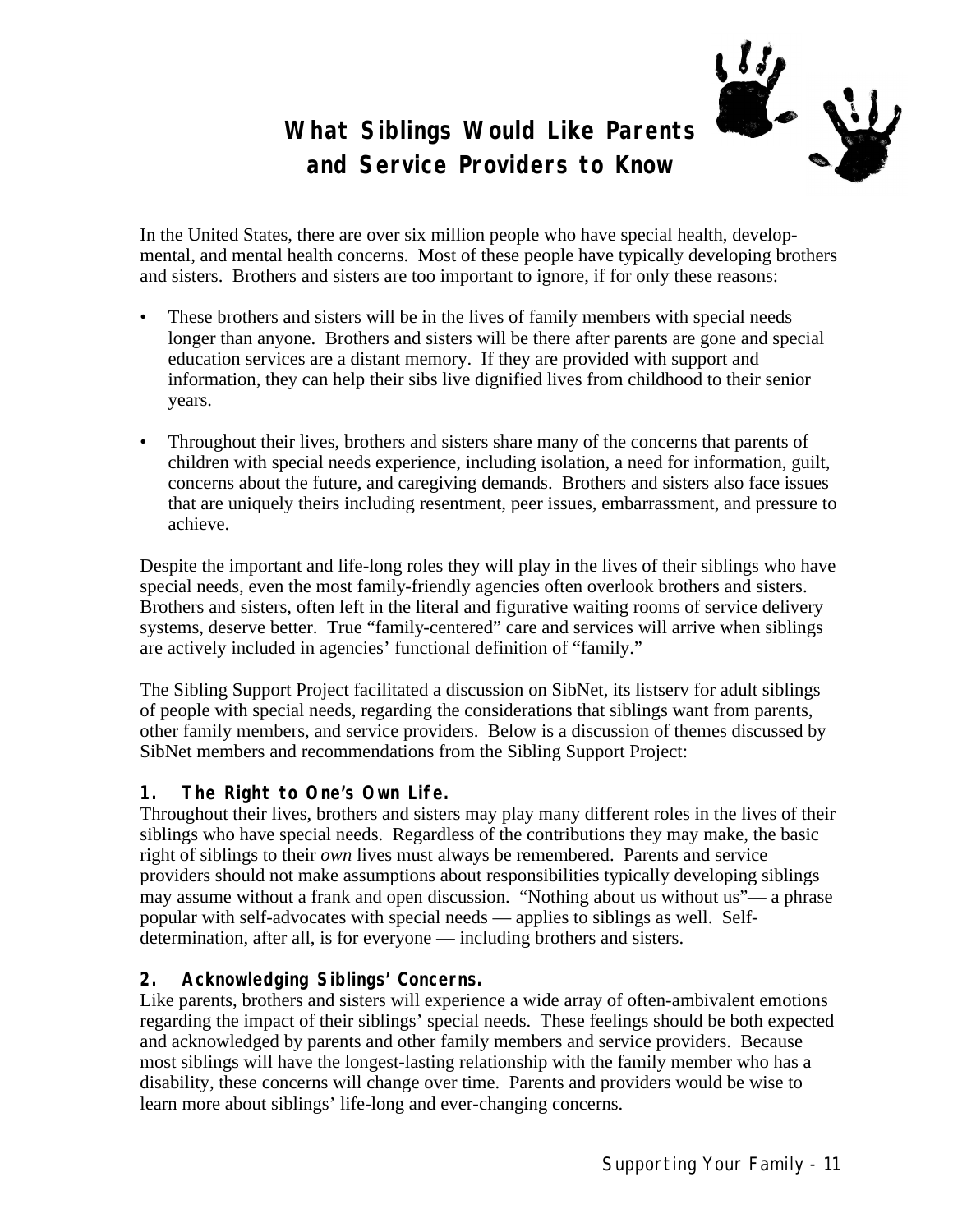# **3. Expectations for Typically Developing Siblings.**

Families need to set high expectations for all their children. However, some typicallydeveloping brothers and sisters react to their siblings' special needs by setting unrealistically high expectations for themselves — and some feel they must somehow compensate for their siblings' special needs. Parents can help their typically-developing children by conveying clear expectations and unconditional support.

# **4. Expect Typical Behavior From Typically Developing Siblings.**

Although difficult for parents to watch, teasing, name-calling, arguing and other forms of conflict are common among most brothers and sisters -- even when one has special needs. While parents may be appalled at siblings' harshness toward one another, much of this conflict can be a beneficial part of normal social development. A child with Down syndrome who grows up with siblings with whom he sometimes fights will likely be better prepared to face life in the community as an adult than a child with Down syndrome who grows up as an only child. Regardless of how adaptive or developmentally appropriate it might be, typical sibling conflict is more likely to result in feelings of guilt when one sibling has special health or developmental needs. When conflict arises, the message sent to many brothers and sisters is, "Leave your sibling alone. You are bigger, you are stronger, you should know better. It is your job to compromise." Typically developing siblings deserve a life where they, like other children, sometimes misbehave, get angry, and fight with their siblings.

# **5. Expectations for the Family Member with Special Needs.**

When families have high expectations for their children who have special needs, everyone will benefit. As adults, typically developing brothers and sisters will likely play important roles in the lives of their siblings who have special needs. Parents can help siblings now by helping their children who have special needs acquire skills that will allow them to be as independent as possible as adults. To the extent possible, parents should have the same expectations for the child with special needs regarding chores and personal responsibility as they do for their typically developing children. Not only will similar expectations foster independence, it will also minimize the resentment expressed by siblings when there are two sets of rules — one for them, and another for their sibs who have special needs.

# **6. The Right to a Safe Environment.**

Some siblings live with brothers and sisters who have challenging behaviors. Other siblings assume responsibilities for themselves and their siblings that go beyond their age level and place all parties in vulnerable situations. Siblings deserve to have their own personal safety given as much importance as the family member who has special needs.

# **7. Opportunities to Meet Peers.**

For most parents, the thought of "going it alone," raising a child with special needs without the benefit of knowing another parent in a similar situation would be unthinkable. Yet, this routinely happens to brothers and sisters. Sibshops, listservs such as SibNet and SibKids, and similar efforts offer siblings the common-sense support and validation that parents get from Parent-to-Parent programs and similar programs. Brothers and sisters — like parents — like to know that they are not alone with their unique joys and concerns.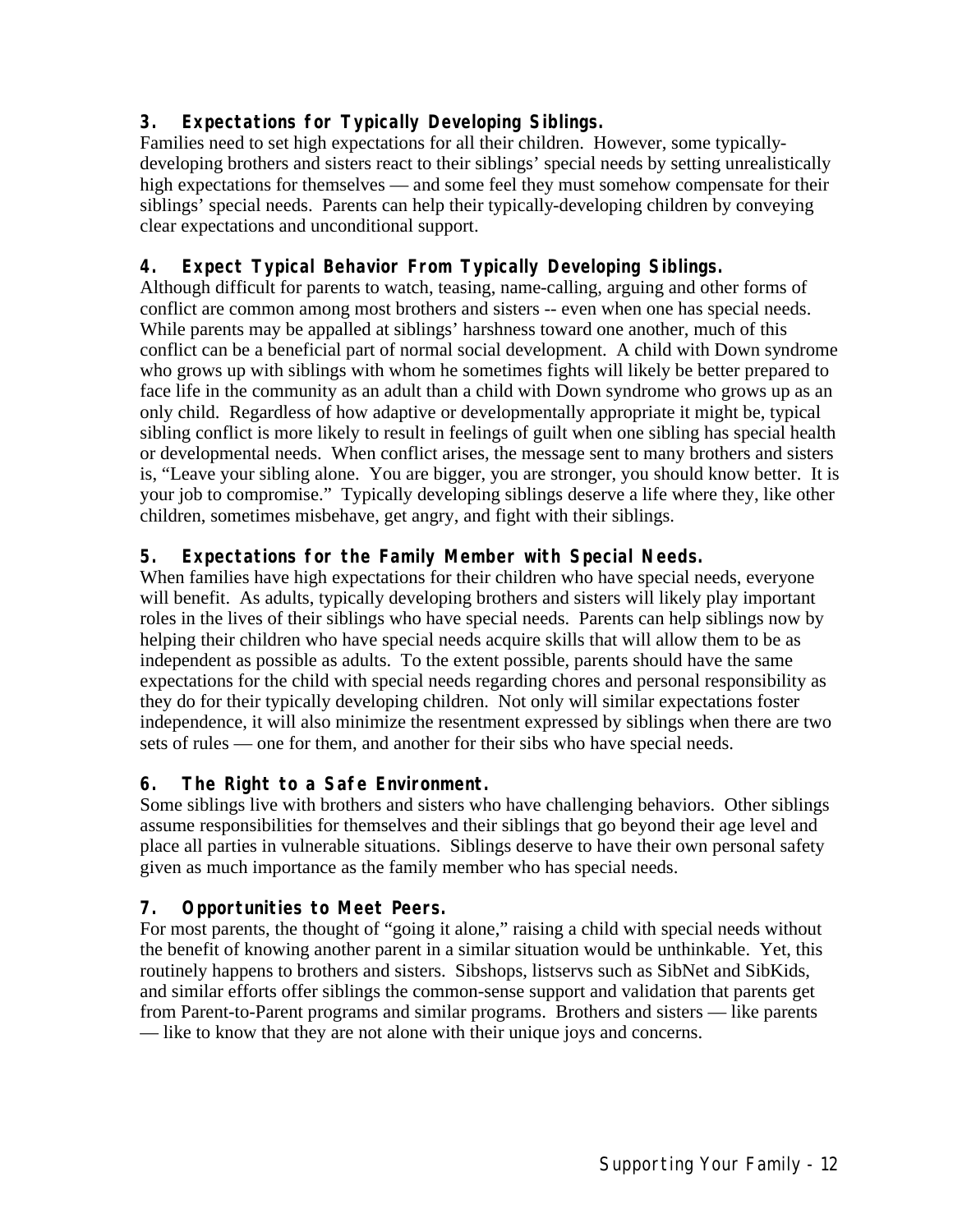# **8. Opportunities to Obtain Information.**

Throughout their lives, brothers and sisters have an ever-changing need for information about their sibling's special need, and its treatment and implications. Parents and service providers have an obligation to proactively provide siblings with helpful information. Any agency that represents a specific special need or illness and prepares materials for parents and other adults should prepare materials for siblings and young readers as well.

# **9. Sibs' Concerns about the Future.**

Early in life, many brothers and sisters worry about what obligations they will have toward their sibling in the days to come. Ways parents can reassure their typically-developing children are to make plans for the future of their children with special needs, involve and listen to their typically-developing children as they make these plans, consider backup plans, and know that siblings' attitude toward the extent of their involvement as adults may change over time. When brothers and sisters are "brought into the loop" and given the message early that they have their parents' blessing to pursue their dreams, their future involvement with their sibling will be a choice instead of an obligation. For their own good and for the good of their siblings who have special needs, brothers and sisters should be afforded the right to their own lives. This includes having a say in whether and how they will be involved in the lives of their siblings who have special needs as adults, and the level, type, and duration of involvement.

# **10. Including Both Sons and Daughters.**

Just as daughters are usually the family members who care for aging parents, adult sisters are usually the family members who look after the family member with special needs when parents no longer can. Serious exploration of sharing responsibilities among siblings including brothers — should be considered.

# **11. Communication.**

While good communication between parents and children is always important, it is especially important in families where there is a child who has special needs. An evening course in active listening can help improve communication among all family members, and books, such as *How to Talk So Kid Will Listen and Listen So Kids Will Talk* and *Siblings Without Rivalry* (both by Adele Faber and Elaine Mazlich) provide helpful tips on communicating with children.

# **12. One-on-One Time with Parents.**

Children need to know from their parents' deeds and words that their parents care about them as individuals. When parents carve time out of a busy schedule to grab a bite at a local burger joint or window shop at the mall with their typically-developing children, it conveys a message that parents "are there" for them as well and provides an excellent opportunity to talk about a wide range of topics.

# **13. Celebrate Every Child's Achievements and Milestones.**

Over the years, we've met siblings whose parents did not attend their high school graduation — even when their children were valedictorians — because the parents were unable to leave their child with special needs. We've also met siblings whose wedding plans were dictated by the needs of their sibling who had a special need. One child's special needs should not overshadow another's achievements and milestones. Families who seek respite resources, strive for flexibility, and seek creative solutions can help assure that the accomplishments of all family members are celebrated.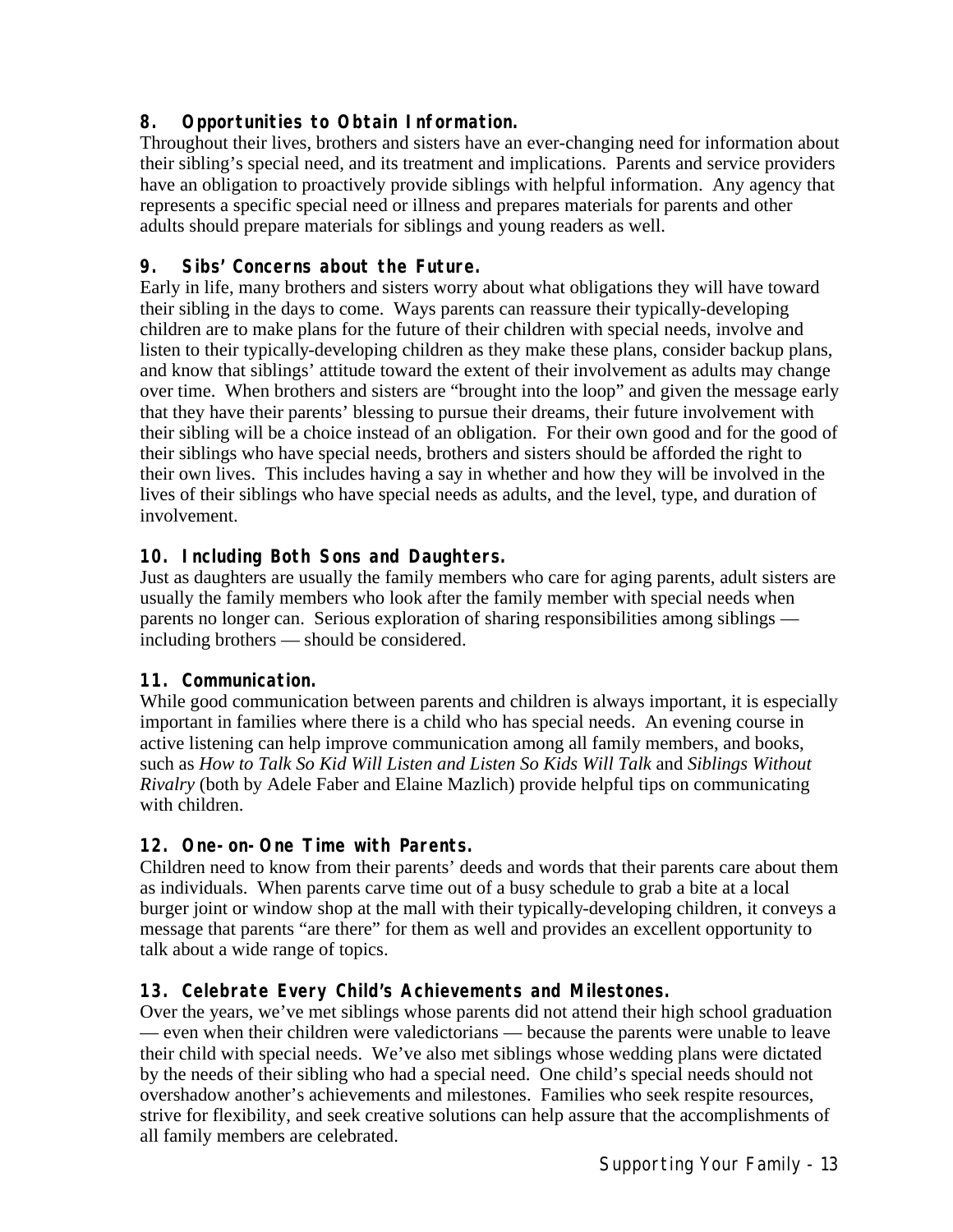# **14. Parents' Perspective is More Important than the Actual Special Need.**

Parents would be wise to remember that the parents' interpretation of their child's special needswill be a greater influence on the adaptation of their typically developing sibling than the actual disability itself. When parents seek support, information, and respite for themselves, they model resilience and healthy attitudes and behaviors for their typicallydeveloping children.

# **15. Include Siblings in the Definition of "Family."**

Many educational, health care, and social service agencies profess a desire to offer familycentered services but continue to overlook the family members who will have the longestlasting relationship with the person who has the special needs — the sisters and brothers. When brothers and sisters receive the considerations and services they deserve, agencies can claim to offer "family-centered" instead of "parent-centered" services.

# **16. Actively Reach Out to Brothers and Sisters.**

Parents and agency personnel should consider inviting (but not requiring) brothers and sisters to attend informational, IEP, IFSP, and transition planning meetings, and clinic visits. Siblings frequently have legitimate questions that can be answered by service providers. Brothers and sisters also have informed opinions and perspectives and can make positive contributions to the child's team.

# **17. Learn More about Life as a Sibling.**

Anyone interested in families ought to be interested in siblings and their concerns. Parents and providers can learn more about "life as a sib" by facilitating a Sibshop, hosting a sibling panel, or reading books by and about brothers and sisters. Guidelines for conducting a sibling panel are available from the Sibling Support Project and in the Sibshop curriculum. Visit the Sibling Support Project's website for a bibliography of sibling-related books.

# **18. Create Local Programs Specifically for Brothers and Sisters.**

If your community has a Parent-to-Parent Program or similar parent support effort, a fair question to ask is: why isn't there a similar effort for the brothers and sisters? Like their parents, brothers and sisters benefit from talking with others who "get it." Sibshops and other programs for preschool, school-age, teen, and adult siblings are growing in number. The Sibling Support Project, which maintains a database of over 200 Sibshops and other sibling programs, provides training and technical assistance on how to create local programs for siblings.

## **19. Include Brothers and Sisters on Advisory Boards and in Policies Regarding Families.**

Reserving board seats for siblings will give the board a unique, important perspective and reflect the agency's concern for the well-being of brothers and sisters. Developing policies based on the important roles played by brothers and sisters will help assure that their concerns and contributions are a part of the agency's commitment to families.

# **20. Fund Services for Brothers and Sisters.**

No classmate in an inclusive classroom will have a greater impact on the social development of a child with a disability than brothers and sisters will. They will be their siblings' life-long "typically developing role models." As noted earlier, brothers and sisters will likely be in the lives of their siblings longer than anyone — longer than their parents and certainly longer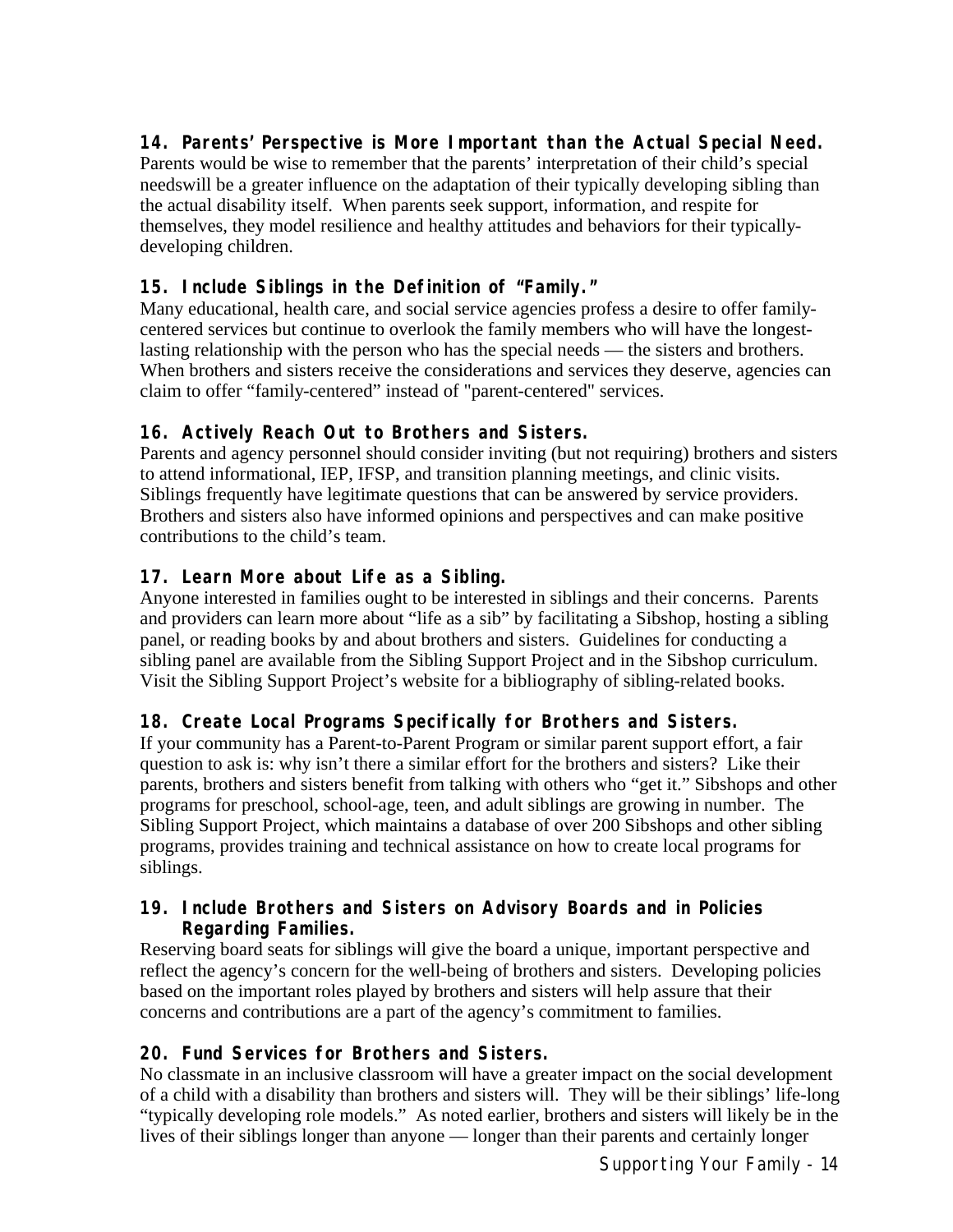than any service provider. For most brothers and sisters, their future and the future of their siblings with special needs are inexorably entwined. Despite this, there is no federal funding to support projects that will help brothers and sisters get the information, skills and support they will need throughout their lives. Governmental agencies would be wise to invest in the family members who will take a personal interest in the wellbeing of people with disabilities and advocate for them when their parents no longer can. As one sister wrote: "We will become caregivers for our siblings when our parents no longer can. Anyone interested in the welfare of people with disabilities ought to be interested in us."

© The Sibling Support Project of the Arc of the United States. All rights reserved.

#### About the Sibling Support Project

The Sibling Support Project, believing that disabilities, illness, and mental health issues affect the lives of *all* family members, seeks to increase the peer support and information opportunities for brothers and sisters of people with special needs and to increase parents' and providers' understanding of sibling issues.

Our mission is accomplished by training local service providers on how to create Sibshops (lively community-based for school-age brothers and sisters); hosting workshops, listservs, and websites for young and adult siblings; and increasing parents' and providers' awareness of siblings' unique, life-long, and ever-changing concerns through workshops, websites, and written materials.

Based in Seattle since 1990, the Sibling Support Project is the only national effort dedicated to the interests of over six million brothers and sisters of people with special health, mental health and developmental needs.

For more information about Sibshops, sibling issues, and our workshops, listservs and publications, contact:

#### **Sibling Support Project of the Arc of the United States**

Don Meyer, Director 6512 23rd Ave NW #213 Seattle, WA 98117 (206) 297-6368 donmeyer@siblingsupport.org www.thearc.org/siblingsupport/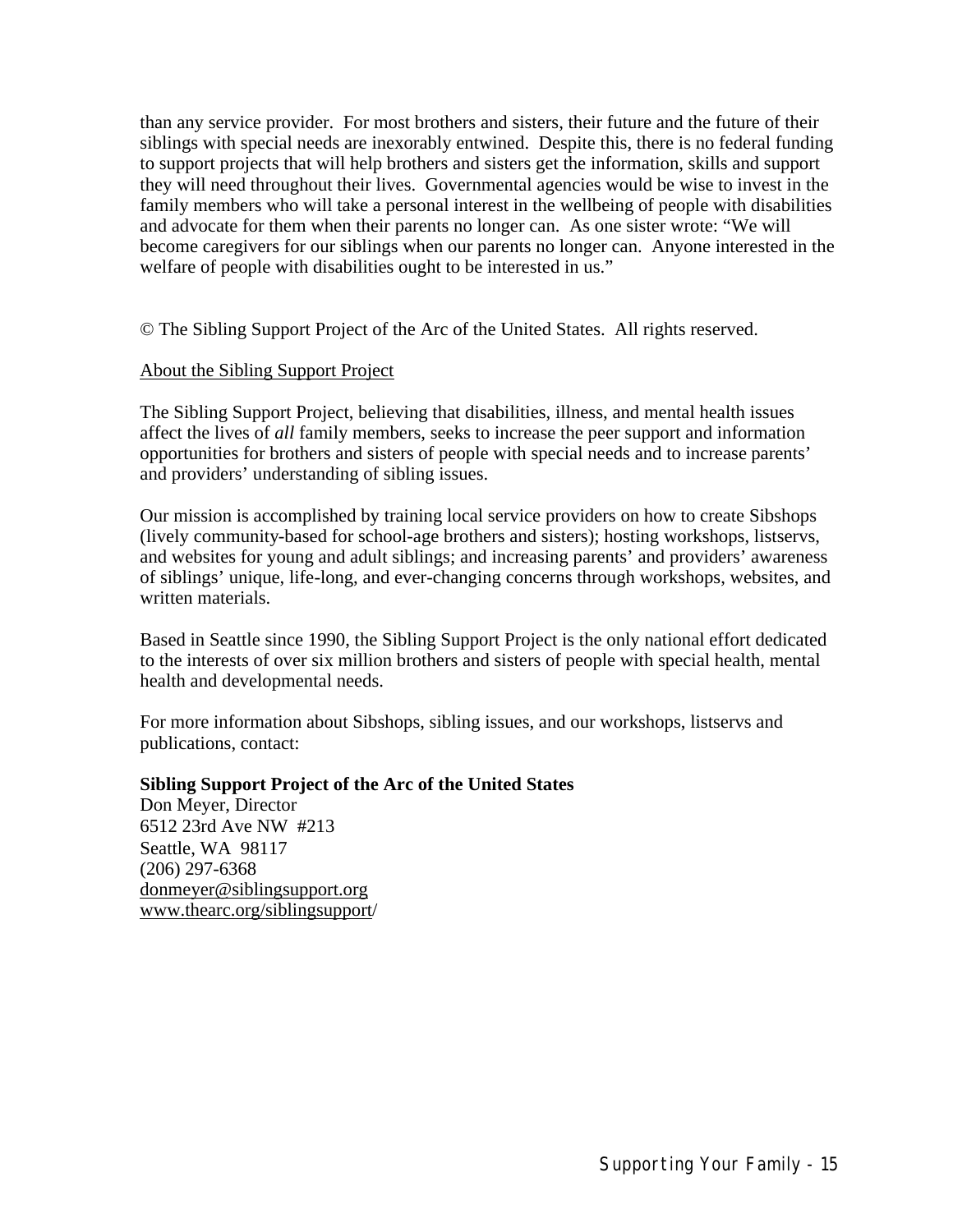# **Bonding Through Early Communication**

*"When I discovered that Tess was indeed deaf, it impacted how I interacted with her. I stopped talking and singing to her. I was very sad for a few months. I love music. I thought that was an area she could never appreciate and share with me. But after becoming more educated about deafness, I realized that Tess could still benefit from these things. She may not be able to hear it, but she could see my facial expressions that come with talking and singing. She could see my lips move and feel my chest rise and fall with my songs and laughter. She could still enjoy music by dancing with me and feeling the vibrations on the floor and on balloons and drums. I have learned to enjoy her more than I ever thought possible."* --Quote from a mother of a daughter who is deaf.

One question you may be asking yourself is "How am I going to bond with my child when they can't even hear my voice?" It is not only possible but it is essential!

Bonding means to form a connection with another. This happens at any age but is especially important early on in your child's life. A strong attachment during early childhood can form the foundation for trust and self-esteem later in life. Although your child may be deaf or hard of hearing, you can connect in many different ways using all of the senses that are available to your child. Communication is an important part of bonding but communication does not need to rely solely on speaking and hearing.

Communication means sending a message and having the other person receive it. For instance, when your baby cries, you will be able to decipher if this is a hunger cry or one associated with pain. Besides crying your baby is attempting all forms of communication with you by using his/her eyes, smiles, kicks, etc. You will instinctively learn to use touch, sight and movement to communicate, thus building their language and the bond between you. You can do all the things you normally do with a child; you will just need to do them a little differently.

*"Our first daughter was born in 1986. My husband began to suspect that she couldn't hear around the time she was six months old. She was finally diagnosed with profound hearing impairment at 14 months of age. I remember thinking how much I loved my daughter but hated the hearing loss. I remember wondering if I still knew my child and feeling very guilty about those thoughts. By the time she was diagnosed, I was pregnant with my second daughter. Because of her sister's hearing loss, she was screened for hearing loss at birth and had normal hearing. In 1994, my third daughter was born. The hospital had much more sophisticated equipment to do the hearing screening. I was devastated by the news of yet another child with hearing loss. I just hated that news and I was worried. Knowing what I had gone through with my first daughter, I was very worried about bonding with her. With this baby, I knew that I had to do something greater. I knew that she couldn't hear my voice, so what was I going to do to let her know that I was her mother? I started to sign to her right away but I knew that a newborn's visual acuity was not very good. I knew that I had to use all of her other senses. So every time I went to pick her up I would blow gently on her cheek so she would always know it was me picking her up."*

-- Quote from a mother of three daughters, two are hard of hearing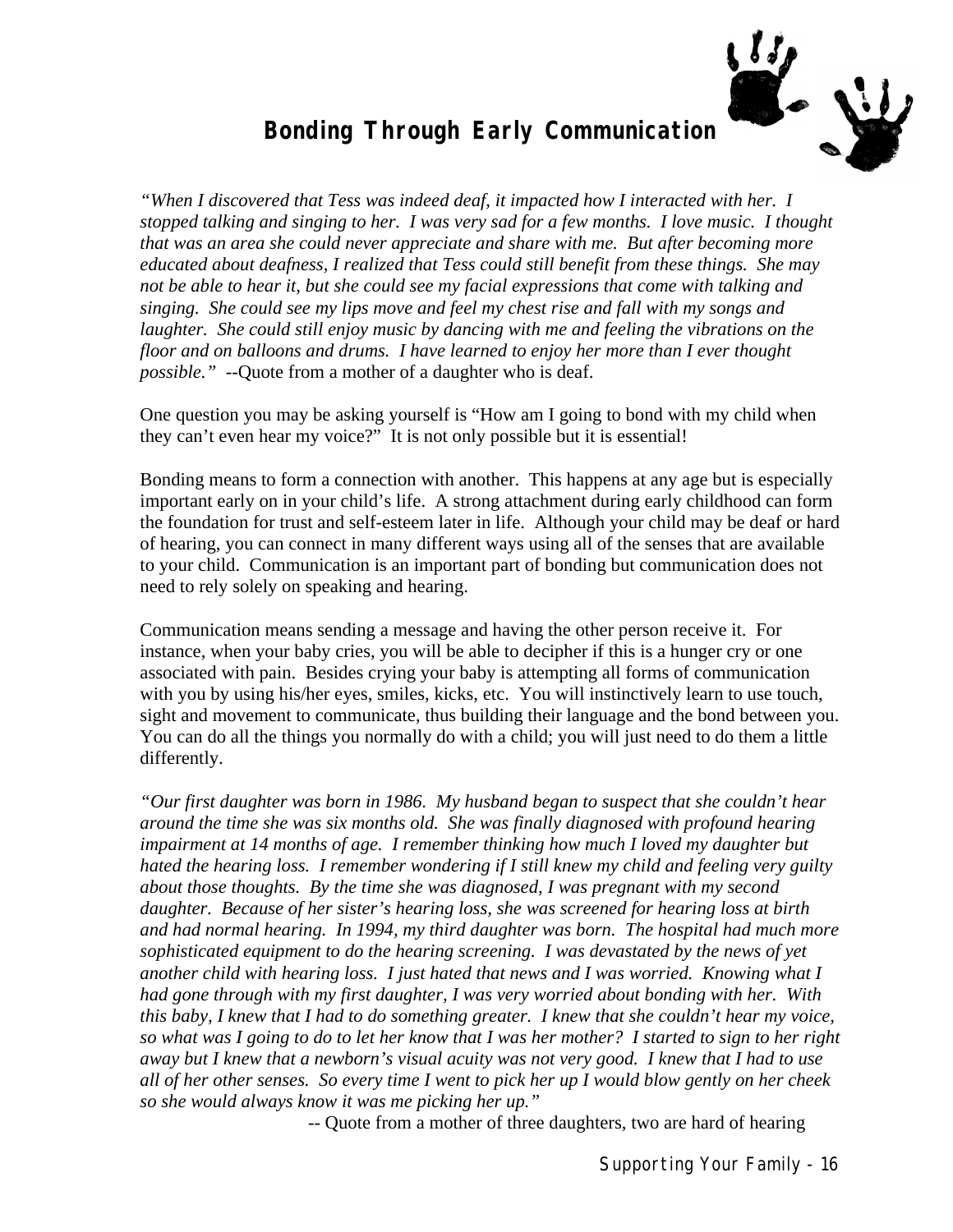# **The following are some suggestions on how you can gain your child's attention without using cues that require them to use their hearing.**

- Get on the same eye level as your child. If they are lying on the bed or floor get down there with them.
- Tap your child gently on the arm.
- Wave your hand within his/her field of vision.
- Lightly shake his/her bed or chair.
- Stamp on the floor.
- Turn the lights on and off quickly.
- If your child is able to perceive sound, make a noise. If they can perceive speech, teach the child to recognize his/her name.

# **The following are some ways that you can keep your child's attention.**

- Face your child and maintain eye contact.
- Create a visual world use gestures, facial expressions (to convey happiness, sadness, sleepiness, questions, etc.), body movements, and sign language to explain the world to your child.
- Make a scrapbook of your child's favorite people and things and talk about them.
- Point things of interest out to your child.
- Talk to your child although your child may or may not be able to hear you, he/she learn to read your facial expressions and learn to recognize words on your lips when you talk. It may seem odd to talk to your deaf child but it will get easier as you realize they are so much like other children.
- Move the child's legs and engage in a variety of touching behaviors such as tapping, stroking and tickling. Keep the hands free for possible communication efforts.
- Play, play, play. Anything that engages the child. Copy facial expressions, teach him or her to blow raspberries, play peek-a-boo.
- Offer them books (more about this will be discussed in a section titled, "literacy").

# **The following are some ways you can make the interaction easier on your child.**

- Clear the visual path between you and the child keep your hands away from your face so the child can see your eyes and lips
- Be aware of light sources and the impact of shade do not stand in front of an un-shaded window or in front of a lamp that is on. The light from these sources makes it difficult for the child to see you.
- Be aware of competing background noise. When you are talking to your child you may want to turn off the radio or television.

# **Building conversations builds the child's language base.**

Conversation is a lot like a game of volleyball. The rules are simple -- you pass the ball back and forth, taking turns. Everybody gets a chance to serve the ball, and players try to keep the ball in the air. When a child cries or points, she is serving the ball to you. You respond by turning to her and maybe raising your eyebrows as if to say "What do you want?" She then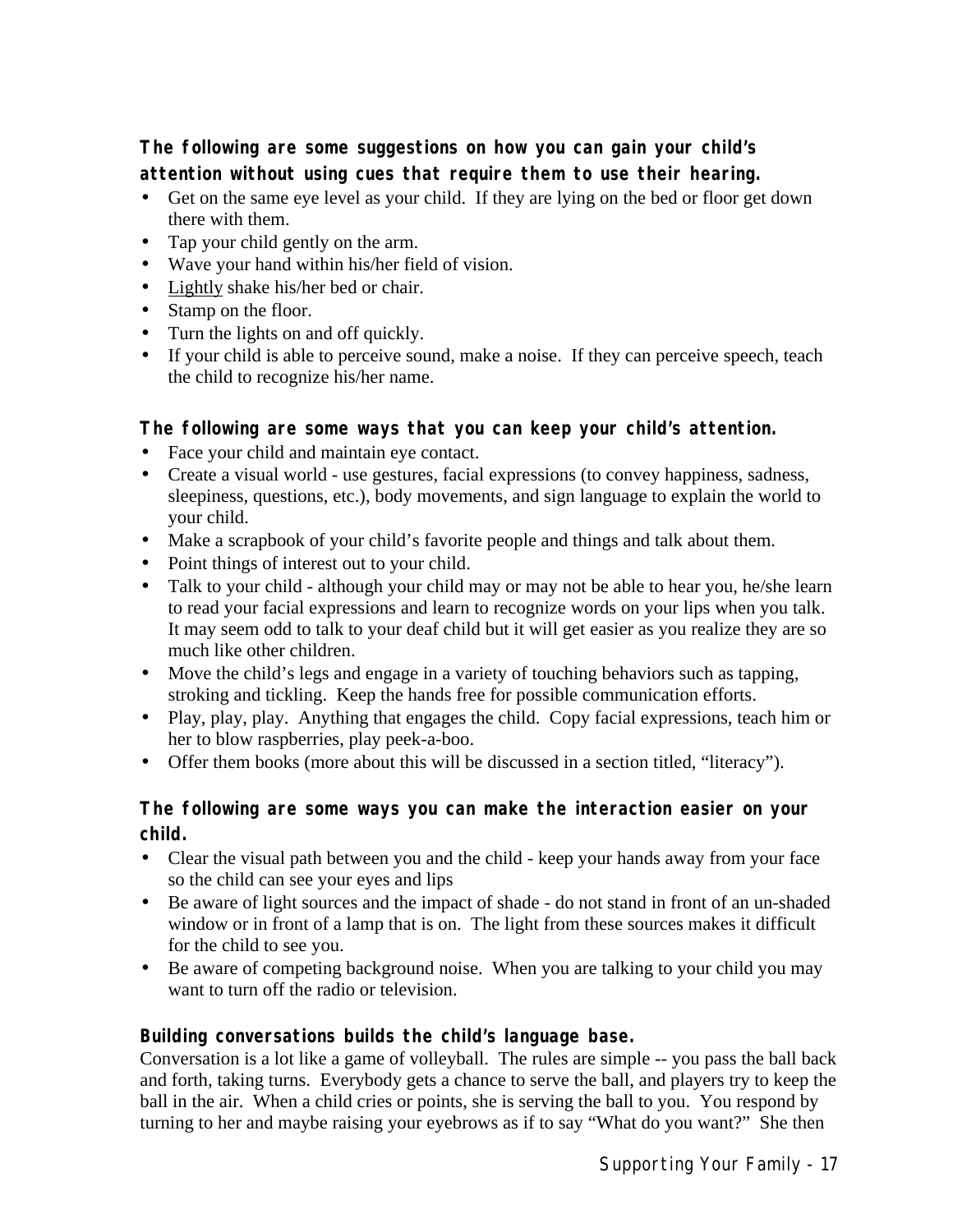communicates again. Turn taking is an important part of communication. You want the child to learn that when she gestures, you will respond. By being a responder, you are shaping the child's gestures into true language. When you respond to the child's signals, it is important that you use effective communication, not simply giving the child what he or she wants.

# **Use the following tools in developing turn taking and conversation.**

• Be a good observer. Watch the child and become aware of the ways she is trying to communicate. Look for gestures, reaching, tugging, pointing or other body movements which can communicate meaning. Pay close attention to your child's facial expressions, smiling, fussing or crying, furrowing eyebrows, and eye gaze. Remember that there are many ways for your child to communicate his needs. It is up to you to watch, listen and respond to his/her cues.

Also, tune into situational or contextual clues to figure out what the child is trying to communicate. Does the child go to the kitchen? Maybe she is hungry. Follow the child's lead and comment on your child's world. It is much easier to communicate with someone if they are interested in what is taking place. As your child explores and plays, comment on what is taking place or attach labels for objects that are being played with. For instance, sign or say 'sticky' if your child is exploring something sticky or 'cat, black' if your family pet walks by. You will probably find that your child will be interested in looking at what you have to say and your signs will make more sense if you match his interests. And be patient. You and your child will continue to strengthen your bond as you learn to communicate together.

# **Encourage your child to keep the conversation going.**

- Smile, clap, nod your head up and down.
- Use encouraging words, signs and/or gestures: yes, right, good, thank you.
- Rephrase what your child is communicating; for instance, if they point at the bear, you could sign 'The bear is big."
- Act as if the child's signal has meaning and sign back.
- Imitation is a good way to respond. If you can't understand the child's sign or gesture, imitate it and sign 'yes."

# **Keep interactions fun and simple.**

This is what we normally do when interacting with young children who are not deaf or hard of hearing. The same happens when you sign with a deaf child. This makes the child's job of language learning easier because we use words and signs appropriate for a child. Remember, children love repetition. If you are teaching your child a new word or sign use it as often as possible.

Be expressive; use your face and body to support your words. For instance, if you are sleepy you could sign "sleepy" or you could yawn and lay your head on your pretend pillow. When signing "no," you should not be smiling. This might confuse your child.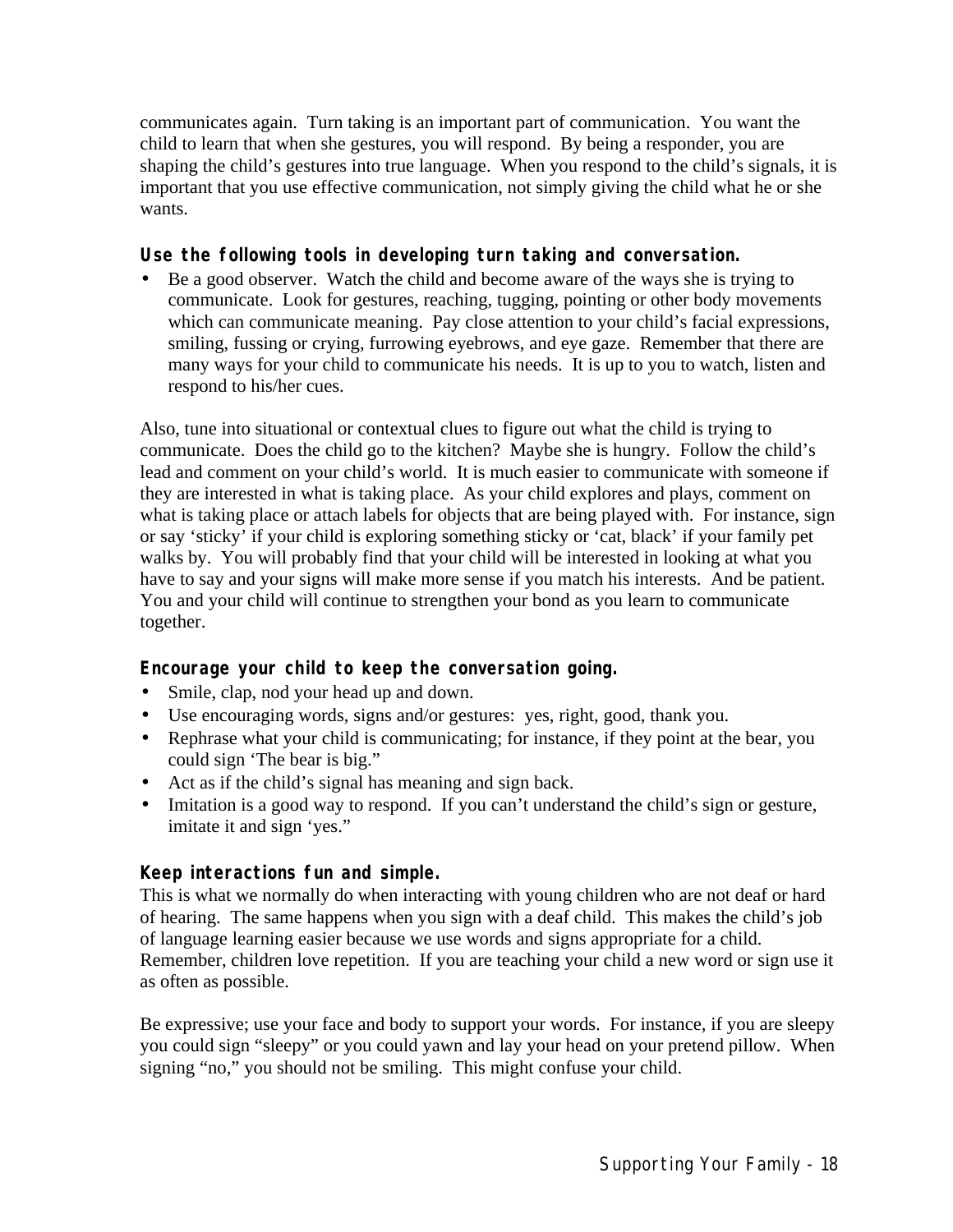Draw your child's attention up to your face when you are talking to him/her. If your child is looking at an interesting toy that is lying in front of him, pick it up and put it close to your face before you begin talking about it.

Sometimes, exaggerated facial expressions help make meaning clearer for your child. It may feel very awkward, silly or unnatural to exaggerate your facial expressions for your child. The exercises listed below may help you feel more comfortable.

- During a meal or some other time when family members are together, do all of your communication with facial expression and gestures (no voice or sign).
- Play charades. Act out people or events that have particular emotions attached like a surprise birthday party or Eyeore the mopey donkey from Winnie the Pooh.
- Play follow the leader everyone must copy the leader's expression. A large mirror makes it more fun so you can see each other and yourself all at once.
- Produce the facial expression that shows each emotion: fear, sadness, surprise, delight, anger, terror, shock, smelling something awful, doubt, excitement.

# **Remember that your child has four other senses that may be more acute because of their hearing loss. Take advantage of these other senses.**

- Offer toys that light up and vibrate.
- Provide different fabrics and textures let your child develop the sense of touch by allowing them to explore all types of fabric, foods, paint, play-dough, water, etc.
- Make drums out of empty oatmeal containers, coffee cans, pots and pans. They may not hear the noise but they will feel the vibrations.
- Balloons will pick up vibrations offer these to your child under close supervision since broken balloon pieces can be swallowed.
- Place mirrors around the house at your child's eye level. There are some on the market that are not breakable.

## **Are we communicating? - Keep a written log.**

You may find it helpful to keep a written log of your child's efforts to communicate with you or the other members of your family. You can use the "Are We Communicating?" chart on the following page. Remember to include your child's use of facial expressions, gestures, mime and pointing as well as vocalizations. Next, add your interpretation of what these acts mean and finally how you responded. For instance, your child leads you by the hand to the kitchen. Your translation would be "I'm hungry". The response would be to offer food. In completing this activity you may grow to recognize your child's actions as well as their words as communication. You will also be able to keep track of how your child's communication skills are growing and developing over time. Keeping track of how you and your child communicate may also be helpful as an example to others that will be caring for your child. It will give babysitters, therapists and teachers a better understanding of the ways your child communicates.

You are communicating with your child in many different ways and teaching them important lessons about themselves, your family and about the world.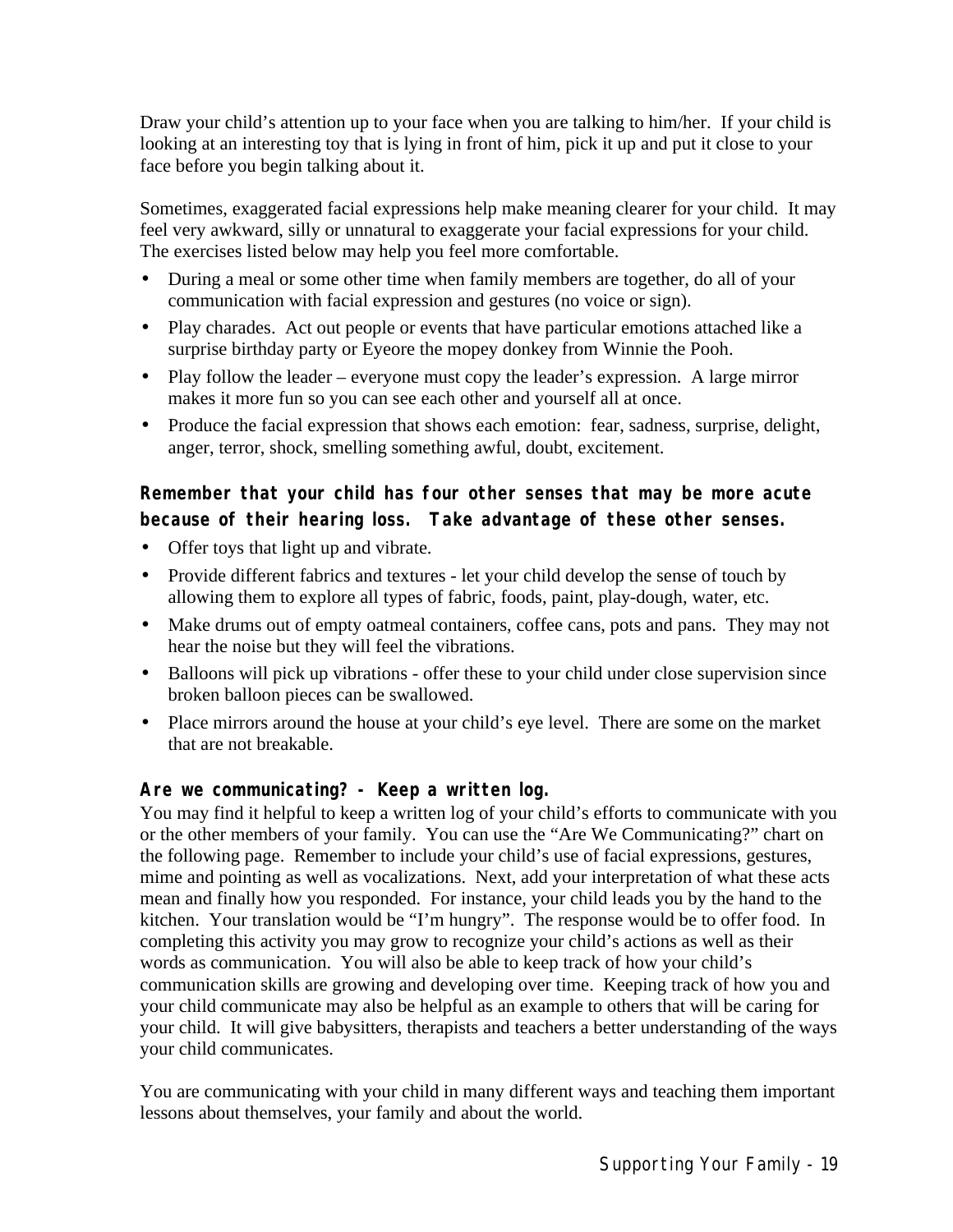# **SUMMARY**

Communication is an important way to the bond with your child. It allows your child to express ideas and feelings. It allows you to teach your child about the environment and world he/she lives in. Communication attaches meaning to things. By communicating with your child you are helping him/her build a foundation for language and is the beginning of the road to reading.

Any place can be a good place for you and your child to communicate. Talk, smile, sign, sing, play, and love your child as much as possible. Most all of, have fun discovering together.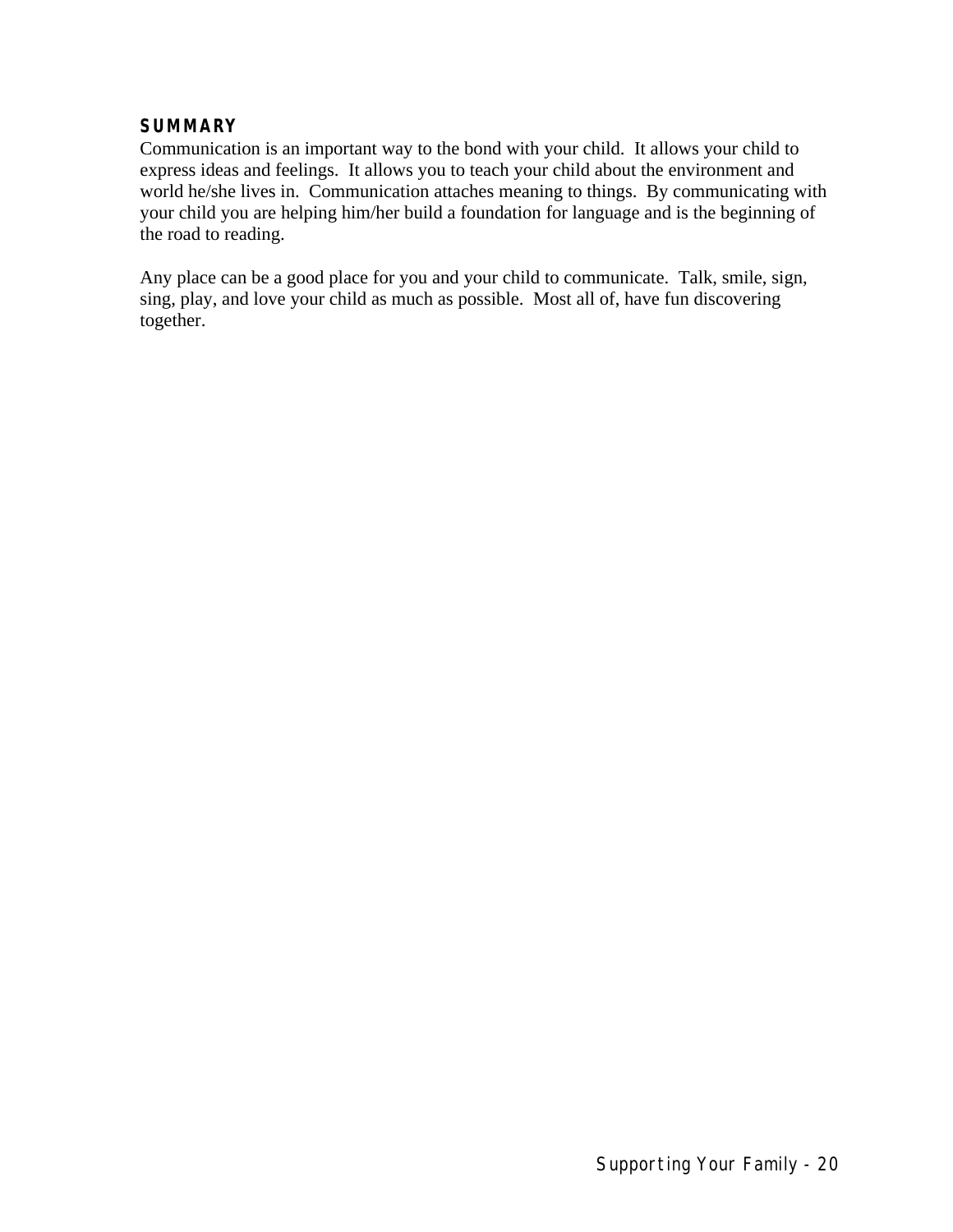

# **Are We Communicating?**

| Date | What is your child telling<br>you and how? | What does this mean to you? | How did you respond? |
|------|--------------------------------------------|-----------------------------|----------------------|
|      |                                            |                             |                      |
|      |                                            |                             |                      |
|      |                                            |                             |                      |
|      |                                            |                             |                      |
|      |                                            |                             |                      |
|      |                                            |                             |                      |
|      |                                            |                             |                      |
|      |                                            |                             |                      |
|      |                                            |                             |                      |
|      |                                            |                             |                      |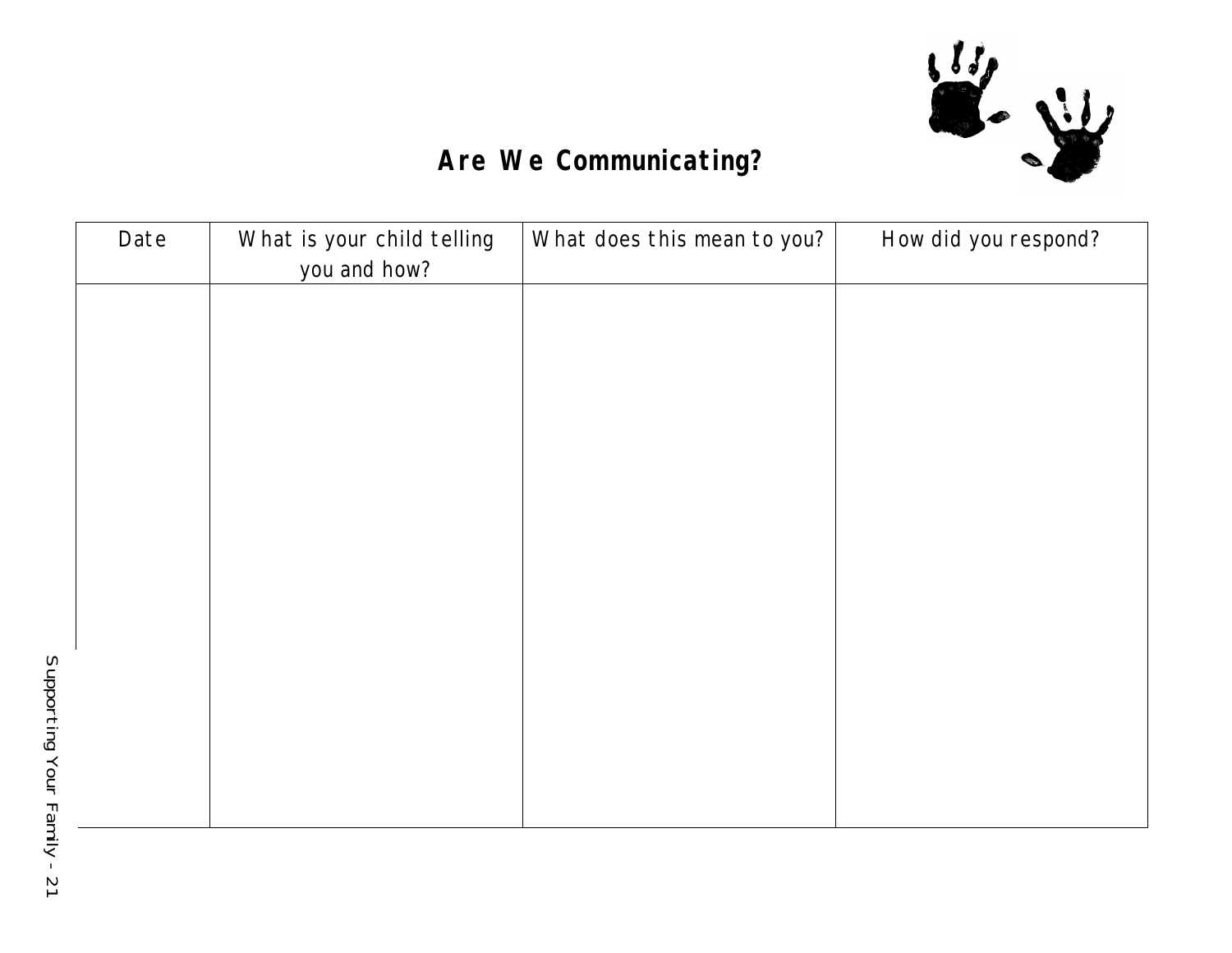

# **Are We Communicating?**

| Date | What is your child telling<br>you and how? | What does this mean to you? | How did you respond? |
|------|--------------------------------------------|-----------------------------|----------------------|
|      |                                            |                             |                      |
|      |                                            |                             |                      |
|      |                                            |                             |                      |
|      |                                            |                             |                      |
|      |                                            |                             |                      |
|      |                                            |                             |                      |
|      |                                            |                             |                      |
|      |                                            |                             |                      |
|      |                                            |                             |                      |
|      |                                            |                             |                      |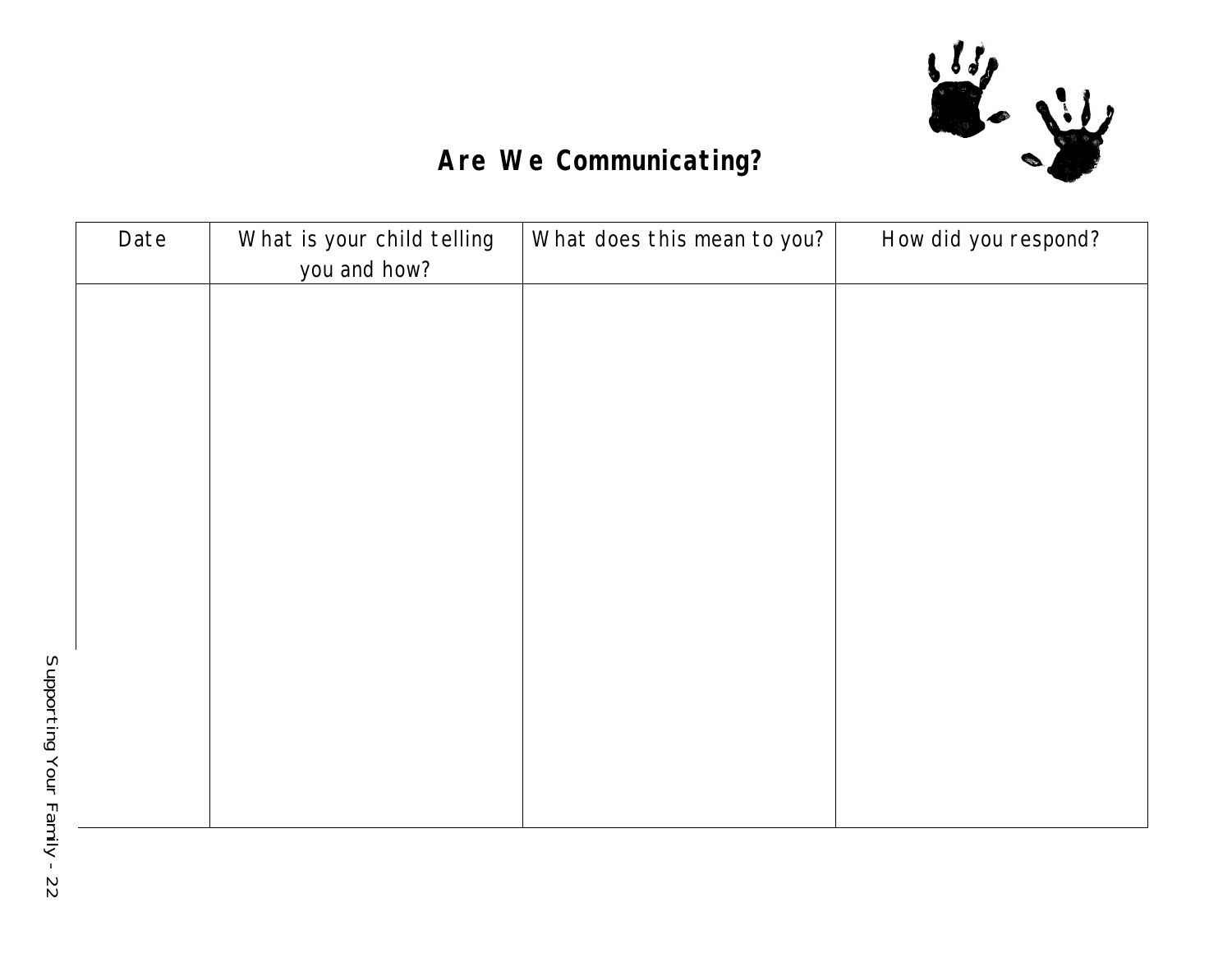

# **Are We Communicating?**

| Date | What is your child telling<br>you and how? | What does this mean to you? | How did you respond? |
|------|--------------------------------------------|-----------------------------|----------------------|
|      |                                            |                             |                      |
|      |                                            |                             |                      |
|      |                                            |                             |                      |
|      |                                            |                             |                      |
|      |                                            |                             |                      |
|      |                                            |                             |                      |
|      |                                            |                             |                      |
|      |                                            |                             |                      |
|      |                                            |                             |                      |
|      |                                            |                             |                      |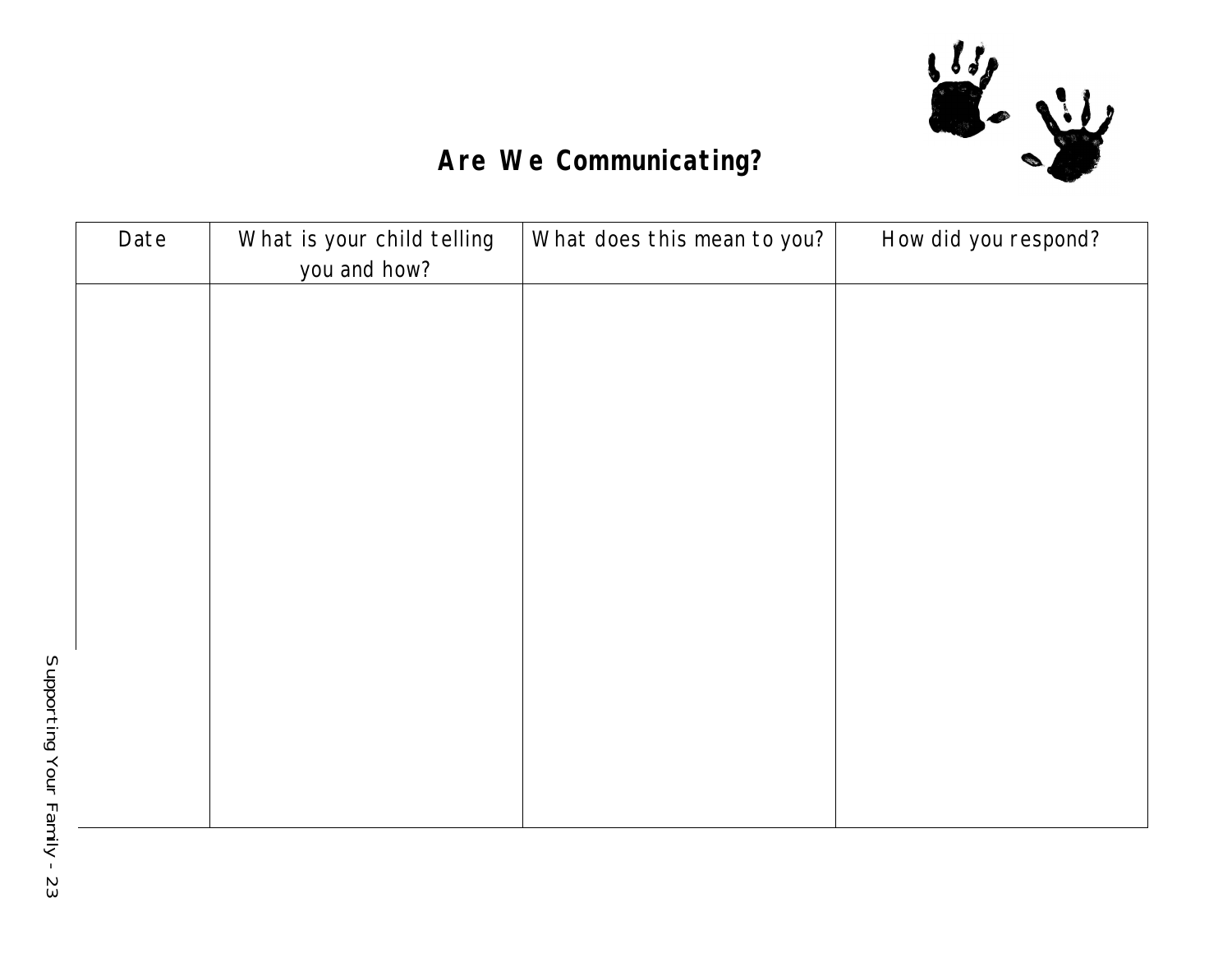# **Early Literacy**



What is literacy and why are we discussing it in relation to children who are deaf and hard of hearing? Being literate involves knowing how to read and write. Children who are deaf and hard of hearing may be dependent on the written word to learn much about the world. First children learn to read and then they read to learn. In addition, like all people, they will need to write in order to communicate their thoughts.

Strong communication with your child can provide the foundation for literacy. Through your daily contact with your child he or she is learning words, thus language. Attaching words and descriptions of activities during your everyday routines (eating, diaper changing, baths, play, shopping) gives your child the building blocks they will need to become literate. Language, whether it is spoken or signed, whether it is English, French or American Sign Language, is learned through interaction with other people. Deaf and hard of hearing children have the same aptitude for language development as hearing children do. However they may interact with their world visually instead of auditorally, depending on their level of hearing loss and the choices you and your family make. In addition to listening and speaking, they watch and often gesture to make their intentions known. So language, reading and writing skills develop at the same time and are closely linked. Early literacy development is a continuous process that begins in the first years of life. The skills develop in real life settings through positive interactions with written materials, language and other people.

# **Examples of early literacy behaviors follow.**

- Book handling letting children physically manipulate and handle books are some of the earliest stages. They will learn how the pages feel and how to turn them. They will learn to hold the book right side up.
- Looking and recognizing behaviors related to how children pay attention to and interact with pictures in books such as gazing at pictures or laughing at a favorite picture. Behaviors that show recognition of and a beginning understanding of pictures in books, such as pointing to pictures of familiar objects.
- Picture and story comprehension behaviors that show a child's understanding of pictures and event in a book, such as imitating an action seen in a picture or talking about the events in a story.
- Story reading behaviors behaviors that include children's verbal and signed interactions with books and their increasing understanding of print in books, such as babbling in imitation of reading, page turning, or running their finger along printed words.

# **A summary of strategies to use to promote early literacy follows.**

- Emphasize real world activities with associated language
- Talk with your child and let him/her see conversations with others
- Provide positive encounters with reading and reading material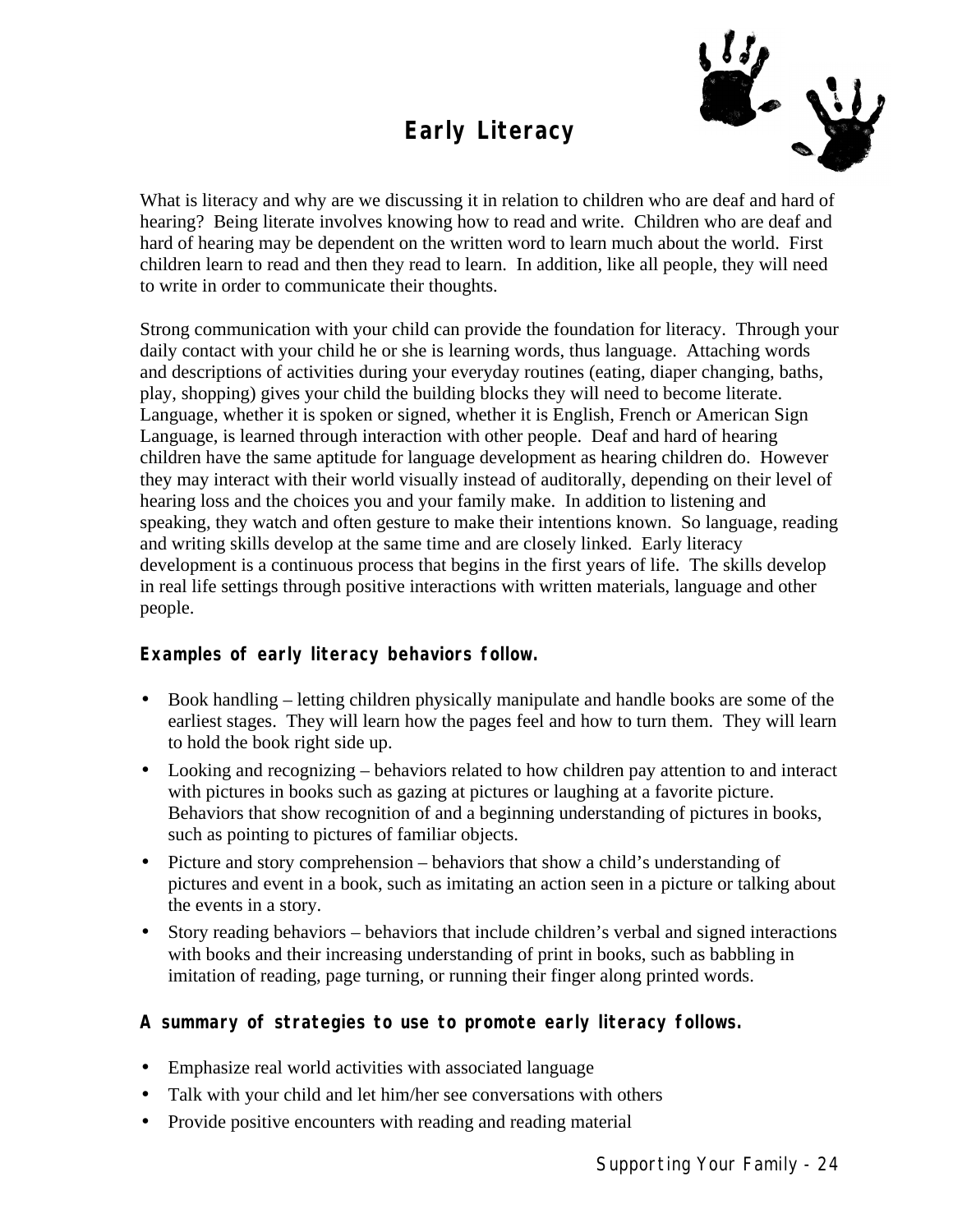- Expose your child to a variety of print formats
- Turn on the close captioning on your TV
- Read to yourself if your child sees you reading they will want to model it
- Give access to books and writing utensils

Reading to Deaf and Hard of Hearing Children - Developing Literacy Skills

# **Additional tips for you to use with your child when reading together follows.**

- Let the child choose what book they want to read. If they are still too young to choose themselves, pick age appropriate books. For infants and toddlers, board books are wonderful. They contain bright, simple pictures, are sturdy and easy to hold so they can withstand toddlers' hands and stiff enough to prop up.
- Prop a book up anywhere the infant is located: crib, floor, bouncy seat.
- For infants and toddlers, stick to the main idea. Do not sign or read every word. The child's attention span will only allow you to focus on the main concept.
- Let the child decide how they want to read the book. Let them turn the pages, skip pages, go back and forth. As they get older, they will grow to understand that there is a story in between the covers. The important thing initially is to foster their love of reading. Use big books and flannel boards. Flannel boards use their tactile skills too.
- Don't be limited by the words. Expand on the book's ideas. Talk about what you see in the book and apply it to the child's life. "See that doggie? We have a doggie. Your doggie's name is Max."
- Be dramatic. Make reading fun and interesting. You may even want to act out the story after you have read it. If your child is old enough, involve him/her in the story. Give them a part to play.
- Read it again and again and again. Babies and toddlers love repetition. They may begin to memorize the words to the story and eventually associate their memorized words to the ones written on the page.

# **Tips for you to use when signing the story with your child follows.**

- If you are signing the book to your child, you may want to use a mirror. Some children prefer to sit in an adult's lap, therefore signing can be difficult. Using a mirror allows the child to see your facial expressions, a very important element in sign language.
- Sign on the baby's body and in their space and on the book. They will be focused on the book and may not want to look at the reader/adult.
- Bring the book up to your face to see expression in relation to the story. This helps keep your young child's attention.
- Sign even if the child is not looking at you. Most deaf/hh children are visual and have good peripheral vision. They will catch some of the signing even when not looking at you.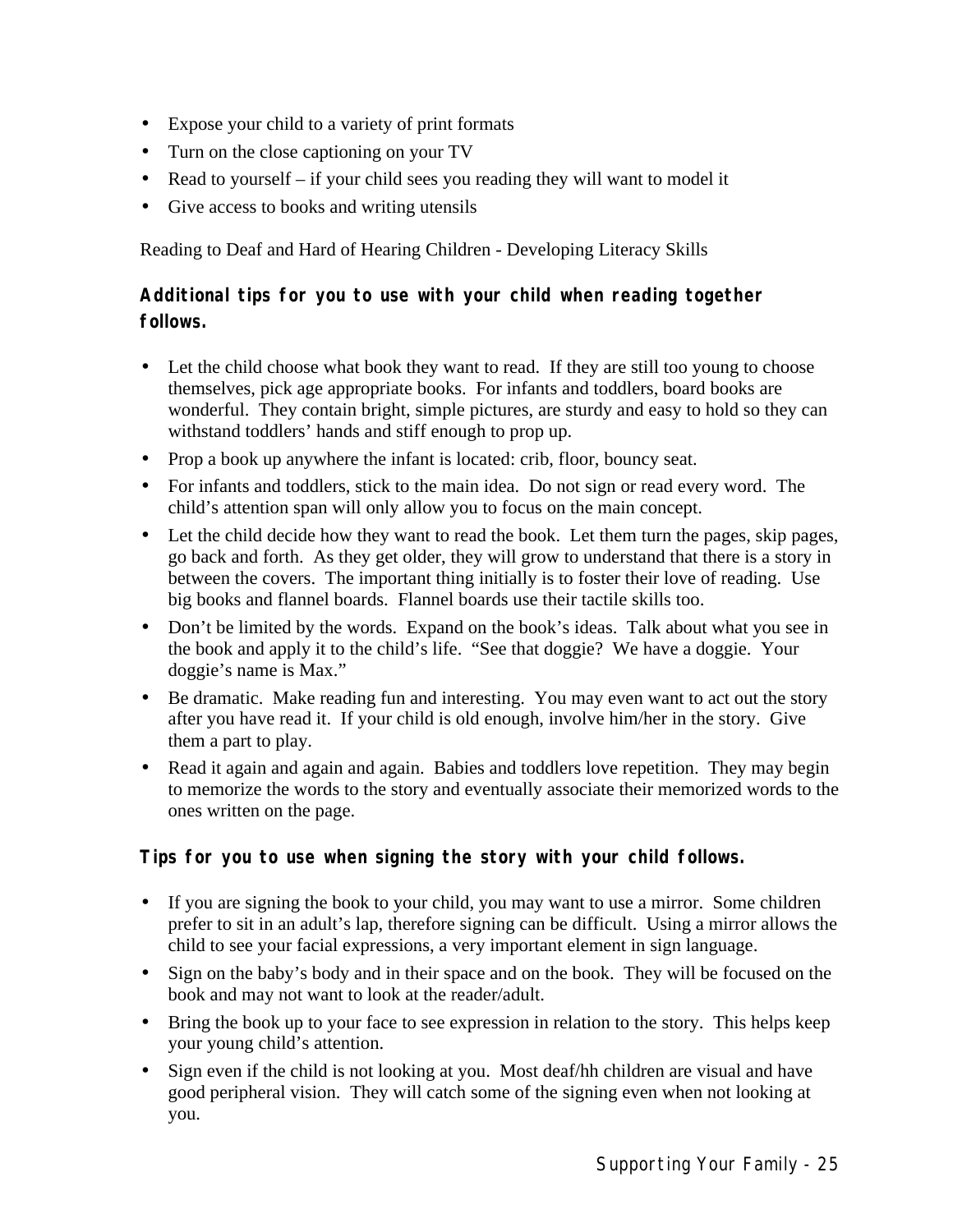- Use props when reading a book. For instance, let them see that the bear they see in the book and the stuffed bear they play with use the same basic sign.
- If you don't know some signs, don't panic. Use gestures, point to pictures, and act out that part of the story.
- You may want to keep a sign language dictionary close by when reading to look up signs you don't yet know. It may be a good way for you and your child to expand your sign vocabulary. But be careful. If it takes too long to find the word you may lose your child's interest in the book.
- Fingerspell deaf/hh kids need to know the alphabet and see the connection between letters and words/signs. They are also interested in forming the letters on their little hands.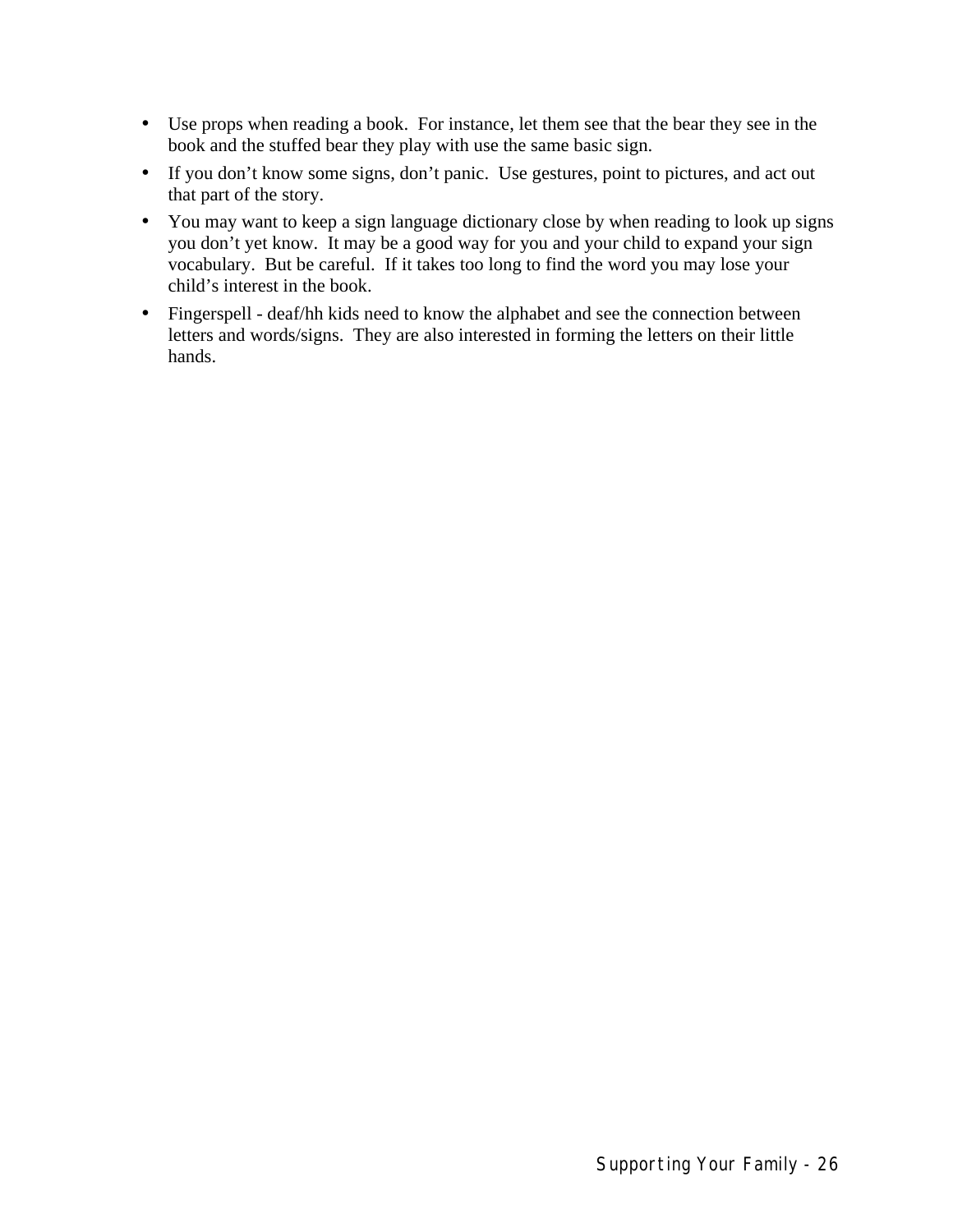# **Resources for Families of Children who are Deaf and Hard of Hearing**

There are thousands of resources for parents of children who are deaf and hard of hearing. It's easy to feel overwhelmed by it all! We have tried to help sort through them to compile a listing of major national and statewide organizations for deaf and hard of hearing topics. These organizations provide information about books to read, materials to try, parents to meet, information to learn, and much more. We have not listed any specific materials in this section, as we strongly feel that the age of your child, the mode of communication chosen, the level of your child's hearing loss, and the child's other siblings are all factors that will affect which materials are helpful and relevant to you.

# **National Resources**

### **Alexander Graham Bell Association for the Deaf and Hard of Hearing (A.G. Bell)**

3417 Volta Place NW Washington, D.C. 20007 (202) 337-5220 Voice (202) 337-5221 TTY (202) 337-8314 Fax http://www.agbell.org

A membership organization and information center focusing specifically on children with hearing loss and the auditory approach. Provides newsletters, journals, and information relating to oral education and the use of technology. Financial aid programs available for children with hearing loss.

## **American Academy of Audiology (AAA)**

8300 Greensboro Dr. Suite 750 McLean, VA 22102 (800) AAA-2336 Toll-Free (703) 790-8466 Voice (703) 790-8631 Fax http://www.audiology.org

#### **American Society for Deaf Children**

P.O. Box 3355 Gettysburg, PA 17325 (717) 334-7922 Business V/TTY (717) 334-8808 Fax (800) 942-ASDC Parent Hotline http://www.deafchildren.org E-mail: asdc@deafchildren.org

A professional organization dedicated to providing quality-hearing care to the public. Offers professional development, education, research, and increased public awareness of hearing disorders and audiologic services.

A nonprofit, parent organization that provides a positive attitude toward signing and deaf culture. It also provides current information, support and encouragement to parents and families with children who are deaf or hard of hearing. Publishes "Endeavor", a publication free to families for one year.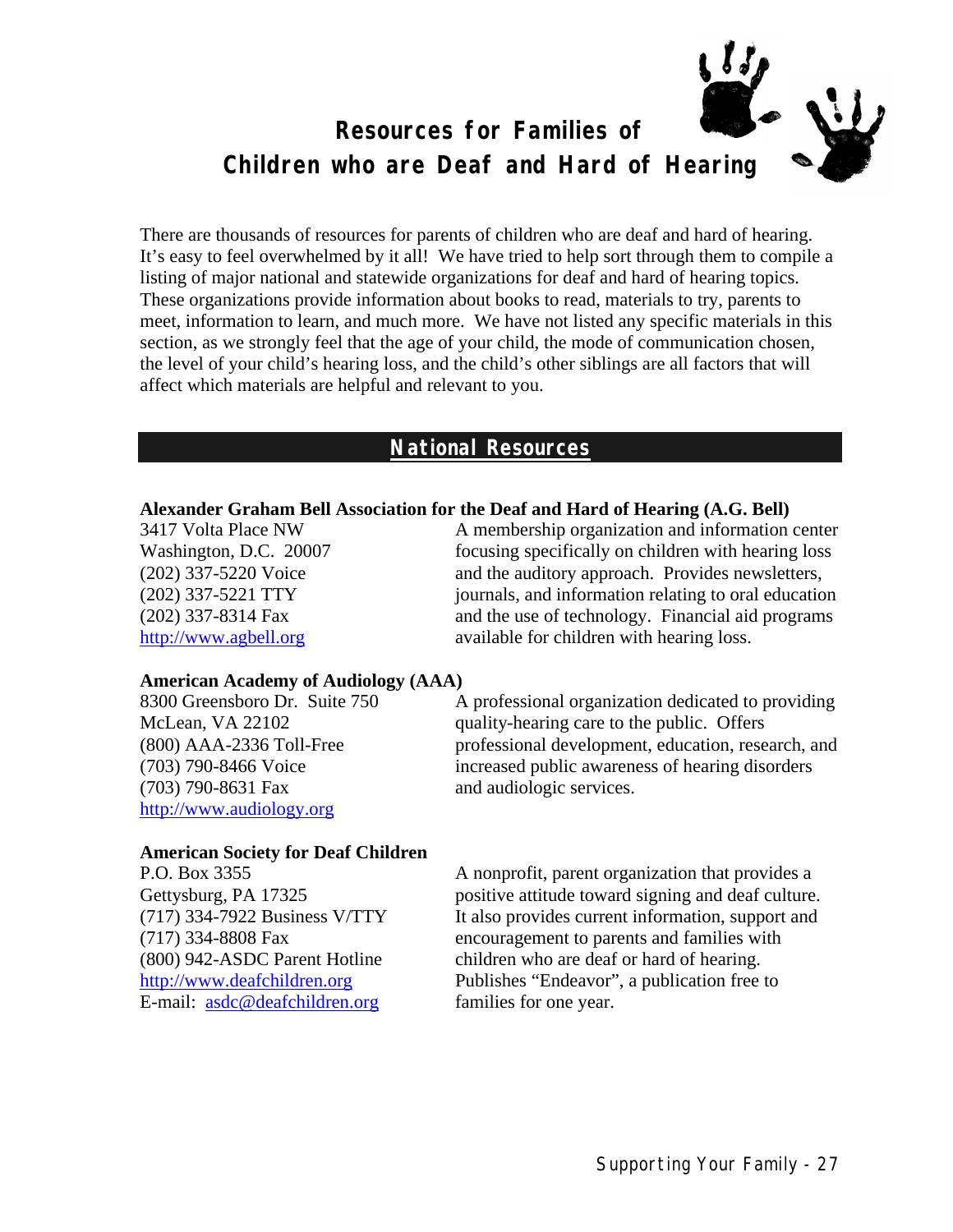#### **American Speech-Language-Hearing Association (ASHA)**

10801 Rockville Pike Rockville, MD 20852 Helpline: (800) 638-8255 V/TTY (301) 897-5700 TTY (240) 333-4705 Fax http://www.asha.org E-mail: actioncenter@asha.org

#### **Boys Town**

Boystown National Research Hosp Center for Childhood Deafness 555 North 30<sup>th</sup> Street Omaha, NE 68131 (402) 498-6521 http://www.babyhearing.org

#### **Cochlear Implant Association, Inc.**

5335 Wisconsin Ave. NW, Ste 440 Washington, D.C. 20015-2052 (202) 895-2781 (202) 895-2782 Fax http://www.cici.org

#### **Families for Hands and Voices**

P.O. Box 371926 Denver, CO 80237 (303) 300-9763 (866) 422-0422 Toll Free http://www.handsandvoices.org ASHA is a national professional association for speech-language pathologists and audiologists. Provides information for professionals and consumers on topics of current interest.

Boys Town is a research center on hearing loss and related disorders. Provides educational materials for hard of hearing kids and their parents in an easy to access way.

Provides information and support to cochlear implant users and their families, and professionals.

Hands & Voices is a parent driven, non-profit organization dedicated to providing unbiased support to families with children who are deaf or hard of hearing. We provide support activities and information concerning deaf and hard of hearing issues to parents and professionals that may include outreach events, educational seminars, advocacy, lobbying efforts, parent to parent networking, and a newsletter. We strive to connect families with resources and information to make informed decisions around the issues of deafness or hearing loss.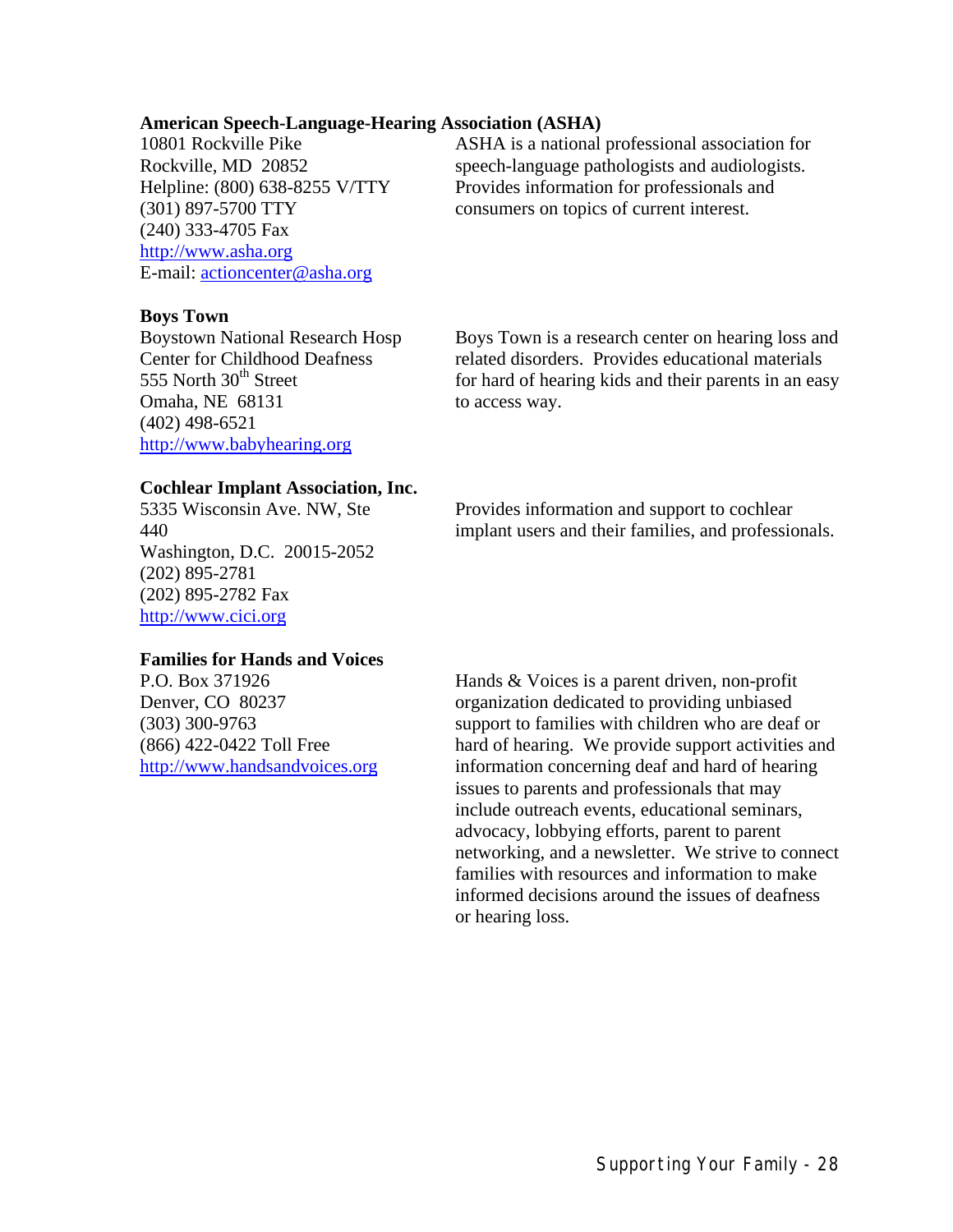#### **Family Support Connection at Lifetrack Resources**.

Lifetrack Resources 709 University Avenue West St. Paul, MN 55104-4804 (866) DHOHKID (ie, 1-866-346-4543) Toll-free (651) 265-2379 TTY Contact Persons: Candace Lindow-Davies (651) 265-2435 CandaceD@lifetrackresources.org Laura Iversen (651) 265-2372 LauraI@lifetrackresources.org

The Family Support Connection provides unbiased information, referral, and support to families of deaf or hard of hearing children living in Minnesota. Parents contacting the Family Support Connection can obtain information about a wide variety of topics such as American Sign Language, educational options, cued speech, parent deaf and hard of hearing children, cochlear implants, auditory training and assistive listening devices. Parents can obtain much information about these topics as well as an online copy of our resource directory by visiting http://www.familysupportconnection.com

#### **Family Village**

Deaf and Hard of Hearing Resources UW-Madison Waisman Center 1500 Highland Avenue Madison, WI 53705-2280 http://www.familyvillage.wisc.edu/lib\_deaf.htm E-mail: familyvillage@waisman.wisc.edu

A global community for disability related issues with a section on deaf and hard of hearing information.

#### **Gallaudet University –Laurent Clerc National Deaf Education Center**

National Deaf Education Network and Clearinghouse 800 Florida Avenue, NE Washington, D.C. 20002-3695 http://clerccenter.gallaudet.edu/InfoToGo/ 501.html

#### **John Tracy Clinic**

806 West Adams Blvd. Los Angeles, CA 90007 (213) 748-5481 Voice (213) 749-1651 Fax (213) 747-2924 TTY (800) 522-4582 Toll Free http://www.jtc.org/index.htm Call for a free Odessey newsletter: 1-800-526-9105. Galludet is the only four-year liberal arts university for students who are deaf or hard of hearing. Centralized source of information on topics dealing with deafness and hearing loss. Has helpful books and resources for parents of children who are deaf or hard of hearing.

Provides parent-centered services to families of children birth through five years who have diagnosed hearing losses. Offers free correspondence course helping you relate to your child who is deaf or hard of hearing.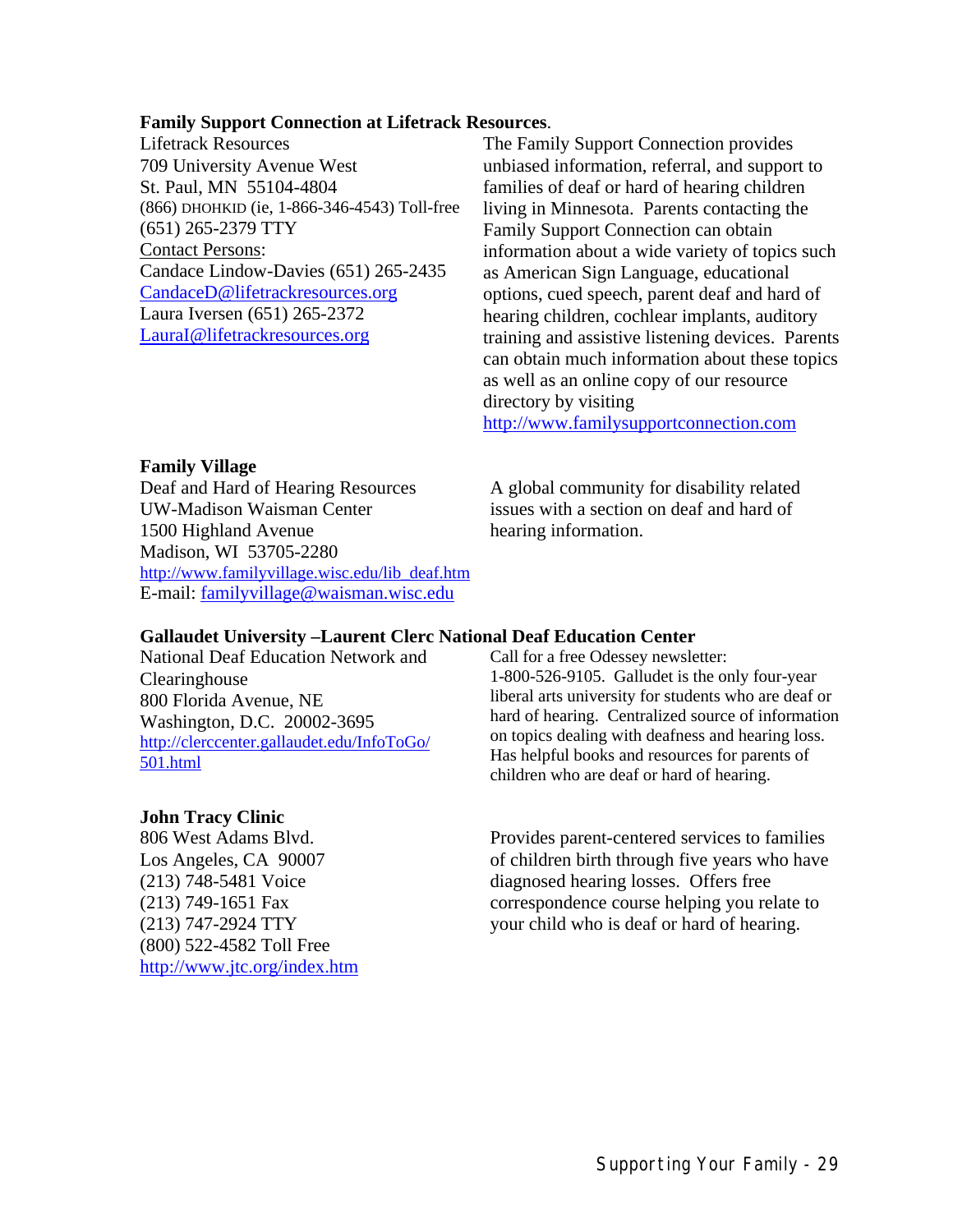#### **National Association of the Deaf (NAD**)

814 Thayer Avenue #302 Silver Spring, MD 20910-4500 (301) 587-1788 Voice (301) 587-1789 TTY (301) 587-1791 Fax http://www.nad.org E-mail: NADinfo@nad.org

Provides consumer advocacy information and support for the Deaf. Public information center, research library and bookstore are available.

#### **National Information Center for Children and Youth with Disabilities (NICHCY**)

P.O. Box 1492 Washington, D.C. 20013 (800) 695-0285 V/TTY (202) 884-8200 V/TTY (202) 884-8441 Fax http://www.nichcy.org Email: nichcy@aed.org

NICHCY is the national information and referral center that provides information on disabilities and disabilityrelated issues for families, educators and other professionals. Special focus is on children and youth up to age 22.

#### **National Institute on Deafness and Other Communication Disorders**

National Institutes of Health 31 Center Drive, MSC 2320 Bethesda, MD 20892-2320 http://www.nidcd.nih.gov

NIDCD is mandated to conduct and support biomedical and behavioral research and research training in the normal and disordered processes of hearing, balance, smell, taste, voice, speech, and language. The Institute also conducts and supports research and research training related to disease prevention and health promotion; addresses special biomedical and behavioral problems associated with people who have communication impairments or disorders; and supports efforts to create devices which substitute for lost and impaired sensory and communication function.

#### **Self Help for Hard of Hearing People, Inc. (SHHH**)

National Chapter 7910 Woodmont Ave. Suite 1200 Bethesda, MD 20814 (301) 657-2248 Voice (301) 657-2249 TTY (301) 913-9413 Fax http://www.shhh.org E-mail: National@shhh.org

Links to education/ children with hearing loss, organizations and other resources on the web. Listserv for parents of heard of hearing kids

#### **Listen Up Web Page**

There are a number of different pieces of information, including a parent listserv, materials and programs to purchase about children exercising residual and speech skills, information resources, a special collection of books related to hearing impairment and fun places for kids. It can be found at http://www.listen-up.org/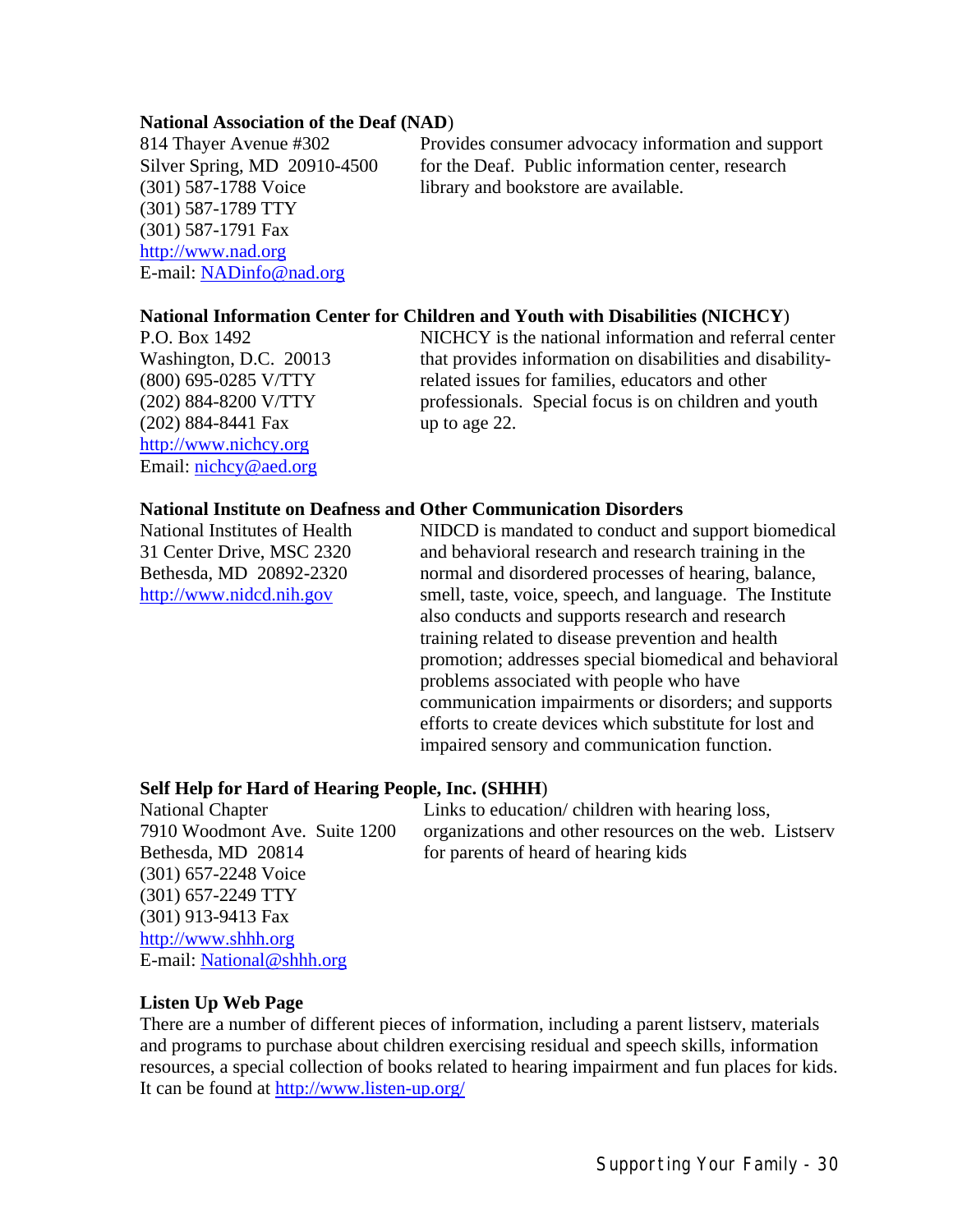#### **Internet Guide on Deaf and Hard of Hearing and Related Topics**

Links to education/children with hearing loss, organizations and other resources on the web maintained by Mississippi State University. It can be found at http://www2.msstate.edu/~jat/ig.html

# **State of Wisconsin Resources**

### **Statewide Information and Referral Services**

The organizations listed below may be helpful in identifying and locating appropriate resources, programs, supports or services in Wisconsin.

#### **Wisconsin First Step** – **First Call for Help**

c/o Gunderson Lutheran Medical Center 1910 South Avenue LaCrosse, WI 54601-9980 1-800-642-7837 http://www.mch-hotlines.org

A 24-hour information and referral service to assist families who have children with special needs available seven days a week.

#### **Regional Centers for Children with Special Health Care Needs**

- ♦ Northern Regional Center Rhinelander Center Name: "Family Resource Connection" Phone: (715) 365-8030 or (888) 266-0028
- ♦ Northeastern Regional Center Green Bay Center Name: "Children with Special Health Care Needs" Phone: (800) 236-3030 Ext. 8296 Web site: www.northeasternCSHCN.org
- ♦ Western Regional Center Chippewa Falls Center Name: "We'Re FOR U" Phone: (715) 726-7900 or (800) 400-3678
- ♦ Southern Regional Center Madison Center Name: "Waisman Resource Center" Phone: (800) 532-3321 or (608) 263-5890
- ♦ Southeastern Regional Center Milwaukee Center Name: "The Special Needs Family Center" Phone: (414) 266-6333 or (800) 234-5437 Web site: www.specialneedsfamilycenter.org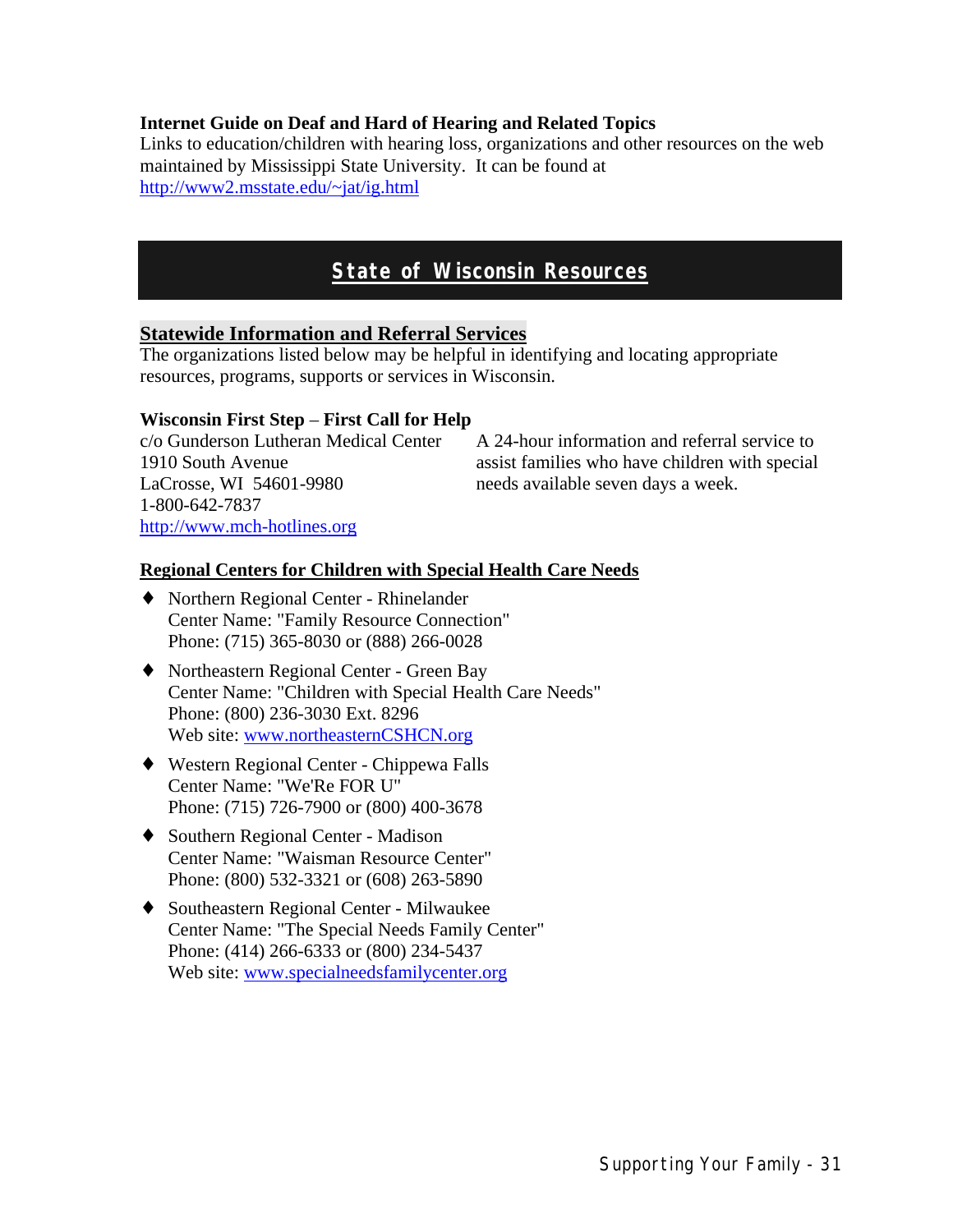#### **Statewide Government Agencies**

#### **Wisconsin Birth to 3 Program**

Department of Health and Family Services 1 West Wilson Street Madison, WI 53702 (608) 266-8276 http://www.dhfs.state.wi.us/bdds/b3.htm

#### **Wisconsin Bureau for the Deaf and Hard of Hearing**

The Bureau for the Deaf and Hard of Hearing (BDHH) provides community and informational resources in regions, and technical assistance and training in communication assistive technology, Deaf Culture, and hard of hearing issues. BDHH provides information on and can assist with application to the Telecommunications Equipment Purchase Program (TEPP) and Telecommunications Assistance Program (TAP).

Department of Health & Family Services 1 West Wilson Street Madison, WI 53702 (608) 266-3118 (608) 266-3118 TTY http://www.dhfs.state.wi.us/sensory/

Northeastern Region 200 North Jefferson Street Suite 311 Green Bay, WI 54301-5191 (920) 448-5295 Voice Interpreted/TTY (Counties covered: Brown, Calumet, Door, Fond du Lac, Green Lake, Kewaunee, Manitowoc, Marinette, Marquette, Menomonie, Oconto, Outagamie, Shawano, Sheboygan, Waupaca, Waushara, and Winnebago)

Southeastern Region I 141 NW Barstow Street Room 157 Waukesha, WI 53188-3789 (262) 521-5128 Voice/TTY (Counties covered: Jefferson, Kenosha, Ozaukee, Racine, Walworth, Washington, and Waukesha)

Southern Region 2917 International Lane Suite 230 Madison, WI 53704-3135 (608) 243-5730 Voice/TTY (Counties covered: Adams, Columbia, Crawford, Dane, Dodge, Grant, Green, Iowa, Juneau, LaFayette, Richland, Rock, and Sauk)

Northern Region  $2801$  North  $7<sup>th</sup>$  Street Suite 300 Wausau, WI 54403-3281 (715) 842-7693 Voice/TTY (Counties covered: Ashland, Bayfield, Florence, Forest, Iron, Langlade, Lincoln, Marathon, Oneida, Portage, Price, Sawyer, Taylor, Vilas, and Wood)

Southeastern Region II 912 North Hawley Road Room 215 Milwaukee, WI 53218 (414) 302-2765 Voice/TTY (County covered: Milwaukee)

Western Region 610 Gibson Street Suite 1 Eau Claire, WI 54701 (715) 836-2107 Voice/TTY (Counties covered: Barron, Buffalo, Burnett, Chippewa, Clark, Douglas, Dunn, Eau Claire, Jackson, LaCrosse, Monroe, Pepin, Pierce, Polk, Rusk, St. Croix, Tempeleau, Vernon, and Washburn)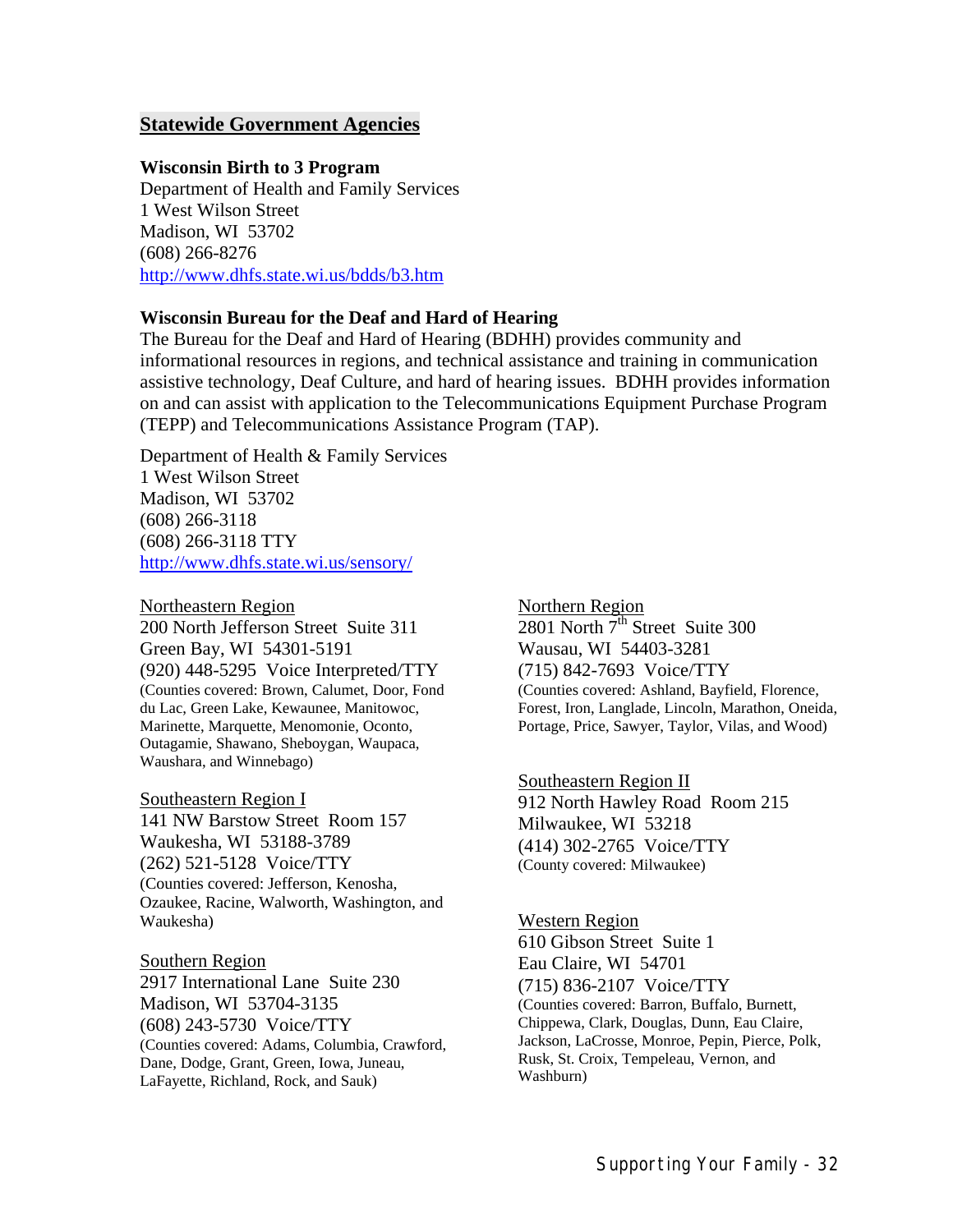**Wisconsin Council on Deaf and Hard of Hearing** (608) 266-3154 http://www.dhhcouncil.state.wi.us E-mail: sykoram@dhfs.state.wi.us

#### **Wisconsin Department of Public Instruction**

125 South Webster Street P.O. Box 7841 Madison, WI 53707-7841 USA (800) 441-4563 (U.S. Only) / (608) 266-3390 http://www.dpi.state.wi.us

#### **Wisconsin Educational Services Program for the Deaf & Hard of Hearing (Formerly the Wisconsin School for the Deaf)**

309 West Walworth Avenue Delavan, WI 53115 (877) 973-3323 Voice (877) 973-3324 TTY http://www.wsd.k12.wi.us/wsdcontact.html

#### **Statewide General Resources**

#### **Deaf Wisconsin Directory**

http://www.deafworldweb.org/int/us/wi/org.html

#### **HI-PREFACE Manual**

CESA 6 P.O. Box 2568 Oshkosh, WI 54903 (800) 596-7690

Wisconsin developed manuals that serve as a resource guide for parents and providers on comprehensive deaf and hard of hearing topics by section with content information and additional resource information. A small cost is involved.

#### **Parents as Leaders Parent Training Program**

UW-Madison Waisman Center 1500 Highland Avenue Madison, WI 53705 For parents of children under 6: (800) 532-3321/(608) 263-6745 (Beth) For parents of children ages 6-14: (800) 862-3725/(608) 742-8811 (Martha ex 255) http://www.waisman.wisc.edu

This initiative brings together parents of children with special needs to learn about their parental rights and gain advocacy skills.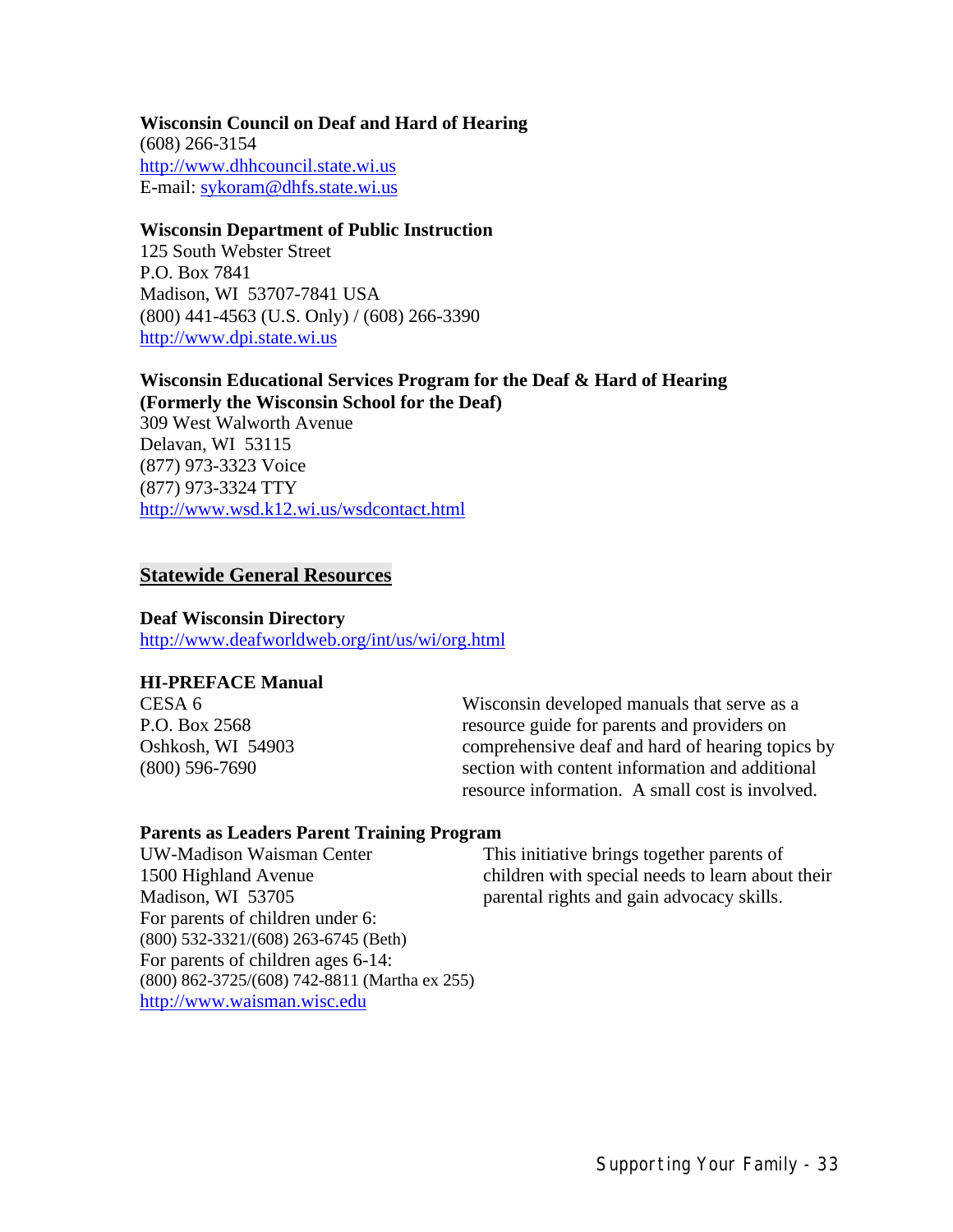#### **Wisconsin Association for the Deaf**

P.O. Box 397 Darien, WI 53114 (262) 724-4244 Voice http://www.wi-deaf.org/ E-mail: WADPresidentWIS@aol.com The mission of WAD is to ensure that a comprehensive and coordinated system of resources is accessible to Wisconsin people who are Deaf and hard of hearing, enabling them to achieve their maximum potential, through independence, productivity, and integration into the community.

#### **Wisconsin Center for the Deaf and Hard of Hearing**

3505 North 124 Street Brookfield, WI 53005 (800) 542-9838 Voice/TTY

Provides early intervention services for children who are deaf and hard of hearing and their families with the goals of building children's communication skills, enhancing their families' ability to communicate with them, and providing complete information about communication options so that parents can make informed decisions. Additional services include: adult services, pre- and post-cochlear implant therapy, audiological services, interpreter referral services, communication technology equipment and much more.

#### **Wisconsin Deaf Citizens Task Force**

2782 North 71st Street Milwaukee, WI 53210 (414) 607-3297 Phone TTY Relay: 711 http://www.geocities.com/wdctf2002/

#### **Wisconsin Deaf Mentor Project**

Deaf Mentor Project 19601 West Bluemound Road Suite 200 Brookfield, WI 53045 Marika Kovacs-Houlihan Deaf Mentor Project Coordinator deafmentor@juno.com (first choice contact) (262) 787-9541 TTY via relay #711 Marcy Dropkin Project Director, Deaf Mentor Project (262) 787-9540 Voice/TTY mdropkin@cesa1.k12.wi.us

An advocacy group dedicated to ensure equality and fairness for deaf and hard of hearing citizens of Wisconsin.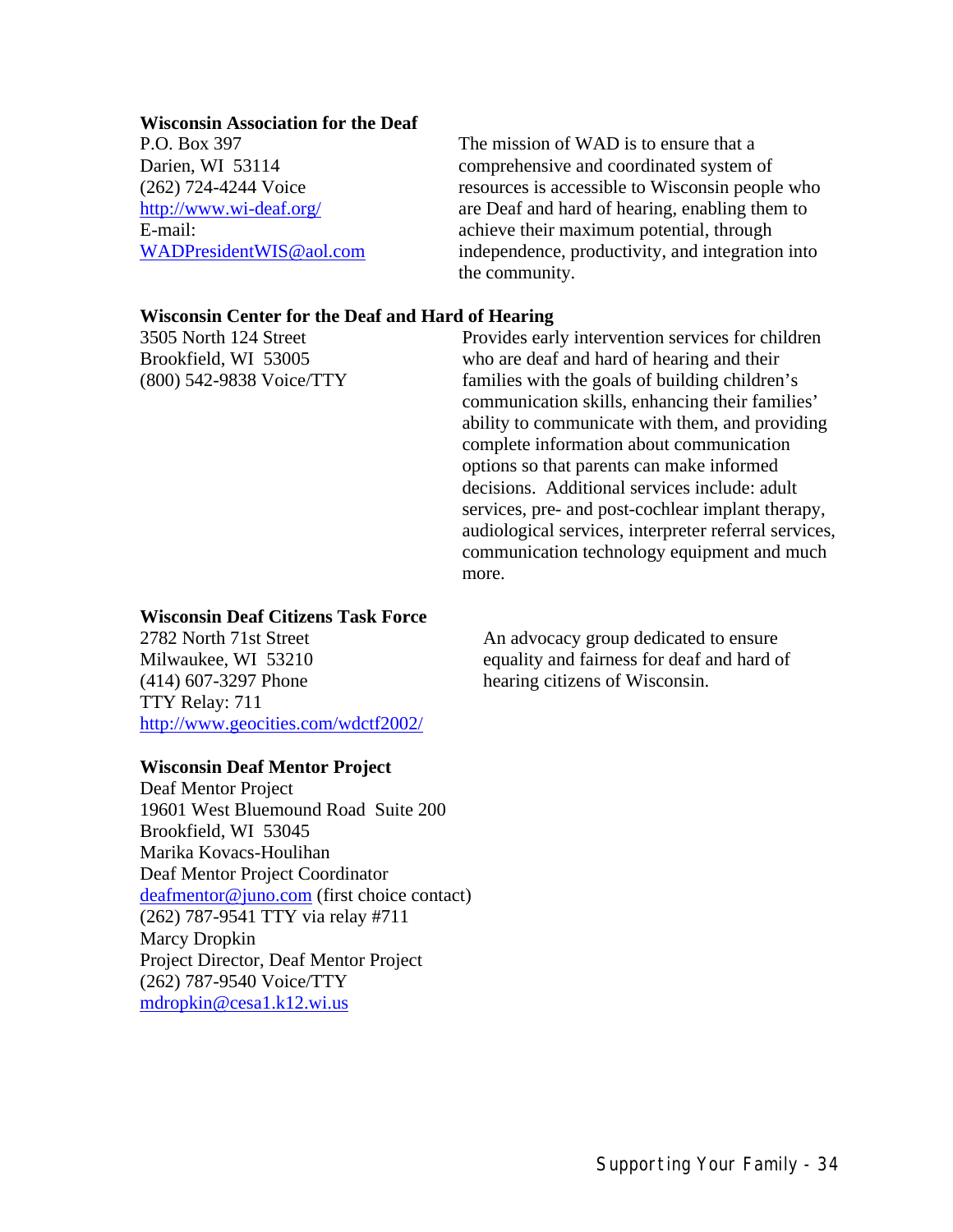### **Wisconsin Deaf Sports Club**

Wisconsin Deaf Sports Club P.O. Box 55296 Madison, WI 53705-9096 http://www.wi-deafsports.org/ Wisconsin Deaf Sports Club (WDSC) is a 501(c)3 non-profit state-wide organization of over 300 members. WDSC offers various recreational activities and competitive sports throughout the year. The recreational activities consist of Door Count Campout, Winterfest, Angles (fishing), picnics and social events. The competitive sports include basketball, flag football, racquetball, softball and volleyball. WDSC is affiliated with Central Athletic Association of the Deaf (CAAD) and USA Deaf Sports Federation (USADSF).

### **Wisconsin Hispanic Association of the Deaf**

http://www.geocities.com/Heartland/Ranch/6142/whad.html E-mail: Barrazaa@milwaukee.tec.wi.us

#### **Wisconsin Self Help for Hard of Hearing People, Inc**.

(800) 947-6644 to contact TTY users http://www.wi-shhh.org/

Promotes awareness, education and self help for those with hearing loss through outreach, advocacy, education, legislative and equal access issues that affect those with hearing loss.

## **Wisconsin Camps**

**Family Learning Vacation** – Organized through the Center for the Deaf and Hard of Hearing. A weekend of fun, learning, communication and more fun for children of all ages who are deaf or hard of hearing and their families! Parents attend workshops while the children participate in a fun-filled Children's Program. Plenty of family time provided as well!

#### **Camp Whitcomb/Mason- Happy Campers Summer Deaf Camp**

Contact Mrs. Patricia Dyreson Director of Religious Education St. Joseph Church 1905 West Beltline Hwy Madison, WI 53713 (608) 278-1981 (TTY-Church) (608) 271-1984 (TTY/Fax-Home) Deaf children are welcome (ages 6-13) to a five day and five-night summer camp with a Christian emphasis. Sponsored by Catholic Deaf and Hard of Hearing Society of Madison, St. Joseph Archdiocese of Milwaukee and Knights of Columbus of Madison. The camp is a 300-acre, year-round educational facility located on Lake Keesus in Hartland, Wisconsin.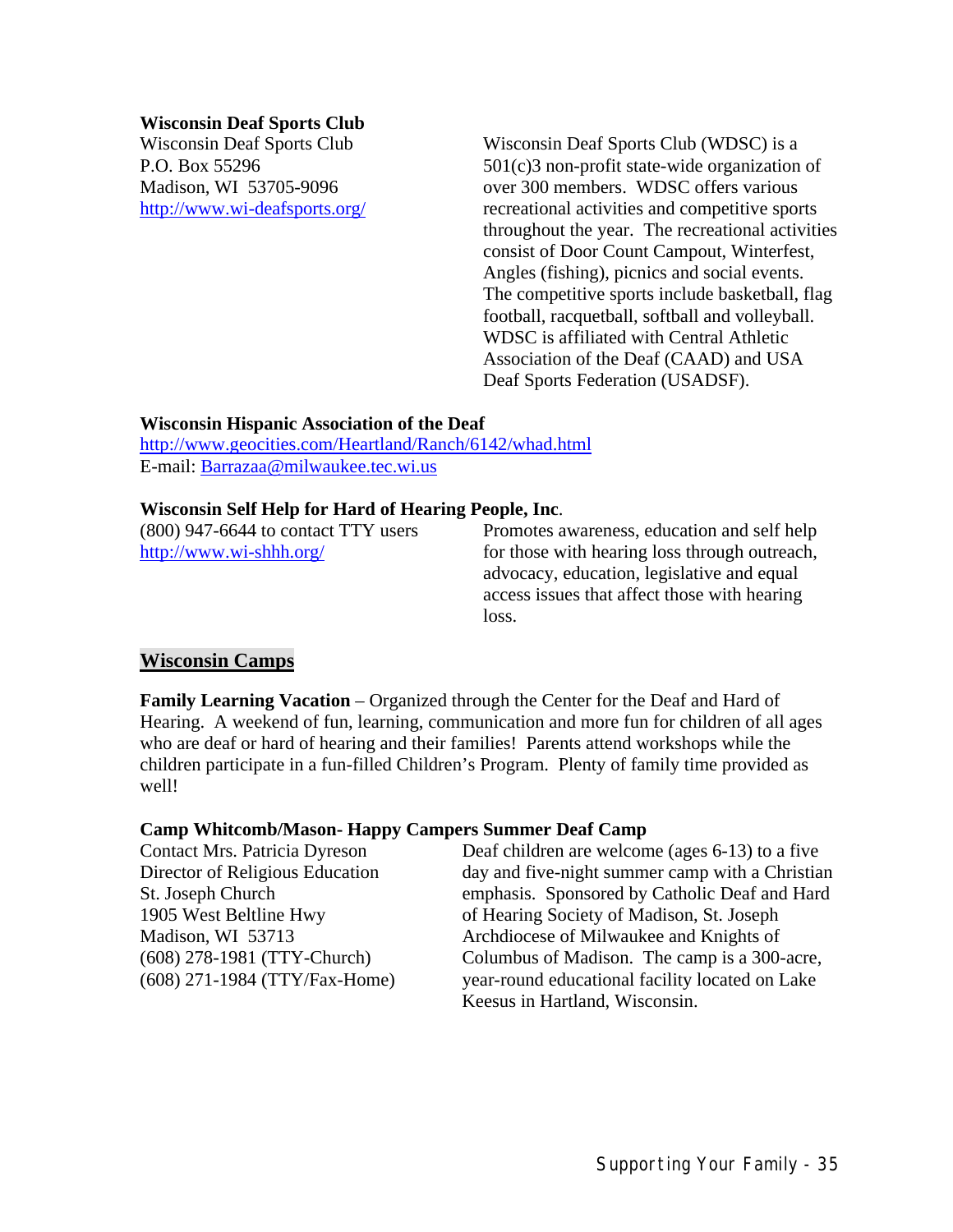#### **Lion's Camp and Retreat and Conference Center**

3834 County Road A Rosholt, WI 54473 (715) 677-4761 Voice (715) 677-6999 TTY (715) 677-4527 Fax http://www.wisconsinlionscamp.com E-mail: lioncamp@wi-net.com

The Lion's Camp sponsors different camp sessions for DHH children and/or their families. For the families, they usually offer a winter and fall weekend for a reasonable fee. They will provide program activities, lodging and meals. Parents or guardians assume total responsibility for their children while at camp. During the summer, children ages 6-17 are eligible for camp if they require attendance in a special class or school for the deaf or hard of hearing. They are also eligible if they require special aids, instruction, or services even if not taking advantage of them at present.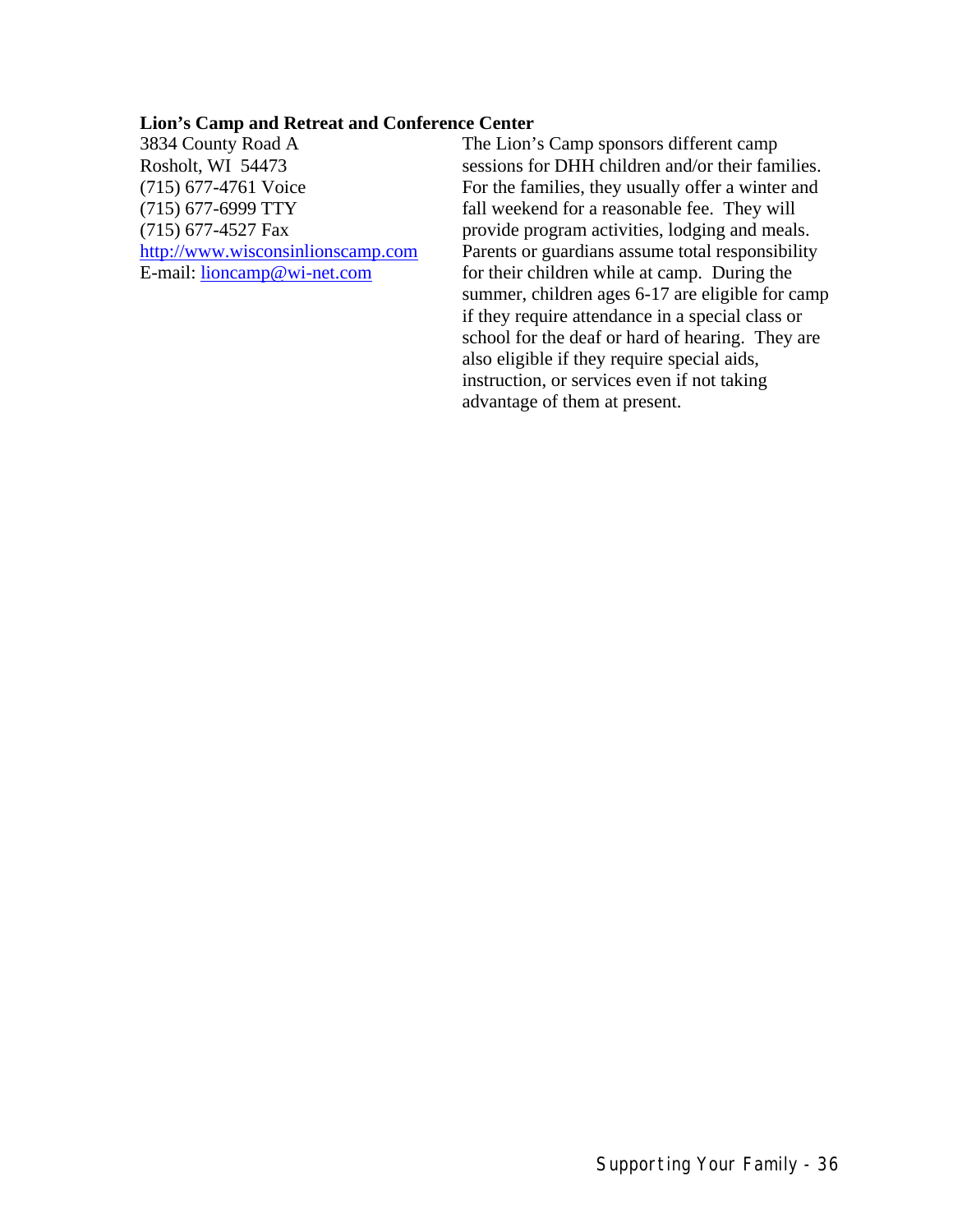

# **Resources for Parent to Parent Support Opportunities**

The resources listed below are opportunities for you to meet and connect with other parents with deaf and hard of hearing children, either in person or on the internet. It may also be a way for you to support and introduce your child to other kids with hearing loss. The resources are listed by region for your convenience.

## **Southeast Region**

**Dreams Come True** – Language group for children birth to 5 who are deaf and hard of hearing. Activities are presented using sign and speech. Scheutze Recreation Center 1120 Baxter Street Waukesha, WI Allison Schley (262) 970-9967 itacrx27@worldnet.att.net

### **Southern Region**

#### **Children at the Crossroads Theatre**

Madison Civic Center 211 State Street Madison, WI They have children's shows on occasional Saturdays and the 1:00 show has a sign interpreter. For more information, call 608- 266-6550 or visit www.ci.madison.wi.us/cvcenter/series/kitc.html

**Shore to Shore** – Parent Network based in Madison & Spring Green with statewide connections. Shore to Shore offers children who are deaf & hard of hearing and their families the opportunity to connect in a friendly environment that promotes language, early literacy, and social & emotional development. Activities are presented using sign language and speech. Shore to Shore also sponsors parent education, and ASL classes. PO Box 374 Spring Green, WI 53588 (608) 588-9101 csteve@merr.com or 2202 South Park Street Madison, WI 53713 (608) 256-7799 voice/TTY (608) 241-5150 shoretoshore1997@hotmail.com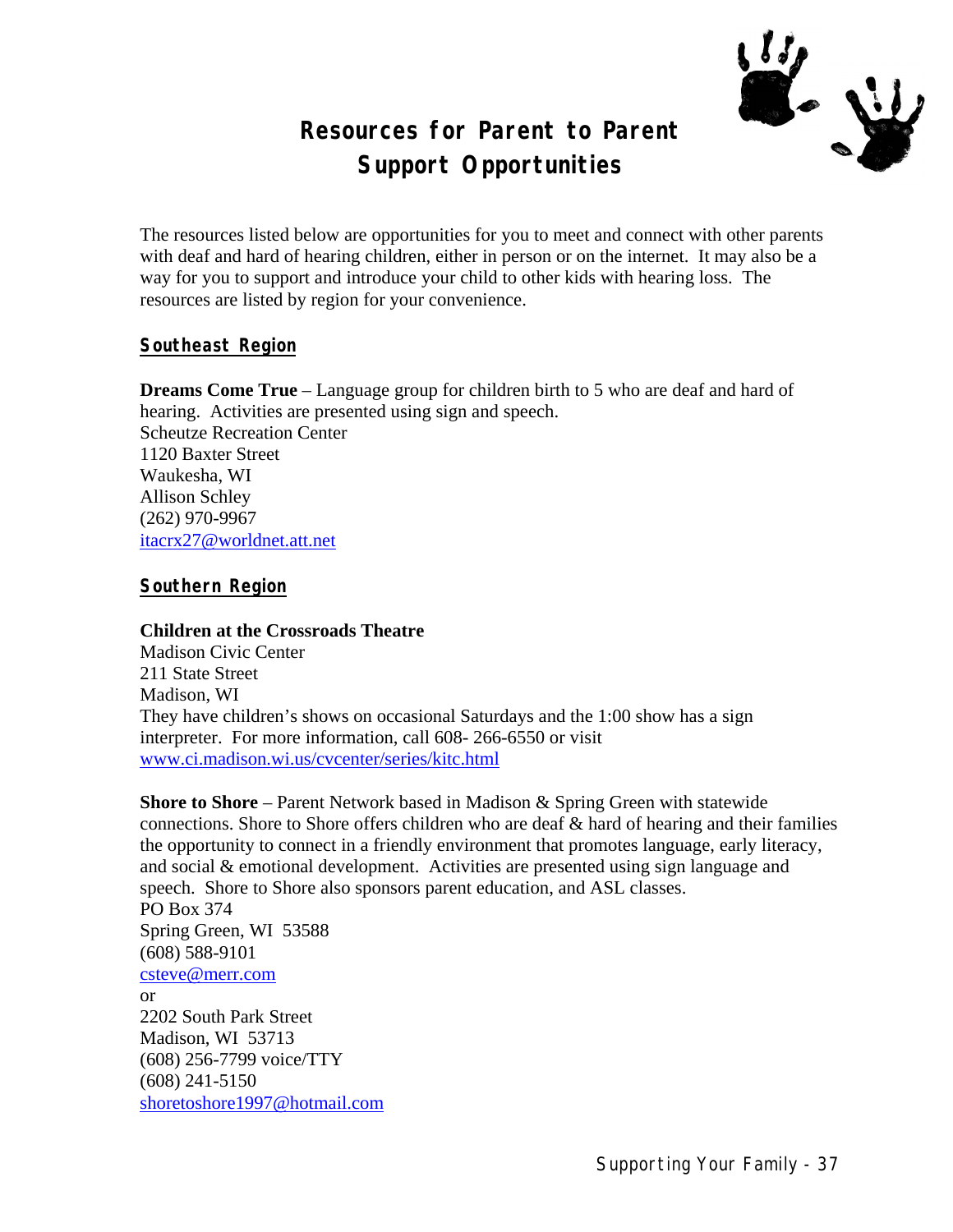#### **Waisman Center Children's Theatre**

1500 Highland Avenue Madison, WI 53705 Sign interpreters are present at all of their shows. Tickets are \$2.00 for Adults \$1.00 for children. Call (608) 263-5837 for a schedule and directions.

### **Northeast Region**

**DEAF** – Deaf Education and Families Support and networking group for parents of deaf and hard of hearing children of all ages that gathers regularly. Kennedy Elementary School  $1754$  9<sup>th</sup> Street Green Bay, WI 54304 School number (920) 492-2640

#### **Hand-N-Hand Playgroup**

The playgroup is for children who are deaf and hard of hearing ages birth to five. Parents and children are encouraged to participate in play, arts & crafts and stories. Activities are presented using sign language and speech. Hand-N-Hand also sponsors parent education classes, which currently include presentations related to hearing loss and sign language classes.

Howe Neighborhood Family Resource Center 526 South Monroe Avenue Green Bay, WI 54301 Coordinator: Jenny Geiken (920) 435-0831 jlgeiken@mail.com

#### **St. Elizabeth Ann Seton Parish**, Green Bay

Offers interpreted religious services Michele Stein (920) 437-7531

#### **Northern Region**

Contact the Northern CSHCN Regional Center to find a listing of local parent support opportunities in your region. They can be reached at (888) 266-0028.

#### **Western Region**

Contact the Western CSHCN Regional Center to find a listing of local parent support opportunities in your region. They can be reached at (800) 400-3678.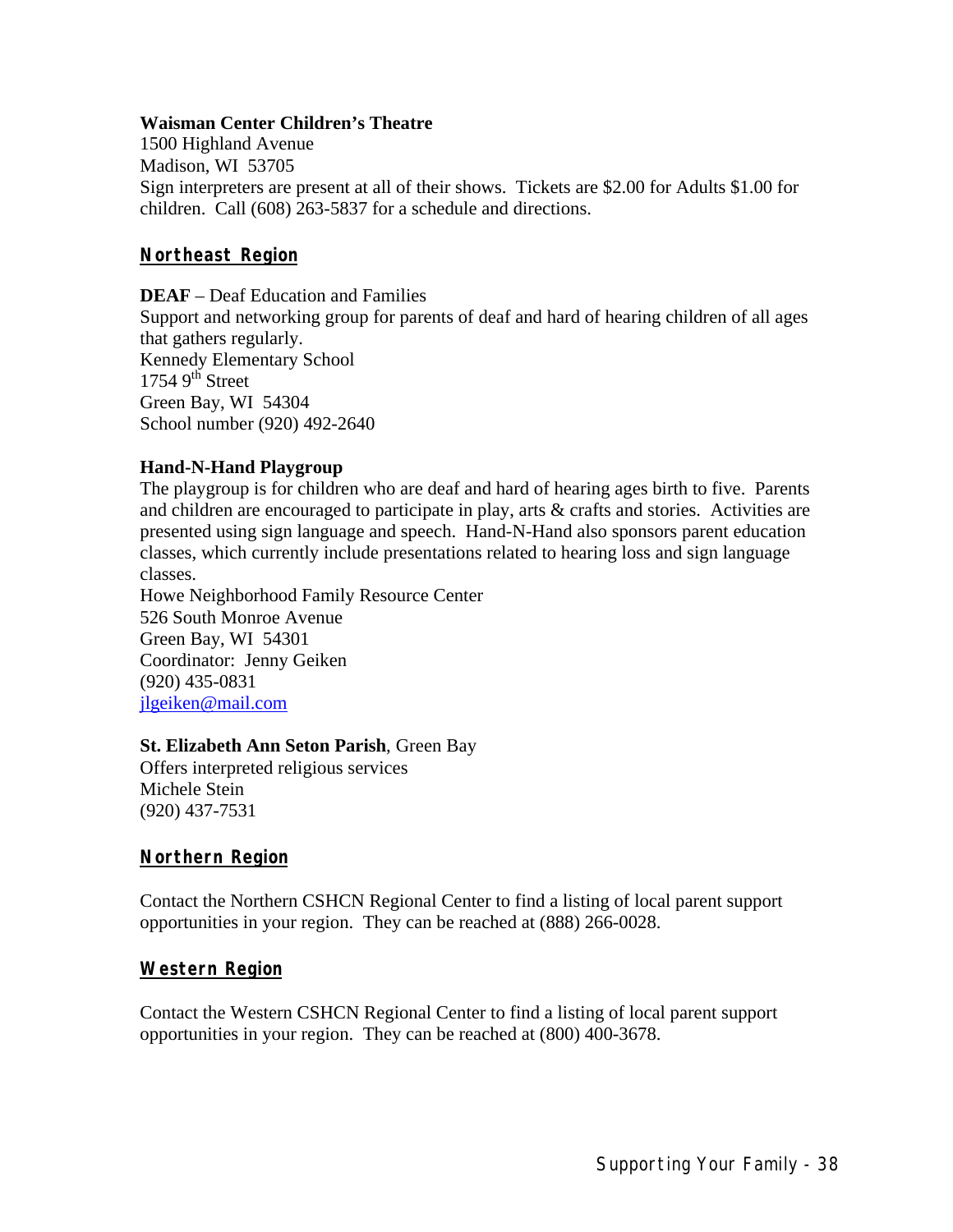## **Listservs**

**DAWN** (Disability Advocates: Wisconsin Network) – DAWN is a new grassroots, statewide network of people who care about disability related issues and want to advocate for change through public policy. Sign up at www.wcdd.org then click on DAWN and follow the instructions.

**Deaf Education** -A practical discussion list regarding deaf education. You can get many emails a day because people are posing questions and others responding (you get all of them). Send an e-mail to this address and in the subject simply type 'subscribe edudeaf your name': Listserv@lsv.uky.edu

**Deafdigest** – send send e-mail to deafdigest@athena.grapevine2.net. This service usually has a long listing of different things. But it is another way to keep in touch with the deaf community.

**ParentDeaf-HH:** A Parent Support and information list. To subscribe send a message to: listproc@list.educ.kent.edu. The body of the message must say: subscribe PARENTDEAF-HH <yourname without brackets>

**Silent Web** – Visit DEAFNESS.about.com/gi/pages/mmail.htm and click subscribe

**WADnet Posts** - This service lets you know what is taking place in the Deaf Community throughout Wisconsin. IT lists play dates of closed-captioned movies, job announcements, social hours, etc. To subscribe write *jpowell@mailbag.com* (put WADnet in the subject of your e-mail).

**PARENTDEAF-HH** An internet discussion group for parents founded by the American Society for Deaf Children. To subscribe send a message to listserv@listserv.kent.edu with nothing in the body of the message except: subscribe PARENTDEAF-HH, your name and email address.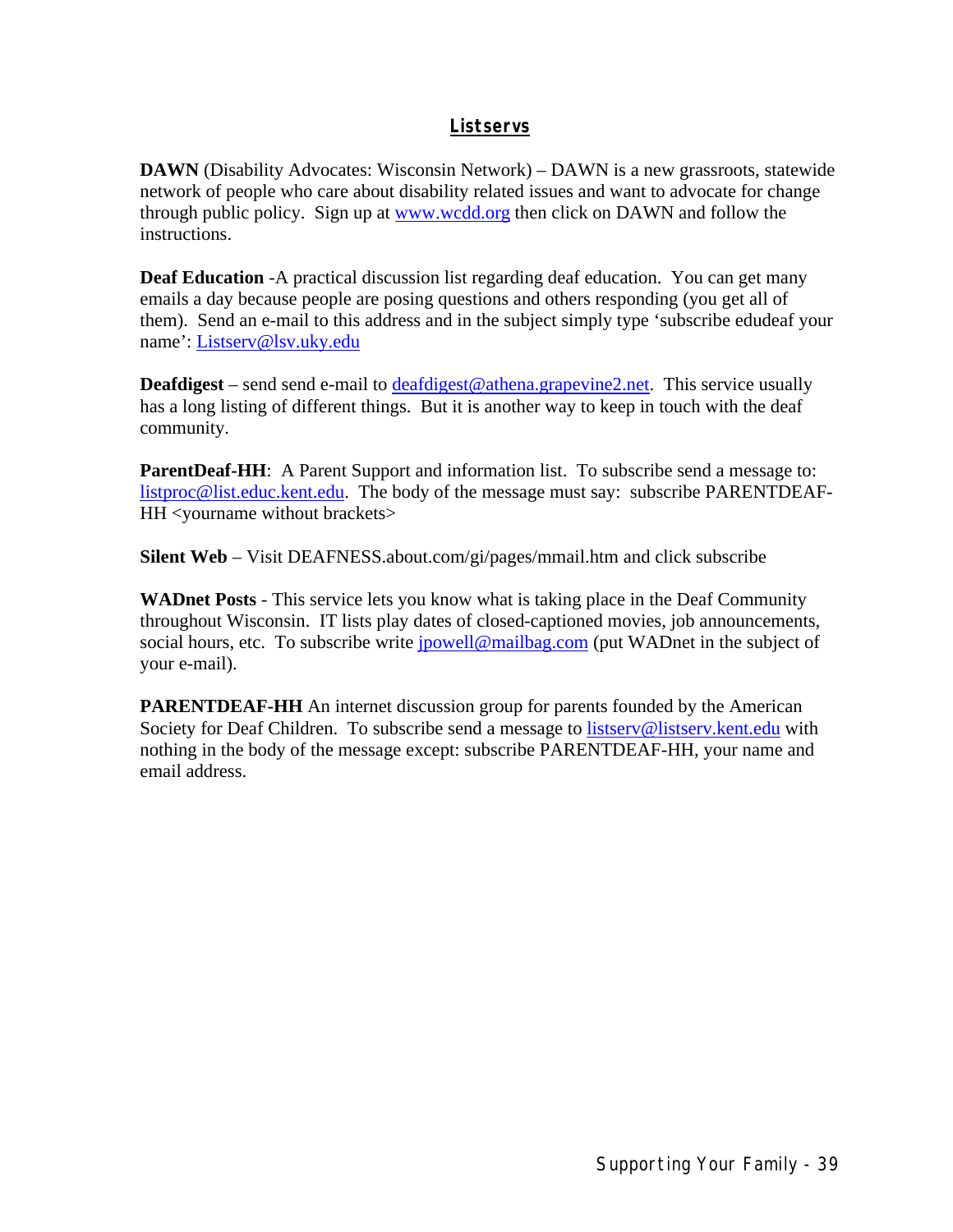# **Resource Materials**



#### **Adco 800-726-0851**

http://www.adcohearing.com

"From TTYs to closed caption decoders, books, videos and sign language gifts, we are the largest distributor in the Rocky Mountain region of products for the Deaf and Hard-of-Hearing."

#### **Butte 800-330-9791**

#### http://www.buttepublications.com

"At Butte you'll find time tested as well as exciting new titles covering language skill building (English or sign), professional resources, recreation and other interesting and informative publications."

### **Dawn Sign Press 800-549-5350**

http://www.dawnsign.com

"Our books and videos use creative approaches to teaching American Sign Language (ASL) — "a natural and visual language." Many of our publications focus on the education of deaf children, at home and in the classroom. You'll also discover materials on the world of culturally Deaf people-known as the Deaf-World-that will enrich your appreciation of its diversity and its contributions to society."

#### **Garlic Press 541-345-0063**

Features a wide range of books that include sign language.

#### **Gallaudet University Press**

#### http://gupress.gallaudet.edu

Gallaudet University Press publishes scholarly and general interest books, children's books under its Kendall Green publications imprint, and sign language and textbooks under the imprint Clerc Books.

Many of these publications are available through the Gallaudet University Bookstore available at 800-621-2736 or http://bookstore.gallaudet.edu

#### **Harris 800-825-6758**

# http://www.harriscomm.com

Since 1982, Harris Communications has been the one-stop shop of products for the Deaf community and people with a hearing loss. The product line includes a wide variety of assistive products including text telephones (TTYs), wireless email pagers, amplified phones, assistive listening devices (ALDs), as well as books, videos, and novelties related to hearing loss and sign language.

#### **Kaplan 800-334-2014**

Kaplan Products include adaptive toys for children with special needs like Sign language puzzles and computer software.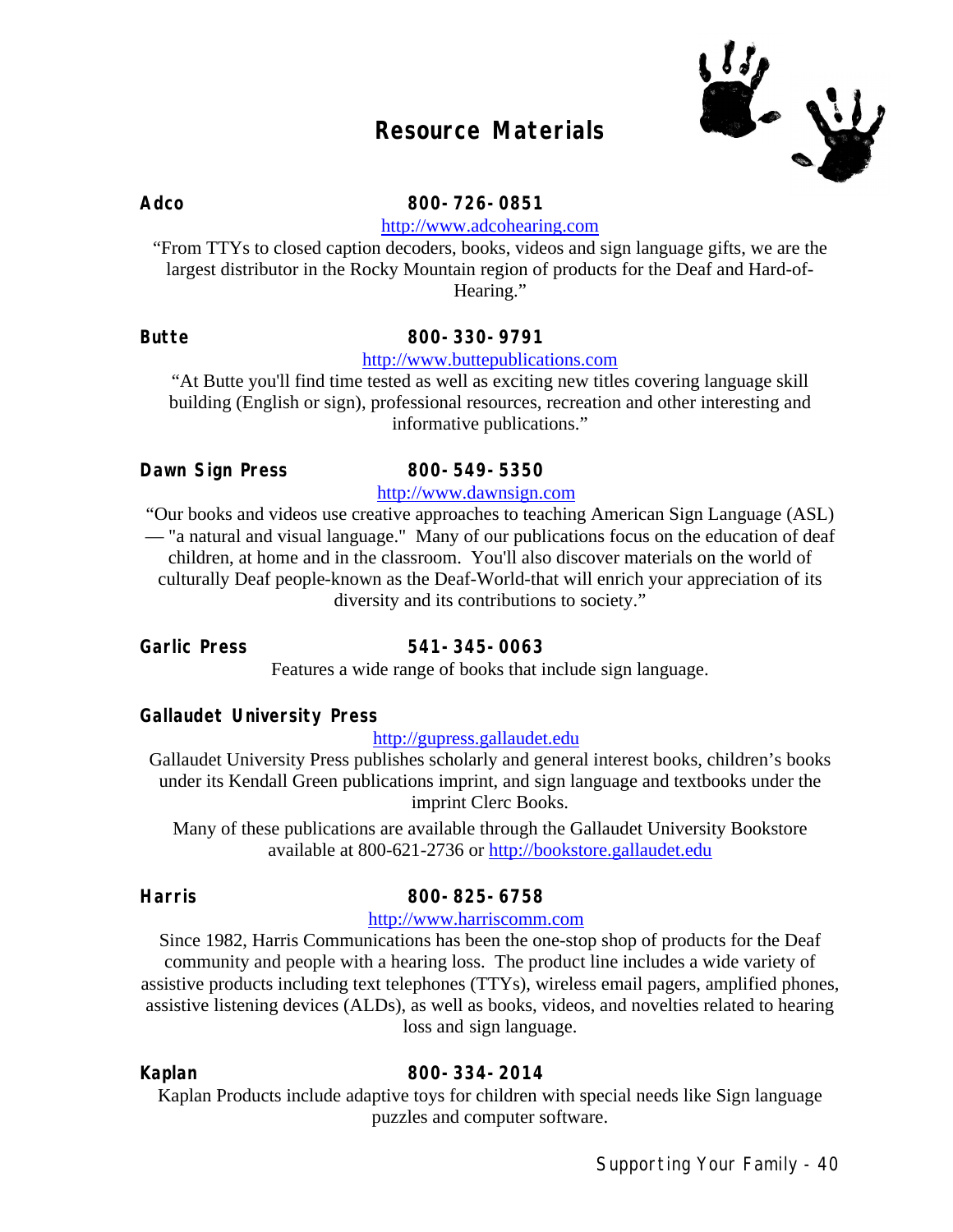## **The Clerc Center Catalog 800-526-9105**

#### http://clerccenter.gallaudet.edu click on products

Clerc Center products include books, manuals, curricula, occasional papers, video tapes and training programs that provide valuable tools and information for parents students professionals and other people involved in the education of deaf and hard of hearing children. Features *Shared Reading Project* book bags.

**Penton Overseas 800-748-5804**

Features sign language videos for children.

## **Potomac 800-433-2838**

We have a wide range of products for people who are deaf and hard of hearing, including TTYs, signaling and alerting systems, and assistive listening devices. We also have related books, videos, and computer software.

**Sign Enhancers 800-767-4461**

#### www.signenhancers.com/home.lasso

Since 1989, Sign Enhancers has won the trust and respect of customers worldwide. This trust has made us one of the largest sign language-related companies in the world. Our products are the best on the market! Go ahead, try them for yourself.

# **Lending Services**

The Catalogs listed above will provide a good feeling for the different materials and items available to support your child. Before purchasing you may want to try them out through the lending service listed below or your local libraries!

## **Wisconsin Assistive Technology Initiative (WATI)**

Polk Library 800 Algoma Blvd Oshkosh, WI 54901 1-800-991-5576 or 1-920-424-2247 1-920-424-1396 Fax http://www.wati.org

## **Wisconsin School for the Deaf**

309 West Walworth Avenue Delavan, WI 53115 877-973-3323 Voice: press 0 and ask for library or captioned media 877-973-3324 TTY http://www.wsd.k12.wi.us/wsdcontact.html

To request a list of books and videos which are available through the WSD Library Media Center, call (877) wsd-deaf or email Shelly McDowell at mcdowsr@wsd.k12.wi.us. Ask for the library rate at your post office when you need to return the materials to the WSD library.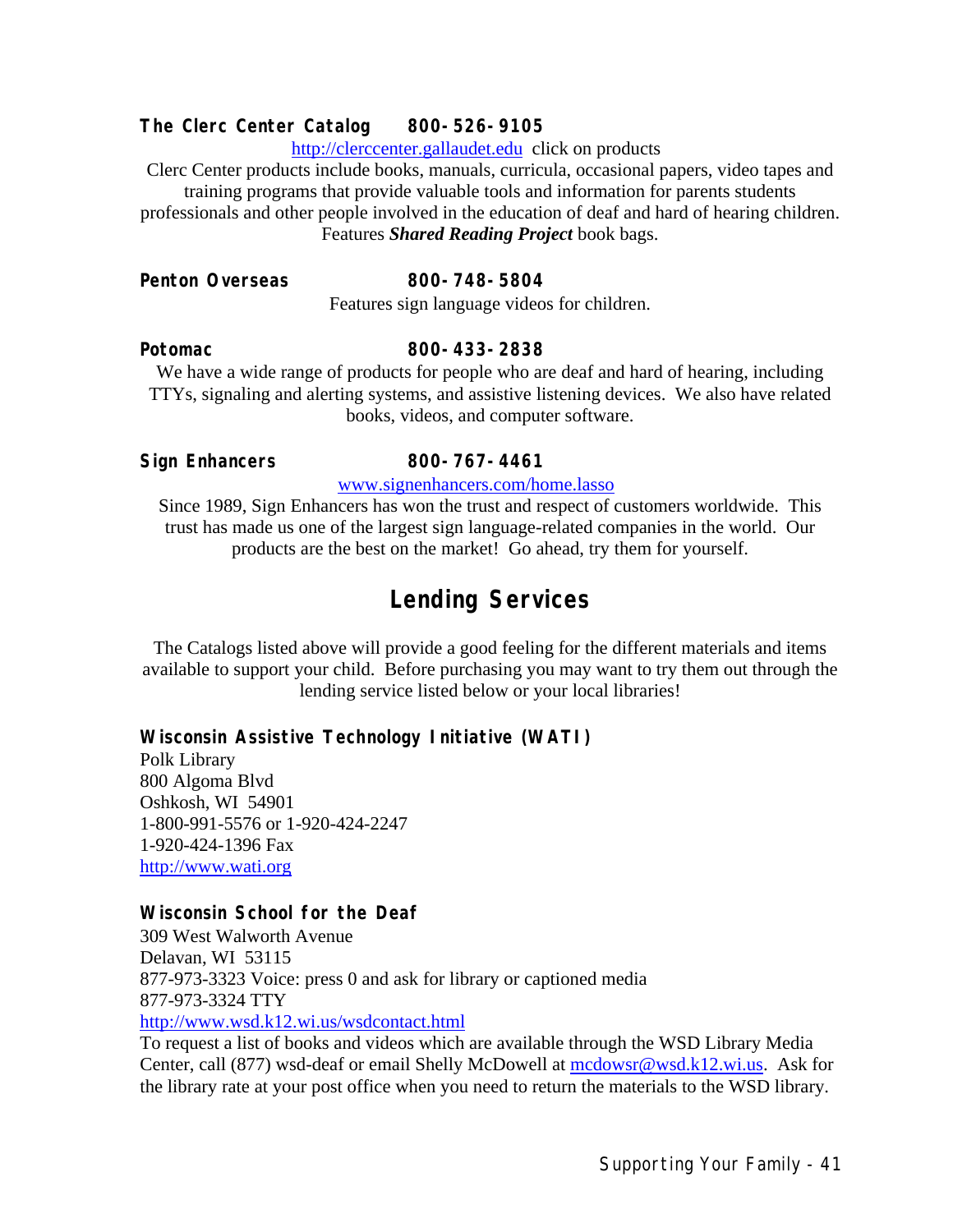# **Captioned Media Program**

800-237-6213

### http://www.cfv.org

The CMP loans closed captioned videos. These may not be needed until after your child can read but you can find some that use sign language. It is free and they deliver through the US mail. Call (800) 237-6213 for a catalog or visit www.cfv.org.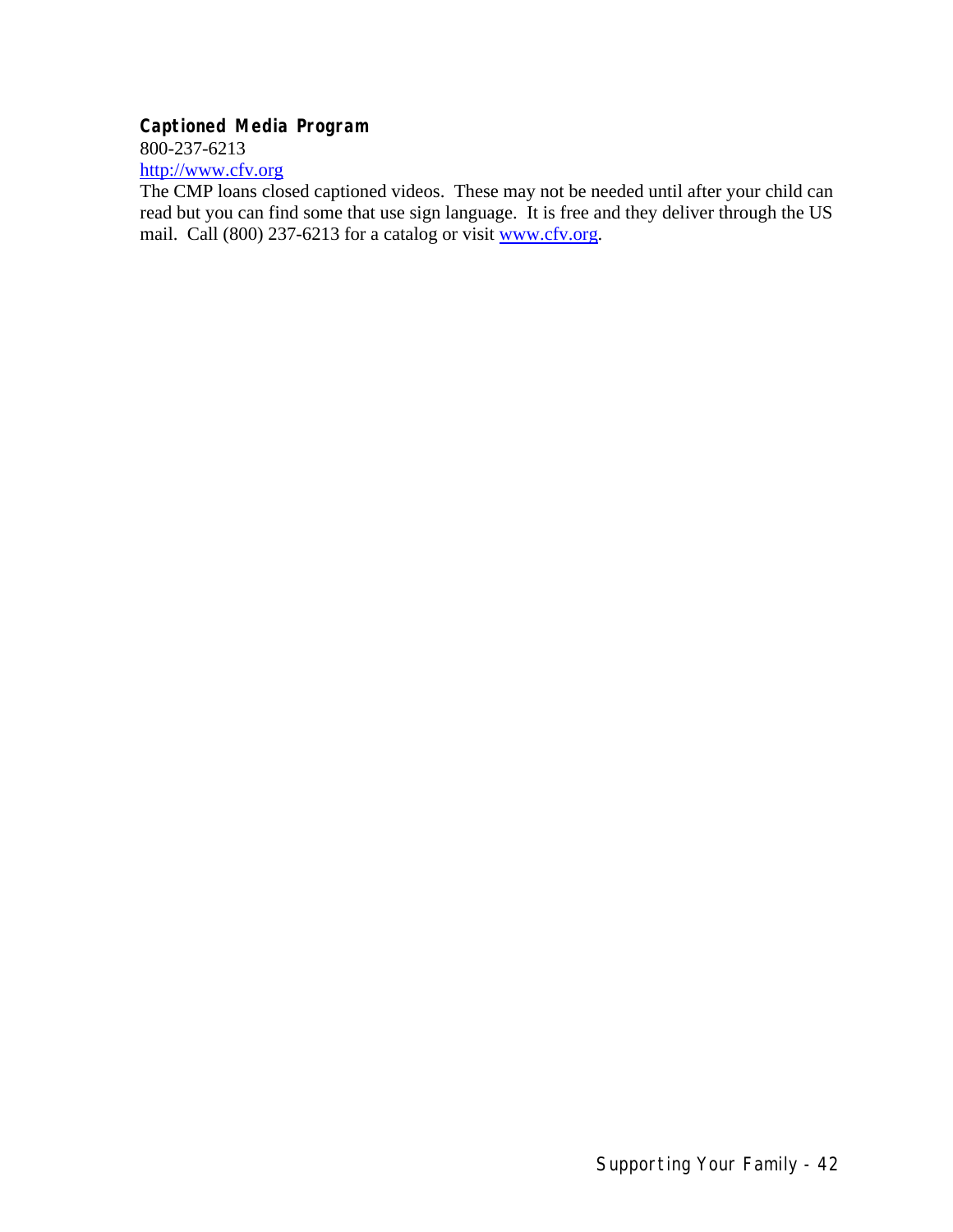# **Funding Sources**



Supporting the needs of a child who is deaf or hard of hearing can be very expensive. The following resources have been provided to help you look into funding opportunities. A key has been provided to help you identify which items the resources will or will not fund.

This key will help you know what each source funds…

| $(H)$ = Hearing Aids | $(O) =$ Other Assistive Technology      |
|----------------------|-----------------------------------------|
| $(T)$ = Therapies    | $(I)$ = Individually Determined Support |

#### **National Resources (in alphabetical order)**

**A.G. Bell (H), (O), (T), (I)** 3417 Volta Place, N.W. Washington, D.C. 20007-2778 (202) 337-5220 (202) 337-5221 TTY

#### **Disabled Children's Relief Fund (T), (O)**

P.O. Box 7420 Freeport, NY 11520 (516) 377-1605

#### **Geoffrey Foundation (H), (O), (T)**

P.O. Box 1112 Kennebunkport, ME 04046 (207) 967-5798

9745 East Hampden Ave. Suite 300 4248 Park Glen Road Denver, CO 80231-4923 Minneapolis, MN 55416 (800) 648-HEAR (800) 648-4327

**Hear Now (H), (O) or Hear Now (H), (O)**

**The Hearing Impaired Kids Endowment (Hike) Fund (H), (O) International Center for Job's Daughters** 233 West 6th Street Papillion, NE 68046 (402) 592-7987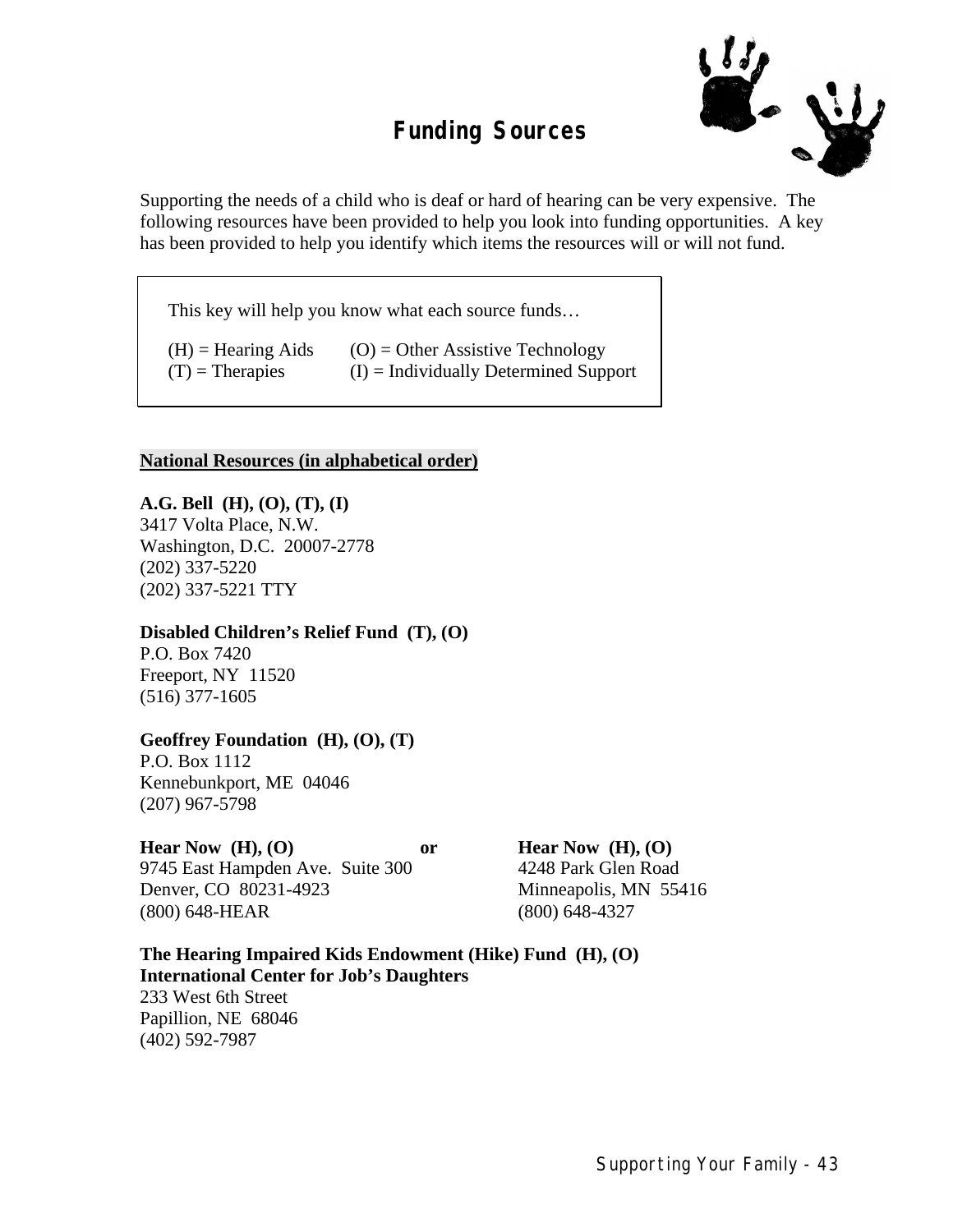# **The Hike Fund also has a State contact: (H), (O)**

Helen Wheeler P.O. Box 24 Mauston, WI 53948-9318 (608) 847-4194

### **Miracle Ear Children's Foundation (H)**

(800) 234-5422

### **Sertoma Club**

1912 East Meyer Blvd Kansas City, MO 64132-1174 (608) 221-3029

#### **Illinois/Wisconsin Regional Director**

Mark Sweeney (217) 529-5692

### **Sertoma Speech and Hearing Center, Palos Hills, IL**

David Rompola (708) 599-9500

### **Regional Contact: Starkey Hearing Foundation (H)**

P.O. Box 9457 Minneapolis, MN 55440-9457 (952) 941-6401

#### **Travelers Protective Association Scholarship Trust for the Deaf and Near-Deaf**

3755 Lindell Blvd St. Louis, MO 63108 (314) 371-0533

#### **Wisconsin Resources**

#### **ABC for Health**

152 West Johnson Street Suite 206 Madison, WI 53703-2213 (608) 261-6939 (800) 585-4222 Toll Free www.safetyweb.org

Advocacy & health benefits counseling available to all Wisconsin residents with private or public insurance questions and concerns.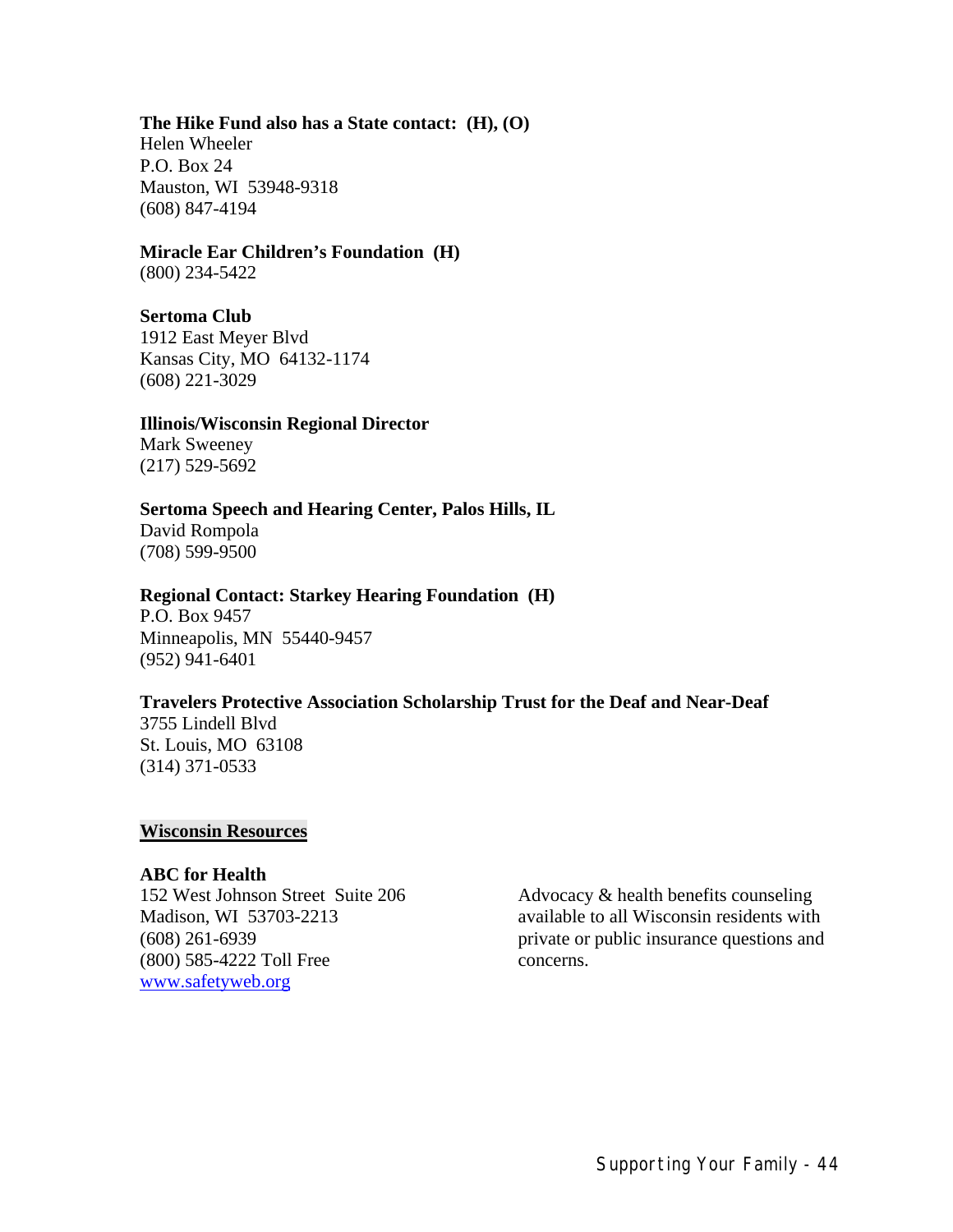#### **Hans and Anna Spartvedt Trust**

Marshall and Ilsley Trust Company P.O. Box 8988 Madison, WI 53708-8988 (608) 232-2004

#### **Katie Beckett Medicaid Eligibility Option (H), (O), (T), (I)**

Department of Health and Family Services (DHFS) 1 West Wilson Street Room 418 P.O. Box 7851 Madison, WI 53707-7851 (608) 266-0805

# **Wiscosnin Knights Templar Hearing Foundation (H)**

#### **Sharilyn Gronitz**

36275 Sunset Drive Dousman, WI 53118 (414) 965-2200 (800) 242-2307

#### **Wisconsin Lions Foundation (H)**

Evett Hartvig, Hearing Program Coordinator 3834 County Road A Rosholt, WI 54473 (877) 463-6953 (715) 677-4969 (715) 677-4527 Fax http://www.wlf.info

#### **Wisconsin Medicaid – General Eligibility (H), (O), (T), (I)**

Department of Health and Family Services 1 West Wilson Street Madison, WI 53702 (800) 362-3002

#### **Wisconsin Telecommunications Equipment Purchase Program (O)**

Public Service Commission P.O. Box 7854 Madison, WI 53707-7854 (608) 231-3305 Voice (608) 267-1479 TTY (608) 266-3957 Fax http://psc.wi.gov/consumer/telecom/tepp/teppbroc.htm E-mail: pscrecs@psc.state.wi.us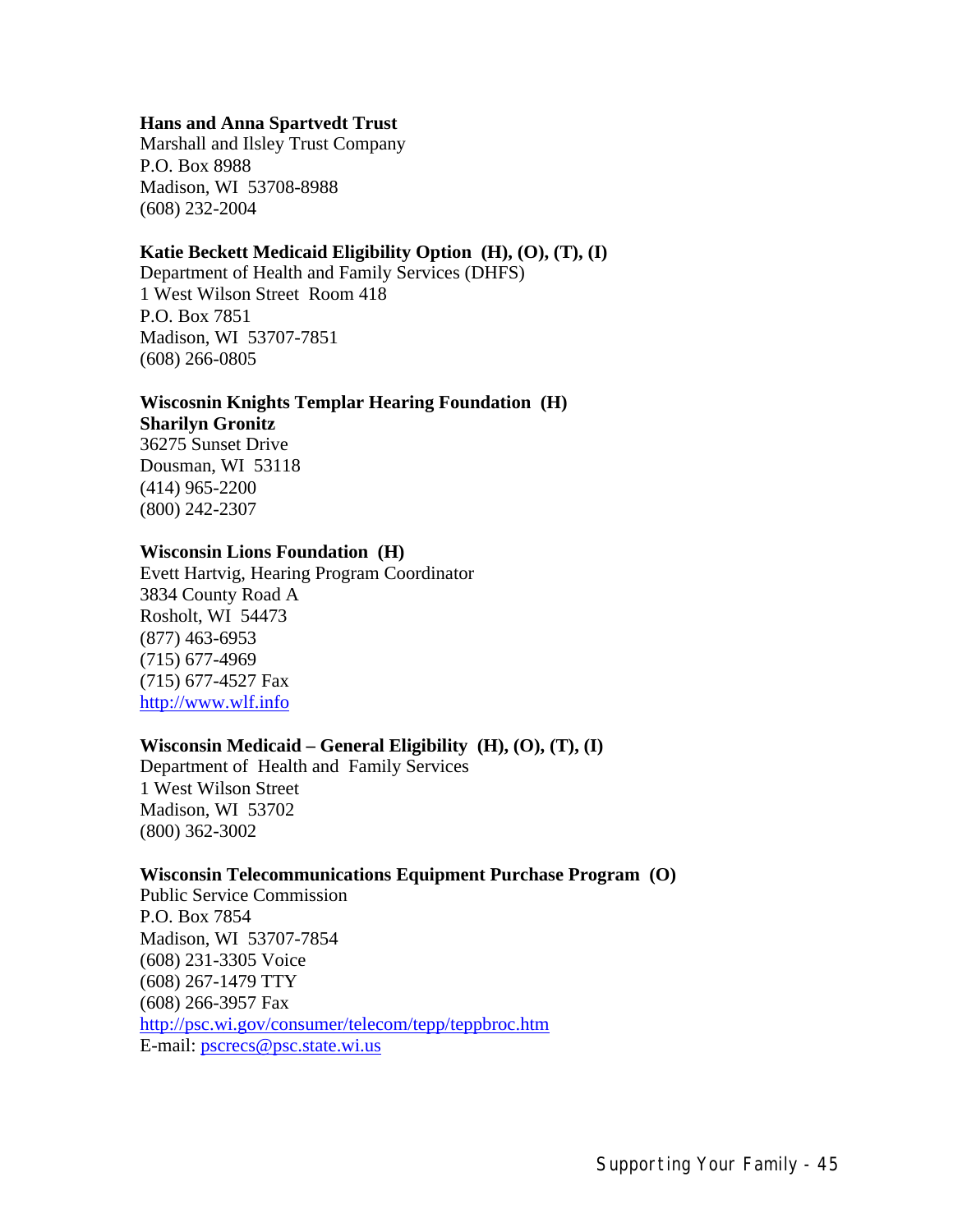#### **Wisconsin Telecommunications Assistance Program (O)**

TAP provides funds to people who meet income and hearing loss eligibility criteria to enable them to purchase special telecommunication devices, such as a TTY. For an application, contact: Wisconsin Department of Health and Family Services Bureau for the Deaf and Hard of Hearing 1 West Wilson Street Madison, WI 53702 (608) 266-3118 (608) 266-3118 TTY http://www.dhfs.state.wi.us/sensory/TAP/TAP.htm

### **Local Resources**

**Local funding sources known to have provided assistance in covering hearing aids and/or therapeutic services include local chapters of:**

- The Lions Club
- The Jaycees
- St. Vincent dePaul chapters
- Goodwill Industries
- Kiwanis Club chapters
- Rotary Club chapters
- Birth to Three Programs
- Family Support Programs

Many service organizations have local chapters that look for beneficiaries each year. If they do not have a fund already set up, many will help organize a local fund drive to cover hearing aids, therapeutic services, medical supplies, or education costs. Contact the president of the chapter to determine if they have programs for children with special needs. The First Step Hotline is a good place to get phone numbers for local organizations that assist children with special needs. Call them at 1-800-642-7837. They are staffed by parents from 8-5 and are incredibly friendly. You can call 24 hours a day as well. They also have a website: www.mch-hotlines.org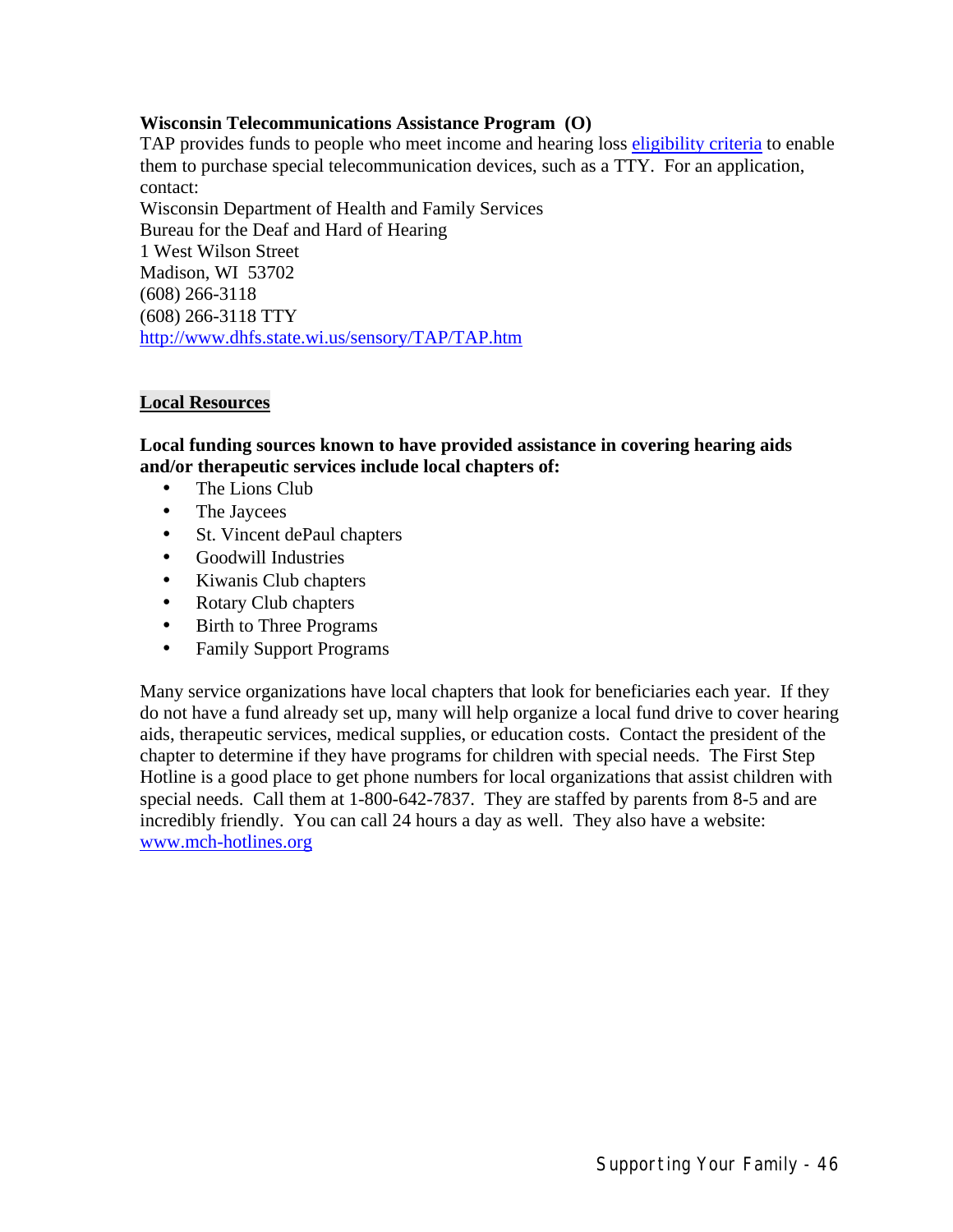

# **Wisconsin Sound Beginnings Birth to 3 Consultant Program**

# **What is the Wisconsin Sound Beginnings (WSB) Birth to 3 Consultant Program?**

The mission of the *Wisconsin Sound Beginnings Consultant Program* is to advise and assist local Birth to 3 Programs in providing "best practices" services and supports to families with infants and toddlers who are deaf or hard of hearing.

# **How Can the WSB Birth to 3 Consultants Help Your County's Birth to 3 Program?**

When your county receives a referral for a child who is who is deaf or hard of hearing, we suggest you contact a WSB Birth to 3 Consultant to help your county respond to the child and family's needs. Following are ways a WSB Birth to 3 Consultant can help your county and the families your serve.

- $\triangleright$  Provide support and assistance to your program when serving a family with a child who is deaf or hard of hearing. In collaboration with your program and staff, our consultants can:
	- o Identify the resources, needs and goals of your program through interviews with program administrative and other staff as well as observations of current programming practices and resources.
	- o Assist service providers in determining the general strengths and needs of a child through observation of and interaction with the child in his or her natural environment.
- $\triangleright$  Provide support to service providers in working with the child and family by assisting in determining family strengths, needs, resources and priorities. Our consultants can:
	- o Meet with a service provider and family for a face-to-face interview.
	- o Utilize telephone contact and e-mail correspondence.
	- o Assist in assessment planning.
	- o Participate in the development of the IFSP.
- $\triangleright$  Assist the program administrative staff and/or service providers in exploring the range of services and programming options appropriate to meet the individual child and family situations. Consultants can:
	- o Locate available resources that support a specific service or program option.
	- o Discuss and provide information on a specific intervention strategy.
- $\triangleright$  Identify available local, state and national resources available to the child and family, service providers and the Birth to 3 Program. Consultants can:
	- o Facilitate and support collaborative partnerships that will support your program.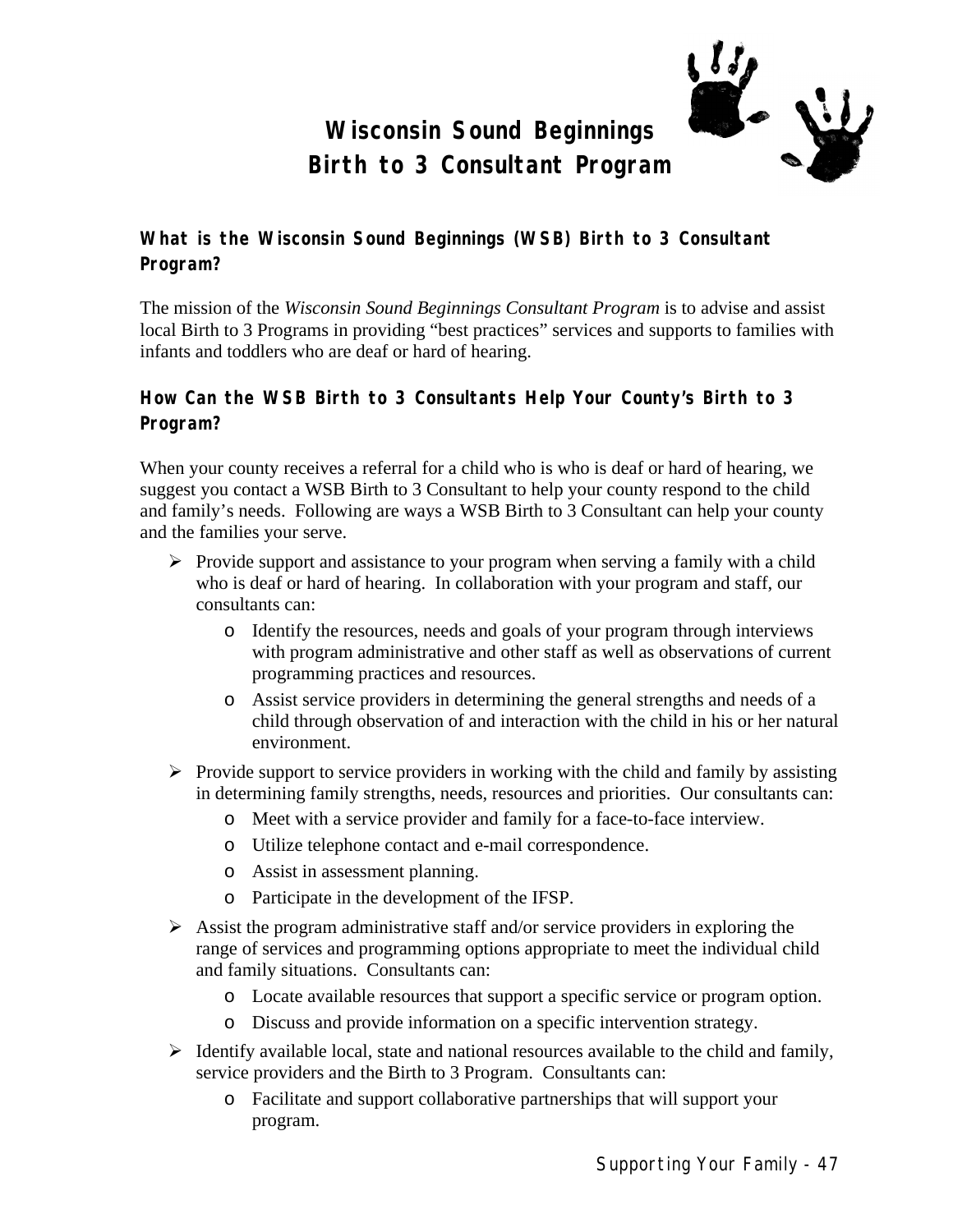- $\triangleright$  Provide assistance, support and resources to families and Birth to 3 Programs as a child and family prepares for transition into the public school and/or other settings that a family may choose at age three. Consultants can:
	- o Provide support and information regarding transition and programming available to school-age children.
	- o Participate in transition meetings and IEP team meetings.

# **What Will it Cost Your County to Access the WSB Birth to 3 Consultants?**

*Wisconsin Sound Beginnings* has a limited amount of funding to seed the work of the WSB Birth to 3 consultants. Once you make contact with a WSB Birth to 3 Consultant, you will negotiate this with the consultant. Typically, WSB has funds to support the provision of 2-3 activities per county from a WSB Birth to 3 Consultant. This may include any of the activities describes on the other side of this page, including onsite visits, follow up and other ongoing communication. (See *How Can WSB Birth to 3 Consultants Help Your County?*)

There will be no cost to county Birth to 3 programs for these initial consultation activities. If the consultant agrees to more extensive consultation or is available to fulfill other roles beyond those of the Wisconsin Sound Beginnings Birth to 3 Consultant Program, your county can negotiate directly with that person or her agency for ongoing work. This may include additional consultation or direct service provision.

## **How Can Your County Contact a WSB Birth to 3 Consultant?**

Attached please find a contact list for the Wisconsin Sound Beginnings Birth to 3 Consultants. The list is organized by the five DHFS regions and also includes the statewide training and consultation team. *Please do not hesitate to contact one of the people designated for your region, especially when you receive a referral for a child with a newly confirmed hearing loss*. They are committed, prepared and available to help you. Additionally, the statewide team is available to provide support and assistance to the regional team.

*I am excited to have met so many people in the state who are committed to caring for and teaching the children with hearing loss. I am excited to find that there are birth to three teachers and speech language paths that are committed to learning rather than just "getting by" (Wisconsin Sound Beginning Consultant).*

*The Wisconsin Sound Beginnings Birth to 3 Consultant Program* is supported by a grant from the U.S. Department of Health and Human Services, Maternal and Child Health Bureau which has resulted in contracts to the Wisconsin Personnel Development Project (WPDP) of the Waisman Center and the Wisconsin Association of Perinatal Care (WAPC). Other *Birth to 3 Sound Beginning*s supporters include the Wisconsin Department of Public Instruction, and The Wisconsin Department of Health and Family Services, Division of Public Health, Birth to 3 Program, and Bureau for the Deaf and Hard of Hearing.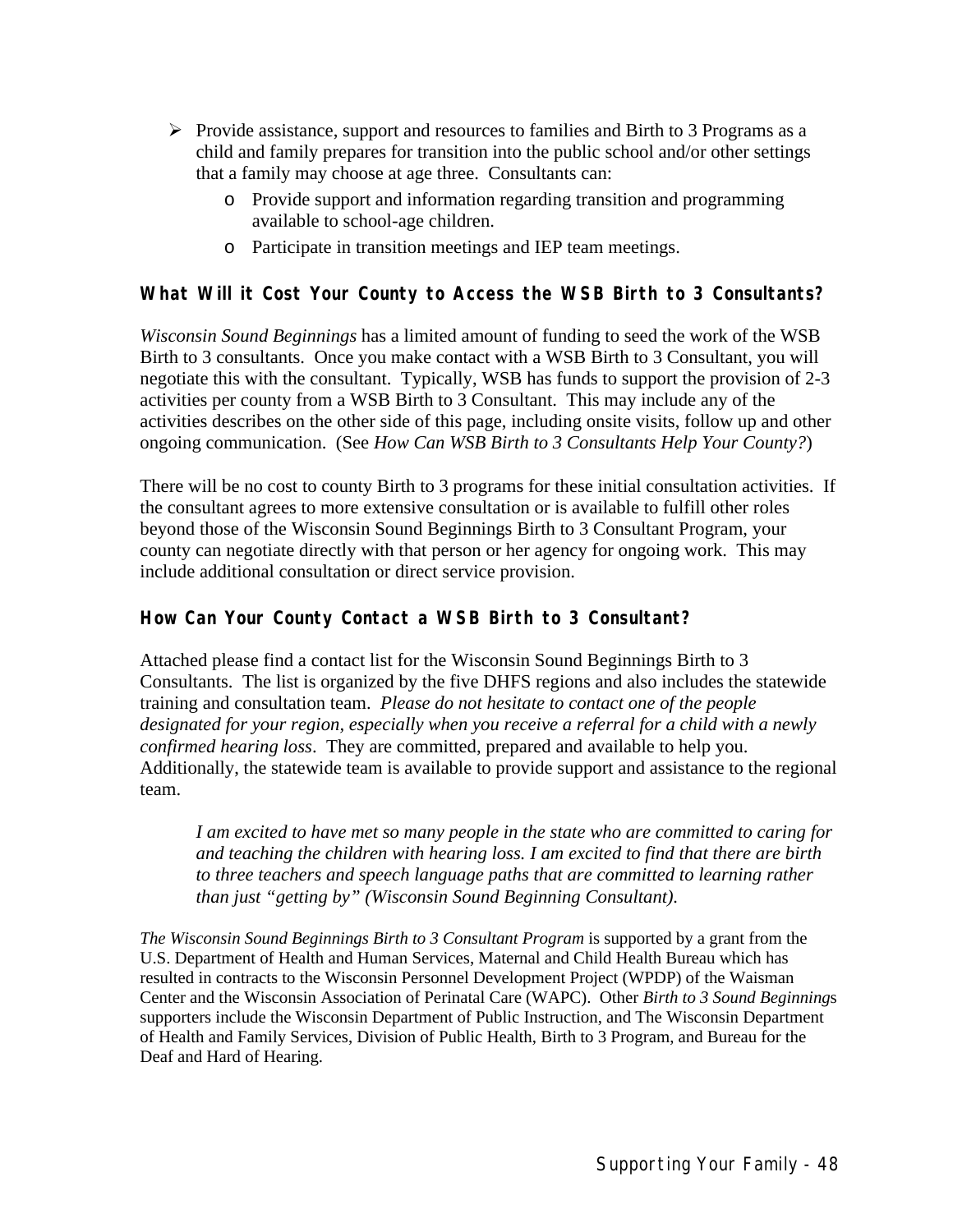# **WISCONSIN SOUND BEGINNINGS BIRTH TO 3 STATEWIDE TRAINING AND CONSULTATION TEAM**

Marcy Dicker Dropkin Outreach Coordinator WI Educational Services Program/DHH Department of Public Instruction 19601 W. Blue Mound Rd. Brookfield, WI 53045 Phone: 262-787-9540 voice/tty Fax: 262-787-9501 E-mail: mdropkin@cesa1.k12.wi.us

Anne Heintzelman Waisman Center-DD Clinic 1500 Highland Ave., Room 155 Madison, WI 53705 Phone: 608-263-9915, Dept. 608-262-3951 Fax: 608-263-0529 E-mail: heintzelman@waisman.wisc.edu

Mary Kahler Beaver Dam Unified School District 705 McKinley St. Beaver Dam, WI 53916 Phone: 920-885-7470 X174 Fax: 920-885-7536 E-mail: kahlerm@beaverdam.k12.wi.us

Sherry Kimball Waisman Center-Bridges B-3 1500 Highland Ave., Room A126 Madison, WI 53705 Phone: 608-263-5984 Fax: 608-265-3441 E-mail: kimball@waisman.wisc.edu

Marika Kovacs-Houlihan Deaf Mentor Project 19601 W. Bluemound Rd Milwaukee, WI 53045 Phone: 262-787-9541 (TTY) Phone: 262-787-9500 (Voice – Front Desk) E-mail: deafmentor@juno.com

Donna Miller B-3 Program, DHFS 1 W. Wilson St., Room 418 Madison, WI 53707

Phone: 608-267-5150 Fax: 608-261-6752 E-mail: milledm@dhfs.state.wi.us

Jean Nothnagel Health Policy Coordinator Birth to 3 Program DHFS/DSL/BDDS 1 W. Wilson St. PO Box 7851 Madison, WI 53707-7851 Ph: 608.266.5442 Fax: 608.261.6752 E-mail: nothnjl@dhfs.state.wi.us

Carol Schweitzer Department of Public Instruction 125 S. Webster St PO Box 7841 Madison, WI 53707 Phone: 608-266-7097 Fax: 608-267-3746 E-mail: carol.schweitzer@dpi.state.wi.us

Elizabeth Seeliger Dept. of Health & Family Services 1 W. Wilson St., Room 351 Madison, WI 53707 Phone: 608-267-9191 Fax: 608-267-3824 E-mail: seeliel@dhfs.state.wi.us

Alice Sykora Dept. of Health & Family Services 1 W. Wilson St., Room 451 Madison, WI 53707 Phone: 608-266-3168 Fax: 608-266-3256 E-mail: sykoram@dhfs.state.wi.us

Linda Tuchman Waisman Center Early Intervention 1500 Highland Ave., Rm S101D Madison, WI 53705 Phone: 608-263-6467 Fax: 608-265-3441 E-mail: tuchman@waisman.wisc.edu